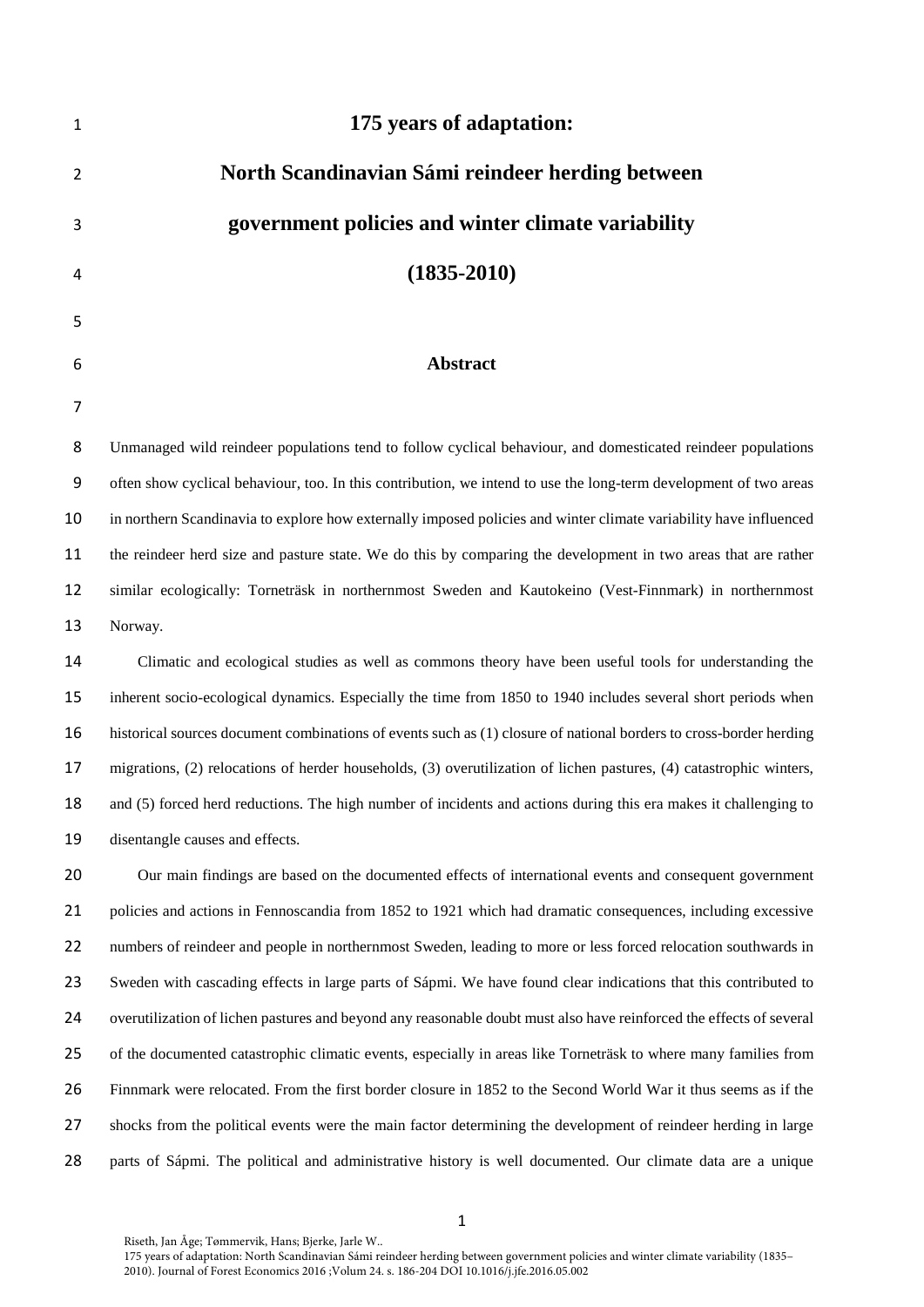compilation of climate events based on multiple sources during two centuries, which contribute to the validity of our findings. Our pasture state data from the late-1800s are also based on several sources which support each other. Two new factors influencing the general cyclical pattern have arisen more recently. Motorization has increased the possibilities for intense pasture utilization and the amplitudes between minimum and maximum herd sizes, while supplementary feeding has the potential to limit the effects of winter climate variability and lichen overutilization.

## **1. Introduction**

 Lands at high northern latitudes are undergoing greater climate change than most other parts of the world [1,2,3]. Furthermore, global and regional circulation models forecast more climate change in winter than in summer [4,3], but most knowledge of climate change impacts on the High North still comes from studies undertaken in summer. Overall, there remains major uncertainty of the consequences of winter change for northern ecosystems [5] and rural communities [6]. However, there are historical reports concerning winter change and reindeer husbandry communities, especially from Fennoscandia [e.g.7,8,9,10]. This material can be used for more general studies of the relations between climate change effects and effects of other changes.

 Reindeer herding systems are socio-ecological systems (SES) [11]. The animals are herbivores living in dynamic settings with pastures, climate and predators [12,13,14,15]. The herders live in self-organized, predominantly indigenous Sámi communities in Norway and Sweden, with their culturally derived governance systems [16,17] while the nation states have performed varying policies in different historical and contemporary phases [8, 18,19,20,21,22]. The core institution of Sámi reindeer herding is the siida (the band), which is a group of herding partners usually with family bonds [23,24]. In Norway, reindeer herding is formally organized in reindeer pasture districts, while Sweden uses the concept "sameby" (Sámi Village).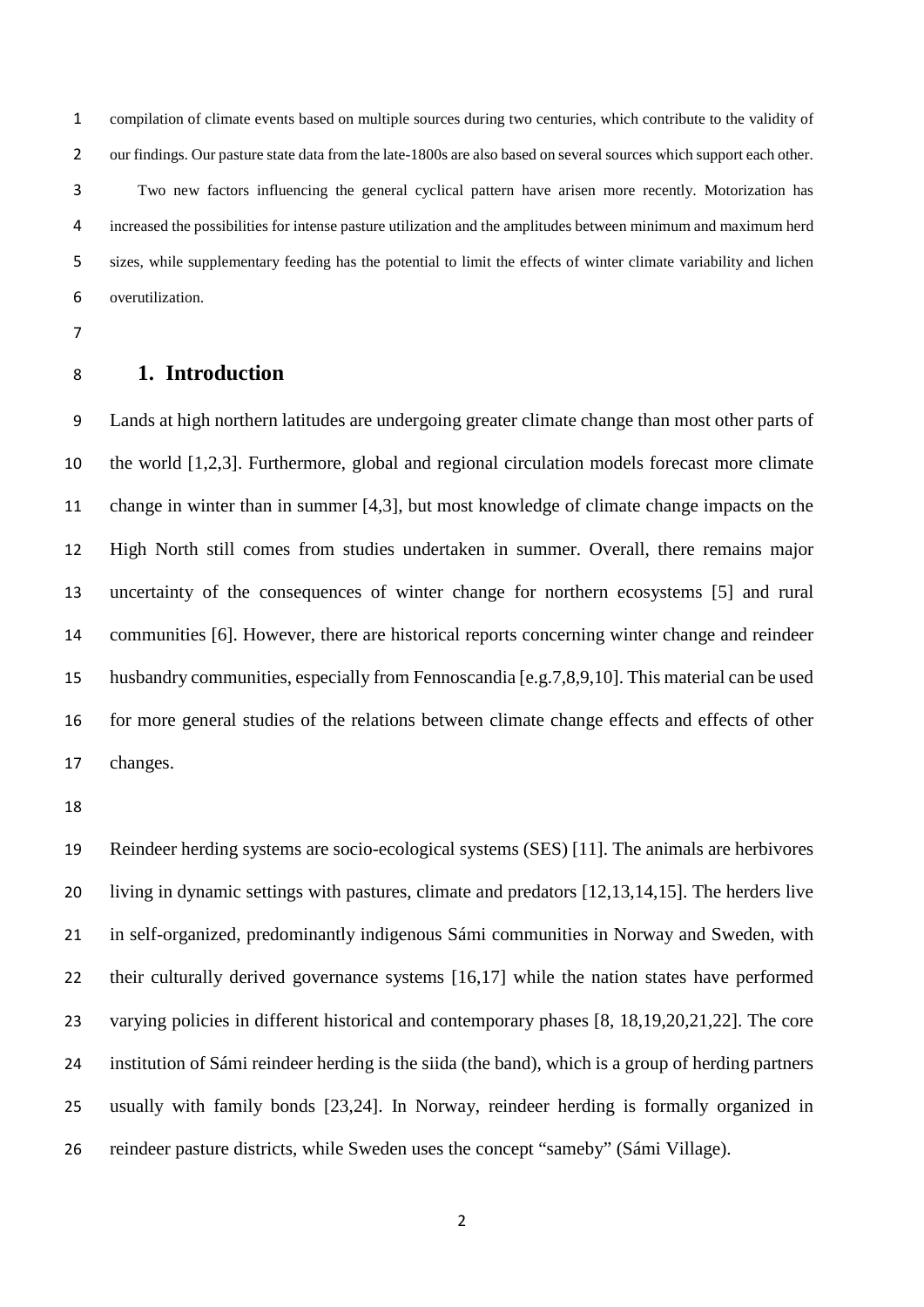Unmanaged wild reindeer populations tend to follow a cyclical behaviour [25]. A mathematical model of the dynamics of a wild reindeer population from the Kola Peninsula, Russia, shows that population size was represented by cycles of 35-40 years [26]. Population growth during 25-30 years alternates with declines of 10 years. The cyclic dynamics is determined by trophic relations and is particularly dependent on the dynamics of lichen resources. Population growth leads to critical reductions in forage availability resulting in a subsequent decline in population size. A reduction of the population size by two times the maximum induces a period with recovery of forage resources before complete exhaustion of pastures again takes place. Malthusian catastrophes have indeed occurred. Two well-known examples are from Kongsfjorden in Svalbard [27] and the remote St. Matthew Island in the Bering Sea [28]. However, several mechanisms tend to dampen the rate of population growth and declines. Ingold [29] explains these as: (1) undernourishment lowers birth and calf survival rates, (2) heavy grazing pressure reduces the total stock before ultimate carrying capacity is reached, and (3) animals tend to spread out in search of better pastures. Furthermore, herders of domesticated herds can reduce the herd size or move to alternative pastures.

 Nevertheless, domesticated reindeer populations often also show cyclical behaviour [30,31,32]. This happens despite contemporary public policies for stabilizing reindeer herd sizes and economic outcome. In Norway, reindeer herding on the sub-Arctic tundra plateau, Finnmarksvidda, which is the autumn and winter pasture for more than two-thirds of the domesticated reindeer of Norway, continues to be rather ungovernable for the government. Its pasture situation, social dynamics and policy interventions during the last half century have been thoroughly studied [16,17,14,33,34,35]. Lichen pasture overutilization still takes place and catastrophic winters still contribute substantially to herd reduction. However, a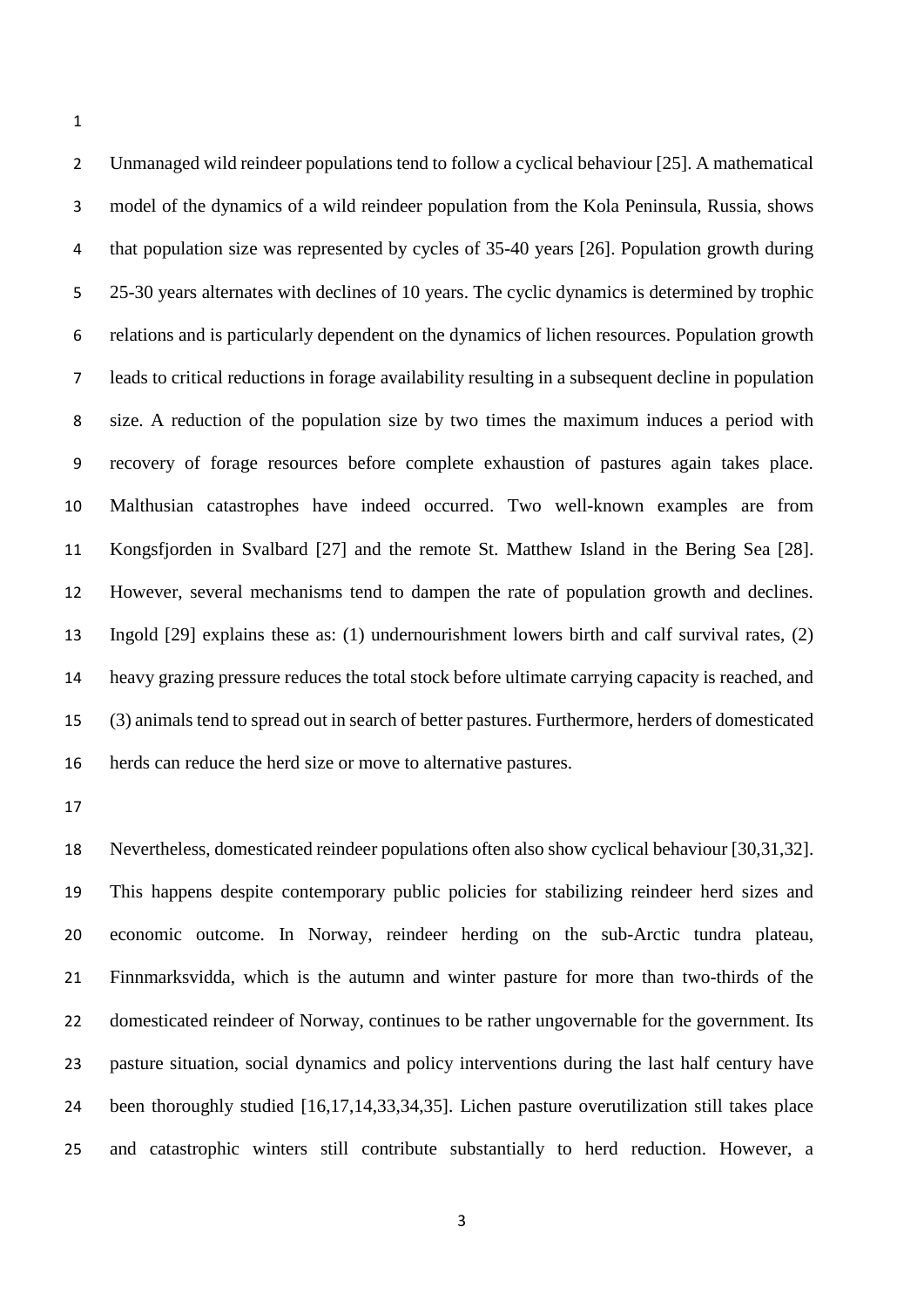technological revolution starting with the introduction of the snowmobile has made pasture utilization more intense than before 1960, leading to unprecedented levels of undulation between peaks and bottoms [14]. Furthermore, government subsidies and wage labour incomes have stimulated a shift to larger herds despite government intentions to maintain stable, lower density herds [17,14,33]. Very recent policies have in fact led to herd reductions, but it is still too premature to say whether this is permanent or temporary [36]. Notwithstanding this, reindeer herding districts in East Finnmark and southern Norway are clear exceptions to this pattern of herd size undulation, as they, at least until recently when increased predator pressure has become a threat in southern areas [15], have a balanced and sustainable management and good profits in line with public policy goals [16,37].

 Climate effects of difficult winters with snow and ice conditions blocking access to forage resources are an important part of the ecological dynamics and herder adaptability [38]. One of the challenges in this research is to distinguish climate impacts from impacts of other factors. In general, this is easier to accomplish in longer time series with more data sources and more accurate data than we have. In this paper, we have chosen to focus on the Torneträsk area in northernmost Sweden and compare the development over a period of 175 years with a target period from 1880 to the 1930s. The reasons for this selection of area and time period are that the ecology is similar to that of Finnmarksvidda and there are numerous historical sources documenting the combined impacts of events such as: (1) closure of national borders to cross- border herding migrations, (2) relocations of herder households, (3) overutilization of lichen pastures, (4) catastrophic winters, and (5) forced herd reductions. Our objective is to discern the roles of winter events and political "shocks" in cause-effect chains and as cascading effects.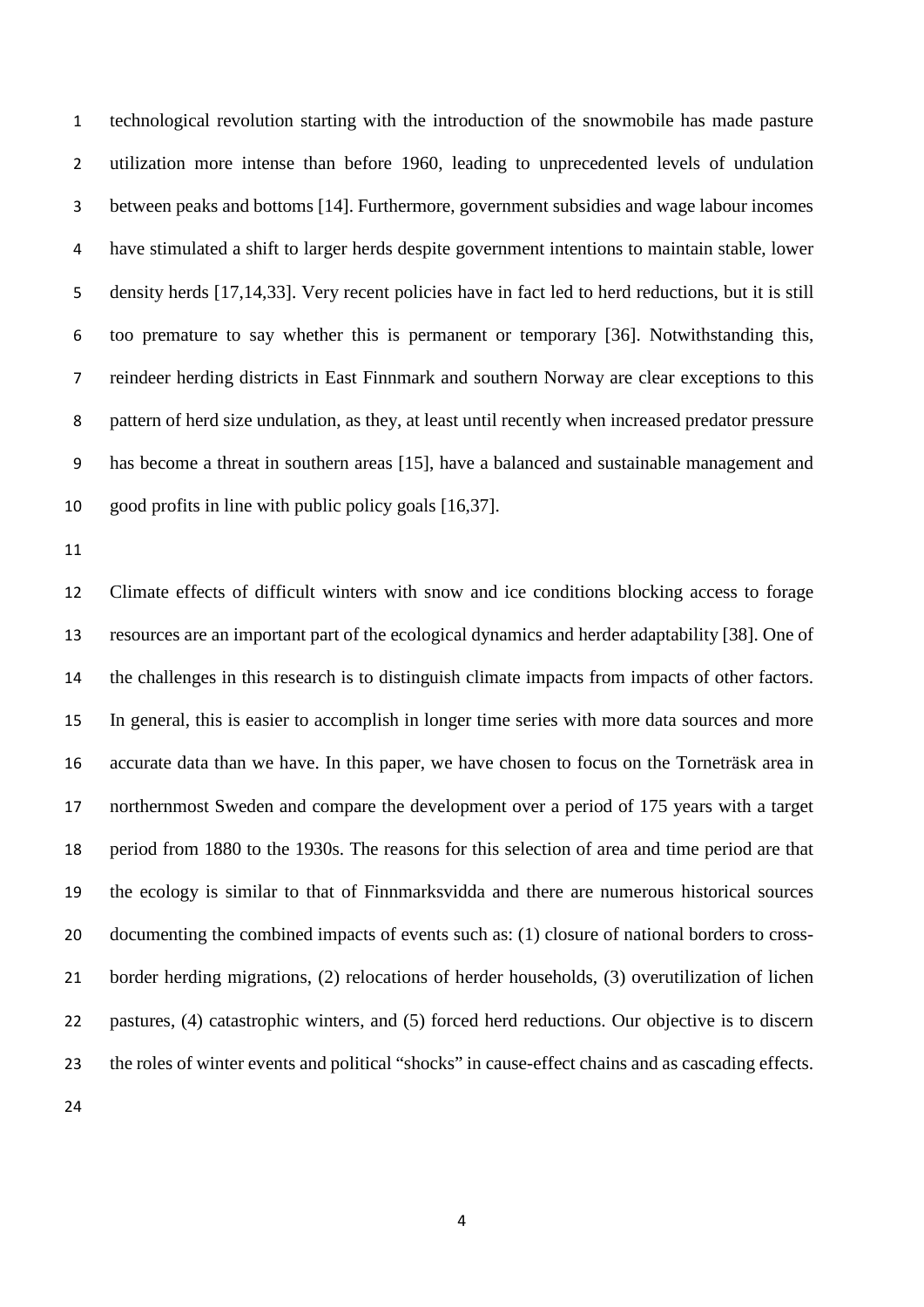External impacts can have contrasting effects on reindeer population dynamics. We find it relevant to differentiate between, firstly, factors that decide the direction of the dynamics and, secondly, factors that strengthen or weaken already ongoing developments. Our hypothesis is that political shocks belong to the first category of impacts, while climate effects like severe winters belong to the second category. We want to test this hypothesis on established historical data and our own collection of historical climate impacts (cf. Table 1) and pasture state data. Our research question is: *How much of the reindeer population history in northernmost Scandinavia can be explained by external shocks, such as political events?*

 Studies of such multilayered dynamics require broad overall frameworks. A vulnerability framework [39] focused on how climate change and other impacts influence reindeer herding and the reindeer herders' abilities to cope with these impacts. However, this framework did not include pasture state evaluation. Here we construct our framework on Commons Theory and the Institutional Analysis and Development (IAD) framework [40]. Instead of using the more sophisticated socio-ecological systems framework [41], we use a specialized framework developed for reindeer herding [16,17]. Fig. 1 presents an analytical framework which is modified to include the effects of climate events and political changes on both the production system and the institutional system.

 The framework is based on the assumption that a balanced common-pool resource (CPR) situation requires a balance between the production system that requires coordination and the institutional system that provides a capacity for coordination. The management strategies performed by the herders, which are influenced by both subsystems, are in the centre of the framework scheme. Critical factors for the case studies are marked with bold letters. In the production subsystem, climate influences the accessibility of lichen forage which, in difficult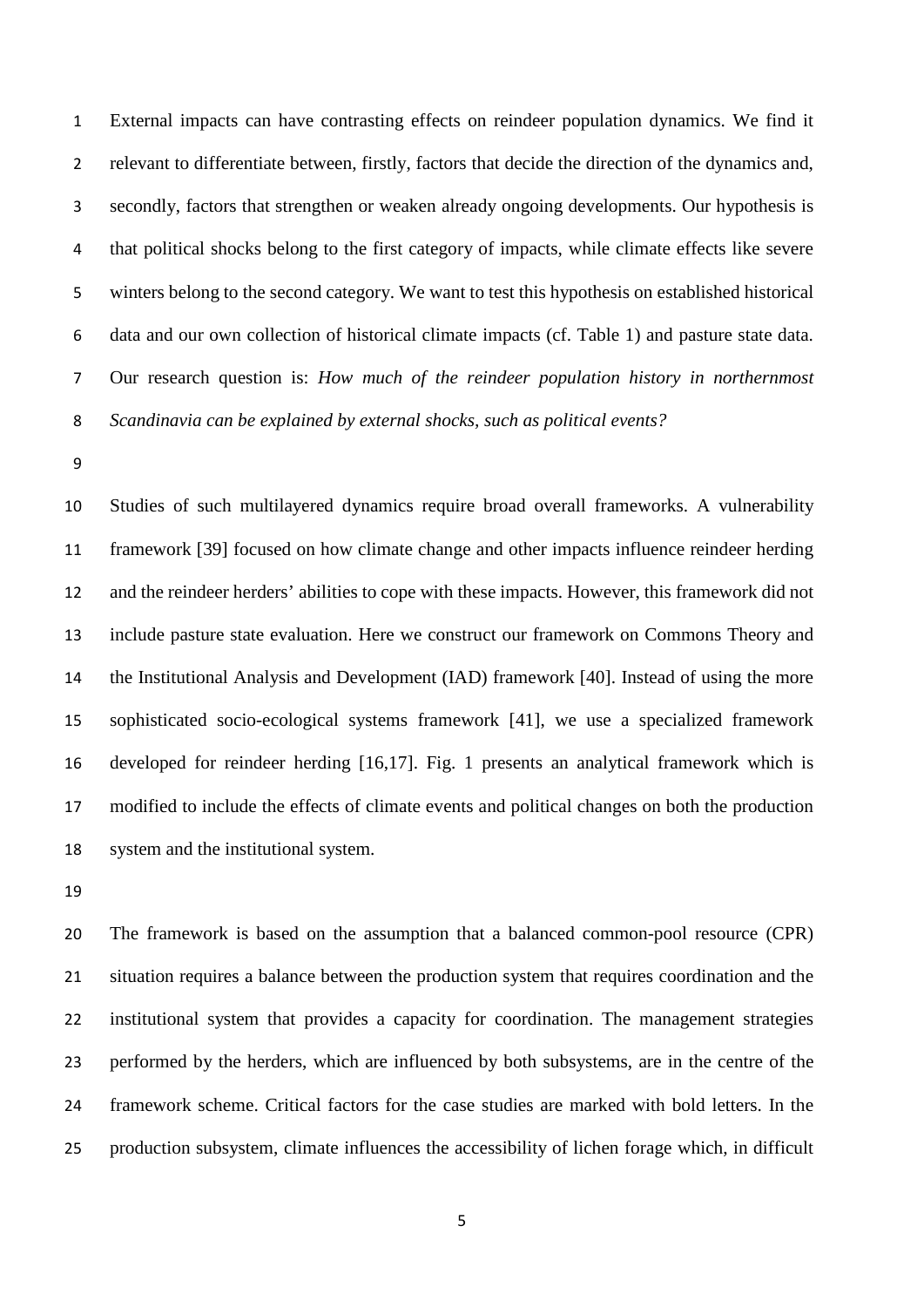winters, dramatically influences herd size by blocking access to the forage by, for example, ground icing in late autumn or midwinter rain-on-snow freezing events. In the institutional subsystem, political "shocks" change external institutions and thereby the operating regime. The management strategies of the herders are thus affected from two sides, and the CPR situation (pasture state) will be an outcome of the management strategy and the capacity for institutional transformation.

- 
- 

#### 8 FIGURE 1 ABOUT HERE

# **2. Material, methods and context**

 This study is a variant of a transdisciplinary and a comparative study with links to historical ecology [42]. Transdisciplinarity connotes a research strategy that crosses many disciplinary boundaries to create a holistic approach. The authors are an institutional economist and two ecologists, all working across disciplinary boundaries and within a larger framework in order to undertake a holistic analysis. Comparative studies are generally used to examine similarities and differences across a moderate number of cases. Knowledge of each case is important, and the primary objective is to explore diversity, interpret cultural and historical significance, and advance theory [43,44]. We do not have material for a standard comparative study of two cases, but compare historical periods from both areas in cases where we have material, which in the end provide us with six subcases (Table 2).

 The historical sources used are extensive, including social, geopolitical and natural sciences. Extensive investigations of the state of the reindeer winter pastures in Kautokeino and Torneträsk were first performed by the Reindeer Grazing Commission of 1909 [45]. Eriksson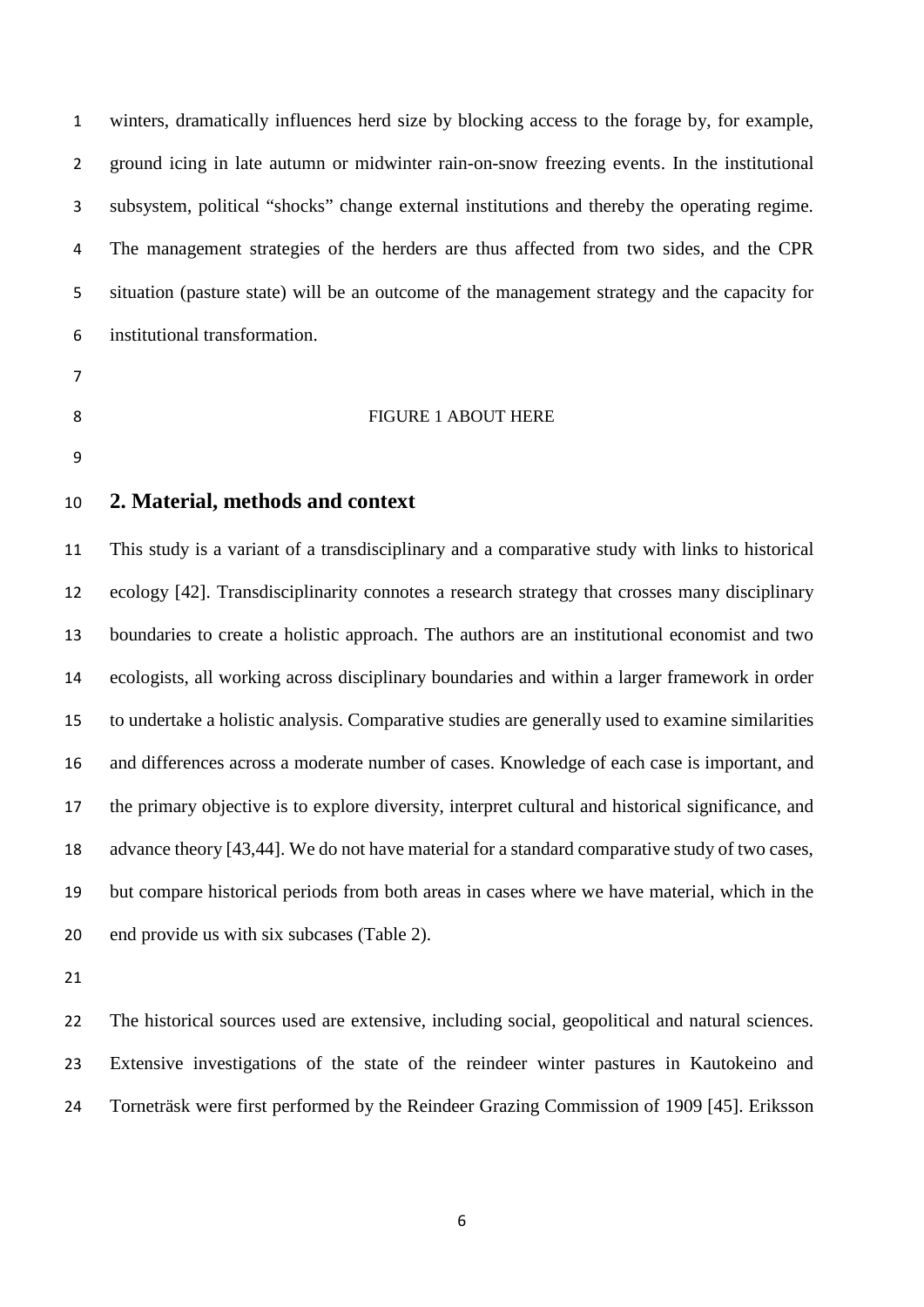et al. [[1](#page-6-0)0] reviewed many of the sources in the natural sciences. They also included bailiff<sup>1</sup> reports and, not least, personal accounts of Johan Turi [46], who was known as the first Sámi author. This is a unique source as Turi was an experienced Sámi herder who gave his account to the Danish author Emelie Demant-Hatt who wrote his book. Meteorological data from 1913 onwards were retrieved from the Abisko Scientific Research Station, which is in the Torneträsk area. Before that, we rely greatly on local climatic observations retrieved by Hamberg [7]. In the EWWA research project<sup>[2](#page-6-1)</sup>, we compiled data on winter climatic events from 1800 to 2013 based on all available written sources (unpublished manuscript). Obviously, this material is of uneven quality, but its strength is that point observations (meteorological stations) are combined with accounts of impacts for wider areas, providing an overall much more relevant and reliable material. This material also includes interviews with current senior reindeer herders from the Torneträsk area (cf. Table 1). We have also compiled all historical data on lichen cover (e.g. [45,47,48,49,50,10,14,51] and our own unpublished data from Torneträsk (2010).

 We have performed two sets of regression analyses for the overall relations between reindeer herd size and lichen pasture cover.

#### **2.1 Study area**

 $\overline{a}$ 

 Whereas altitude largely is ecologically equivalent to latitude on the vast continents of North America and Siberia, the rugged topography in North Scandinavia weakens this relationship. This is to a large extent due to the mountain range which forms the border between Norway and Sweden. Geologically, most of northern Scandinavia is part of the Baltic Shield, and is extensively covered by glacial sediments. The mountain range consists mainly of metamorphic

<span id="page-6-0"></span><sup>&</sup>lt;sup>1</sup> Bailiff, i.e. Lapp sheriff (Sw. Lappfogde, No. Lappefogd), an official with policing authority, who had control tasks with respect to reindeer herders 2 http://www.nina.no/Forskning/Prosjekter/Vinterklima/EWWA

<span id="page-6-1"></span>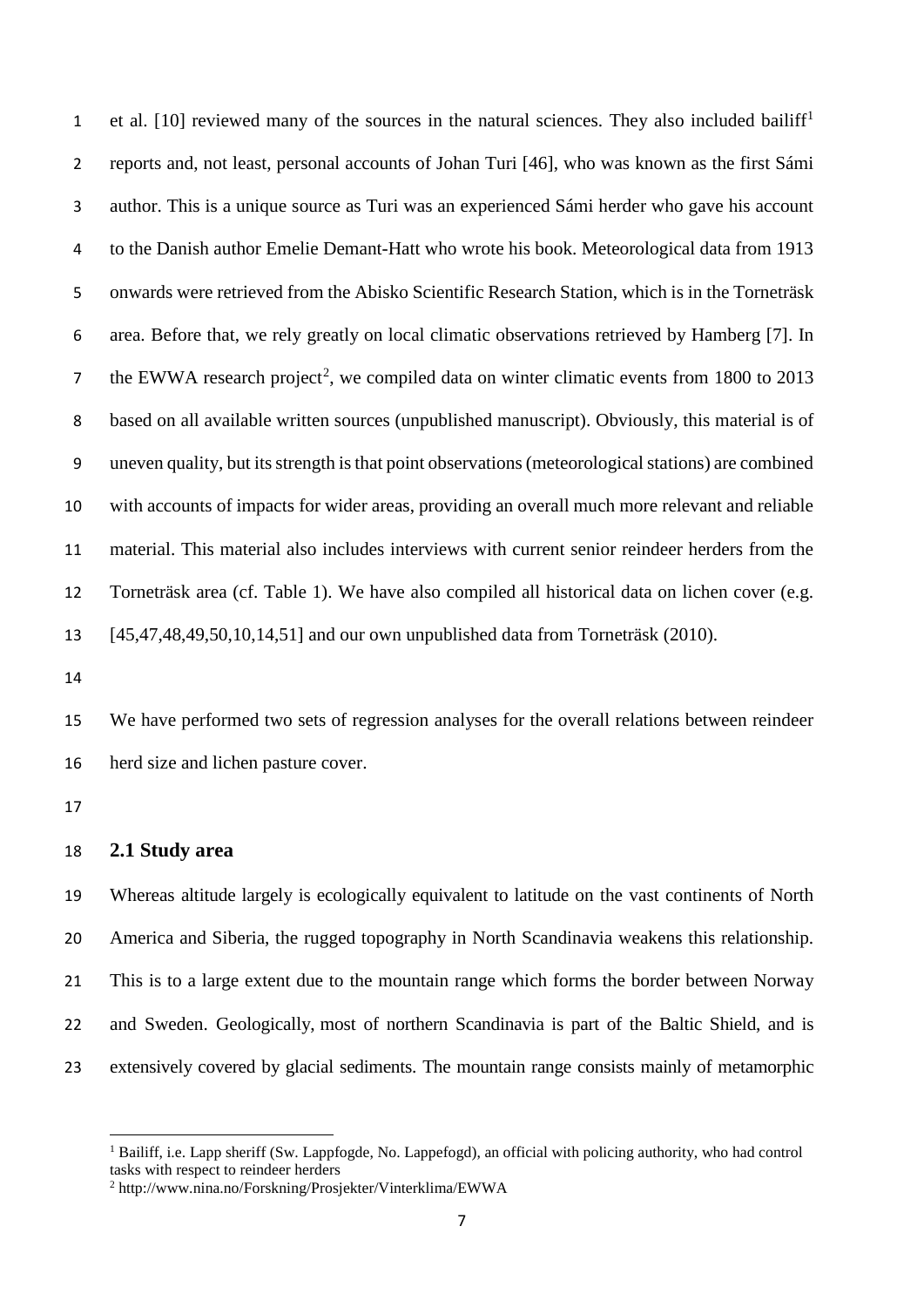rocks of Cambro-Silurian and Precambrian age [52]. Moraines and rolling rocky hills, forest and scrubland, mires, and numerous lakes and tarns make up much of the landscape. The inland tundra comprises an undulating upland plateau with low mountains, birch-covered hills, stunted pine forest, and open lichen heath and tundra.

 The reindeer is adapted to maximize nutritional intake in summer and economize with limited resources in winter [53]. Because of this adaptation, it has very specific requirements for each season. The considerable regional variation in temperature, precipitation, bedrock and vegetation forms the basis for annual migration patterns.

### **2.1.1 Climate trends**

 Climate analyses for the period from 1913 to 2006 from the Abisko Scientific Research Station indicate a warm period in the region in the 1930s. Over the whole period of 1913–2006, the 14 mean annual air temperature increased by 2.5 °C, winter and spring temperatures each increased by 2.9 ºC and the autumn temperature increased by 1.6 ºC. Summer temperatures have not, however, risen significantly in the recent warming or through the 20th century despite an overall 17 increase of 1.7 °C [54]. Temperature extremes in the Torneträsk area have been most notable in winter when extreme warming events for just a few days have resulted in brief episodes above 19 0  $\degree$ C, snow thaw and re-freeze to create layers of ice [55]. Such extreme winter weather conditions have regularly led to crashes in the reindeer populations of northern Sweden and also Norway [7,38,56].

 A typical weather pattern leading to a population crash is a winter thaw event after the first snowfall, but similar crashes can occur later in the winter. The thaw causes ice encapsulation of the ground vegetation (*bodnivihki*), blocking the reindeer's access to fodder resources. Snow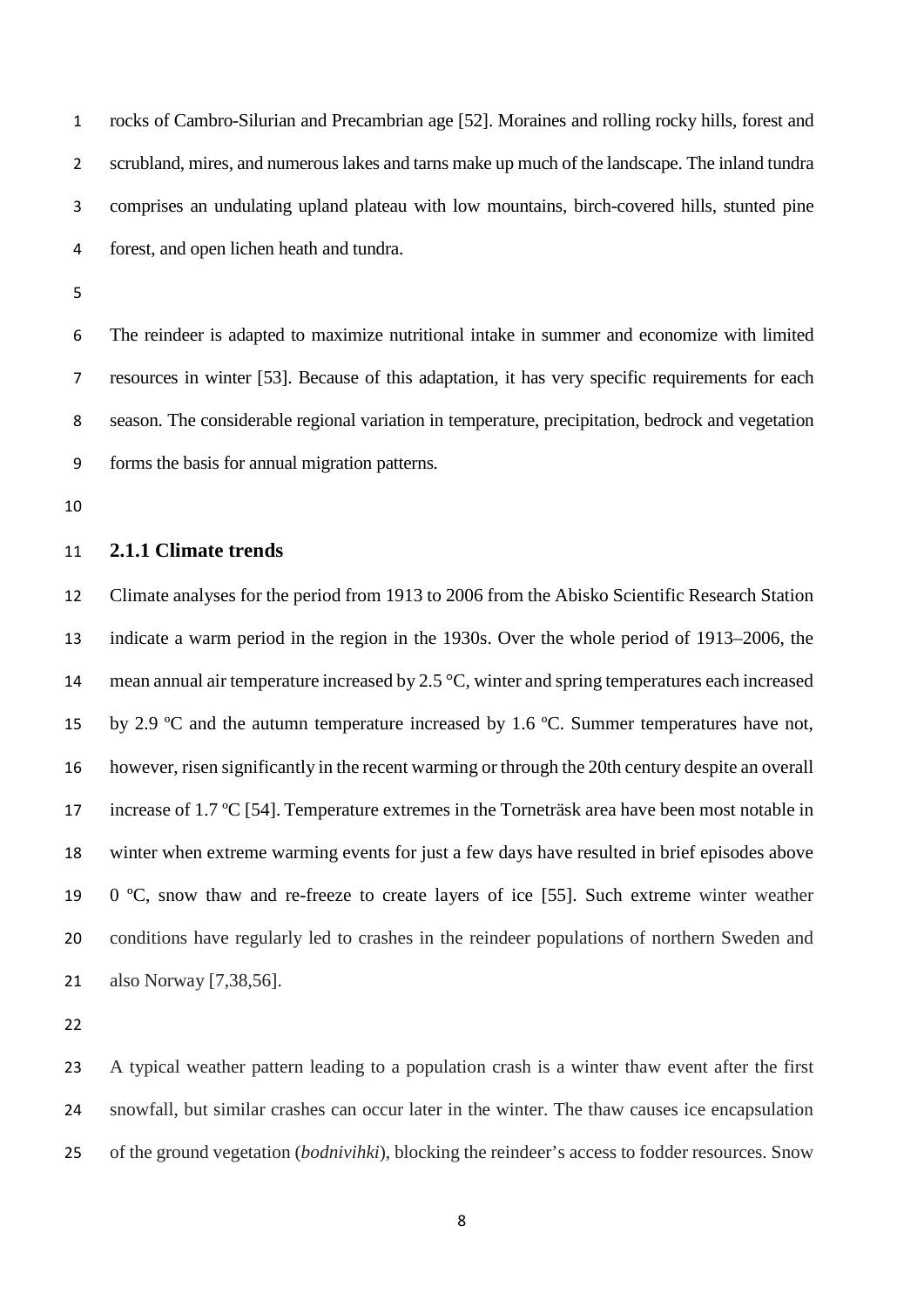accumulation after ground icing, together with wind, hardens the snowpack, reducing the 2 accessibility of reindeer fodder and perhaps leading to reindeer starvation and death [38]. Herders may move their reindeer to other pastures or feed them to avoid loss of animals, thereby leading to large losses such as during the crisis winters of 1905-1906 and 1934-1935 [56] and 1884-85 and 1894-95 [7]. Despite the modernization of reindeer husbandry, this type of winter climate continues to cause population crashes in reindeer herds [56], especially in the most heavily grazed area [14].

- 
- 

#### FIGURE 2 ABOUT HERE

#### **2.1.2 Torneträsk area**

 The Torneträsk area is located in the northwestern part of Norrbotten County in Sweden, on the border to northern Norway and Finland (Fig. 2). The area is topographically diverse, ranging from 342 m a.s.l. to ca. 1900 m a.s.l., and climatically varied with a NW-SE oceanic-continental gradient and local rain shadow effects due to the mountain range [54]. Low winter temperatures and relatively little precipitation, which falls as snow during half of the year, characterize the area. Permafrost, in the form of palsa hummocks, is abundant [10]. Currently (2002-2011), the 18 mean annual temperature is  $+0.49\degree C$ , while the seasonal mean temperatures from spring to winter are  $-0.82, +10.9, +1.1$  and  $-9.2$  °C, respectively, at Abisko [54]. The summer pastures are in the Norwegian-Swedish border mountain range, while winter pastures are mainly in Swedish inland pine forests.

### **2.1.3 Finnmarksvidda**

 Finnmarksvidda is Norway's largest upland plateau, and is situated in the Arctic-alpine-boreal 25 transition zone between  $68-70$  °N and  $22-26$  °E, from ca. 100 to 500 m a.s.l. The Precambrian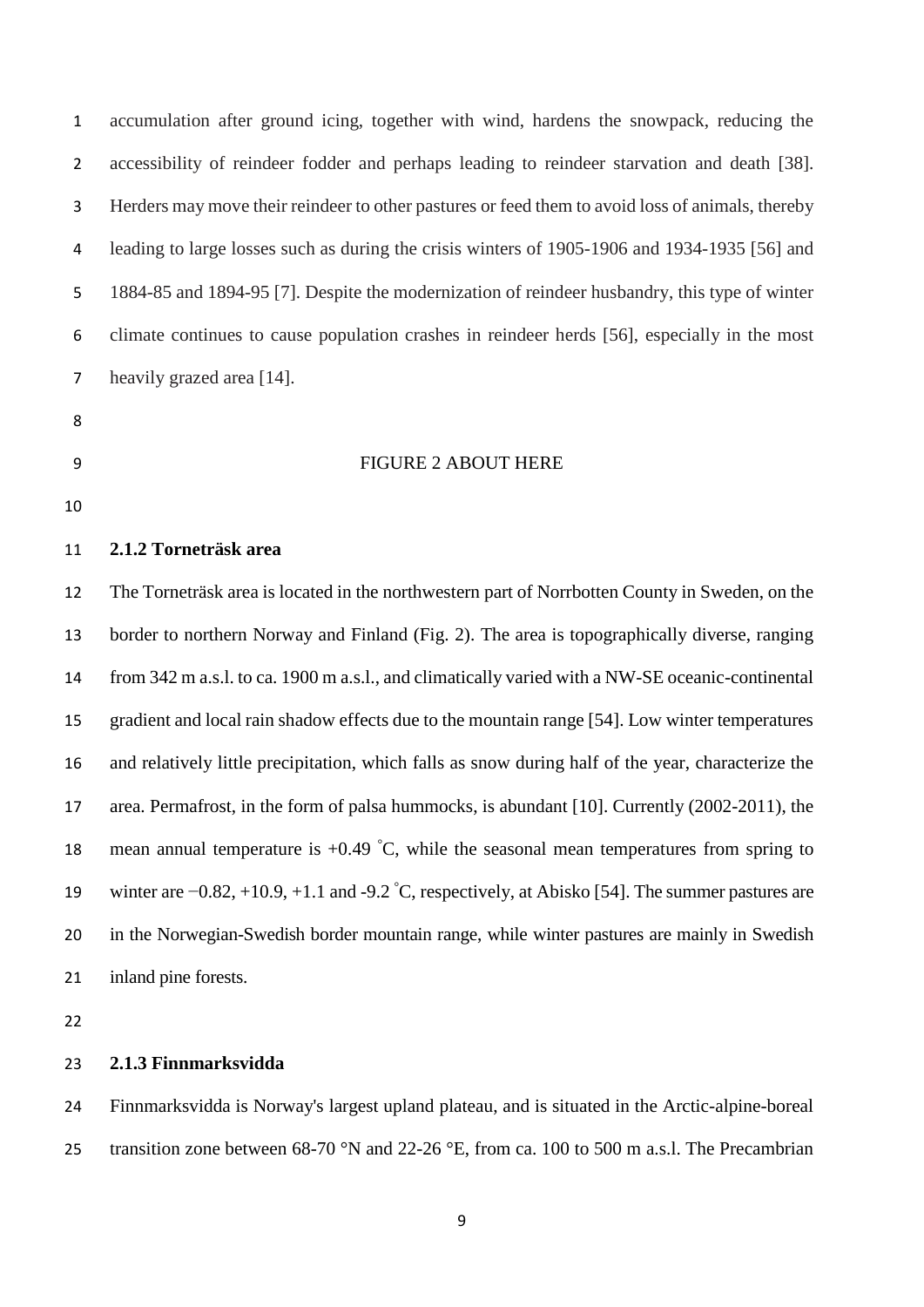bedrock forming Finnmarksvidda was affected and reshaped by repeated glaciations during the Pleistocene. Finnmarksvidda is now covered with thick ground moraine forming rounded and gentle landscape forms with nutrient-poor soils [58]. The plateau includes extensive lichen- covered mountain heaths, mountain birch forests, pine forests, barren land, mires and glacially formed lakes. Finnmarksvidda is also located in the transition zone between sub-oceanic and continental climates [59]. The continental influence is strongest, and is expressed through the annual extremes like warm summer periods and winters with strong radiation weather conditions. The standard normal annual precipitation in Kautokeino is 325 mm, 50 % of which falls in summer [60]. During the last decades, the annual mean precipitation rates have increased, while evapotranspiration has been reduced due to increased cloudiness [61,62]. The increasing maritime climatic buffering has impacted large parts of the northern and western parts of Finnmarksvidda [60,63,62]. In Finnmark, the usually mountainous summer pastures are situated on or near the Arctic coast and fjords, while the winter pastures are in the continental inland, where lichen beds are under a relatively light snow cover. This is generally considered an ideal situation for reindeer pasturing.

#### **2.1.4 Early pasture state studies**

 In 1821, Professor W. Zetterstedt visited both our study areas. For Torneträsk, his observation was that *"the mountains on either side of the south end of Lake Torneträsk were covered with reindeer lichen (***Cladonia rangiferina***) and* **Stereocaulon paschale***"* [64]. For Kautokeino, he reported:

 *"Open, dry areas were covered by* **Cetraria nivalis** *[current name Flavocetraria nivalis]. Those areas and hills covered by this plant show up white even at a long distance. In these mountains, it is incomparably taller and thicker, and the separate lichen stands richer than in more southerly areas"* [64].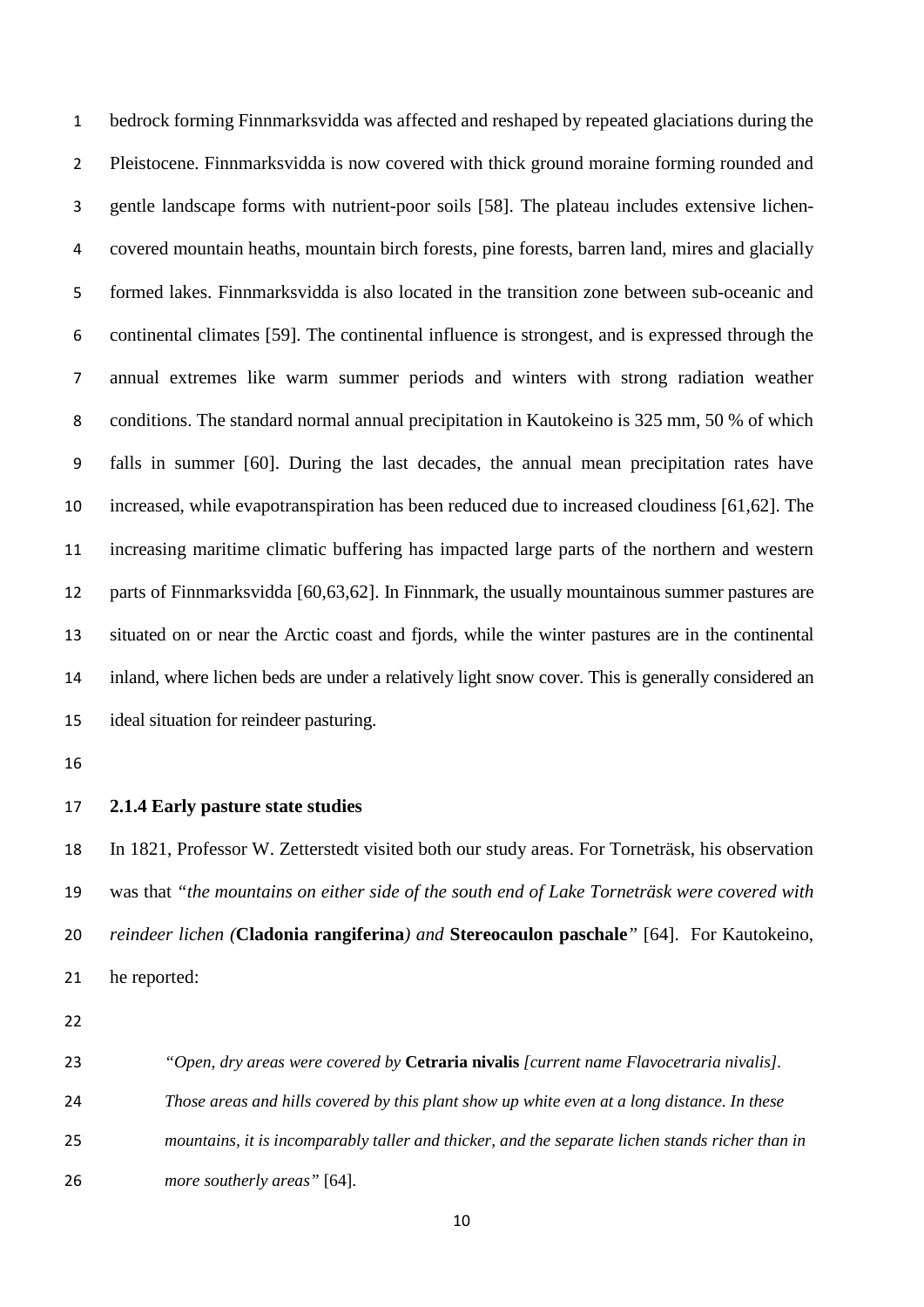Thus, we note that the winter pasture state was optimal in both areas before the changes we are studying started. Our next source comments on the situation when the changes had started. In his book written in 1908, Johan Turi describes what he remembered from before 1870:

 *"Forty years ago* [i.e. around 1868]*, there was still beautiful white lichen here in the Kattavuoma area [east of Lake Torneträsk], so that the whole ground was white. At that time there were not many nomad villages in Talma, nor in the whole of Jukkasjärvi parish; but when more Lapps began to move in from Karesuando and Kautokeino, the reindeer lichen cover decreased year by year…..when you go 25 years back* [i..e. around 1883]*, there were still ample lichens in Talma and the whole of Jukkasjärvi parish …now it is as if it was burnt, so that the tundra cannot sustain even the reindeer that are here"* [Our translation] [65, p.92].

 Thus, according to Turi, in the late-1860s the pasture state in Jukkasjärvi was much the same as in 1821, whereas it had become dramatically worse from then into the next century. The bailiff reports from Norrbotten [10] confirm that in the 1830s the reindeer numbers in Jukkasjärvi were so limited that there was sufficient winter grazing west of Jukkasjärvi, while in 1892: "the majority of reindeer were compelled to move to winter grazing far down in Pajala parish [east of Jukkasjärvi, our comment]" [10].

 When these sources are viewed together, they provide good indications of *increasing reindeer numbers and reduced winter pasture capacities during the 1870s and 1880s*. In addition, the bailiffs reports describe a similar development in the following decades, with not only higher grazing pressure, but also *accelerating out-of-season misuse of lichen pastures* which *"caused the grazing areas to be so heavily grazed and trampled that scarcely a trace of reindeer lichen (***Cladonia** *spp.) could be seen"* [10, p.42). This helps us to understand Turi's description "as if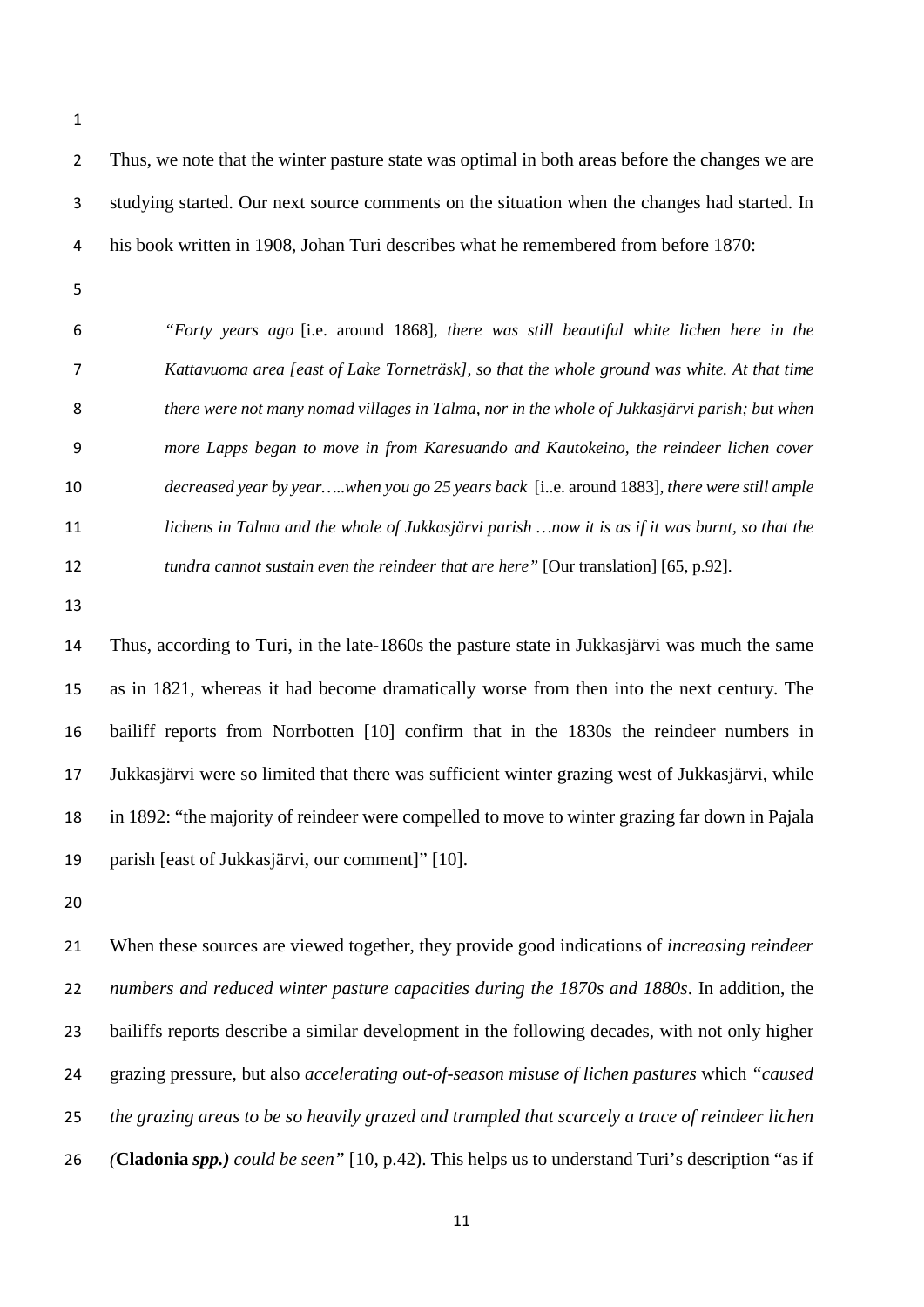| 1  | it was burnt". The accounts in these sources are also confirmed by the 1909 Commission on          |
|----|----------------------------------------------------------------------------------------------------|
| 2  | Reindeer Grazing Lands [45], both as regards the pasture state before 1850: "Elderly Lapps         |
| 3  | relate that in their youth (before the mid-19th century) the land was still white with lichens"    |
| 4  | [10], and why it had changed:                                                                      |
| 5  |                                                                                                    |
| 6  | "The representatives of the Saami villages interviewed by the commission claimed, quite            |
| 7  | unanimously, that the ruined pastures on the Swedish side of the border were the result of the     |
| 8  | hordes of reindeer that had poured in from the north two or three decades after the incursion of   |
| 9  | the Kautokeino Lapps in the $1850s$ and $1860s$ " [10, pp.46-47].                                  |
| 10 |                                                                                                    |
| 11 | The same authors comment:                                                                          |
| 12 |                                                                                                    |
| 13 | "Still more striking was the deterioration of the lichen pastures after the closure of the Finnish |
| 14 | border (1889). Then, the large herds of the Rommavuoma and Suondavaara Saami, which in             |
| 15 | former times had regularly spent the winter in Finland, could no longer be taken thereThese        |
| 16 | reindeer, too, must now graze in Sweden" [10, pp.47-48].                                           |
| 17 |                                                                                                    |
| 18 | 2.2 Political and historical context                                                               |
| 19 | In the long period from 1328 to 1852, the geopolitical situation in northern Scandinavia was       |
| 20 | ambiguous. The national borders between Norway, Sweden, Finland and Russia were unclear            |
| 21 | in some areas and not always strictly enforced [66]. The nomadic Sámi reindeer herders could       |

 move relatively freely with their herds between the territories claimed by the separate nation states. The first national border was established between Denmark-Norway and Sweden- Finland in 1751. This is the second oldest unchanged national border in Europe. The Lapp Codicil, an addendum to the border treaty, codified that national borders were not to become an obstacle to Sámi migration that had taken place from time immemorial, though the Sámi had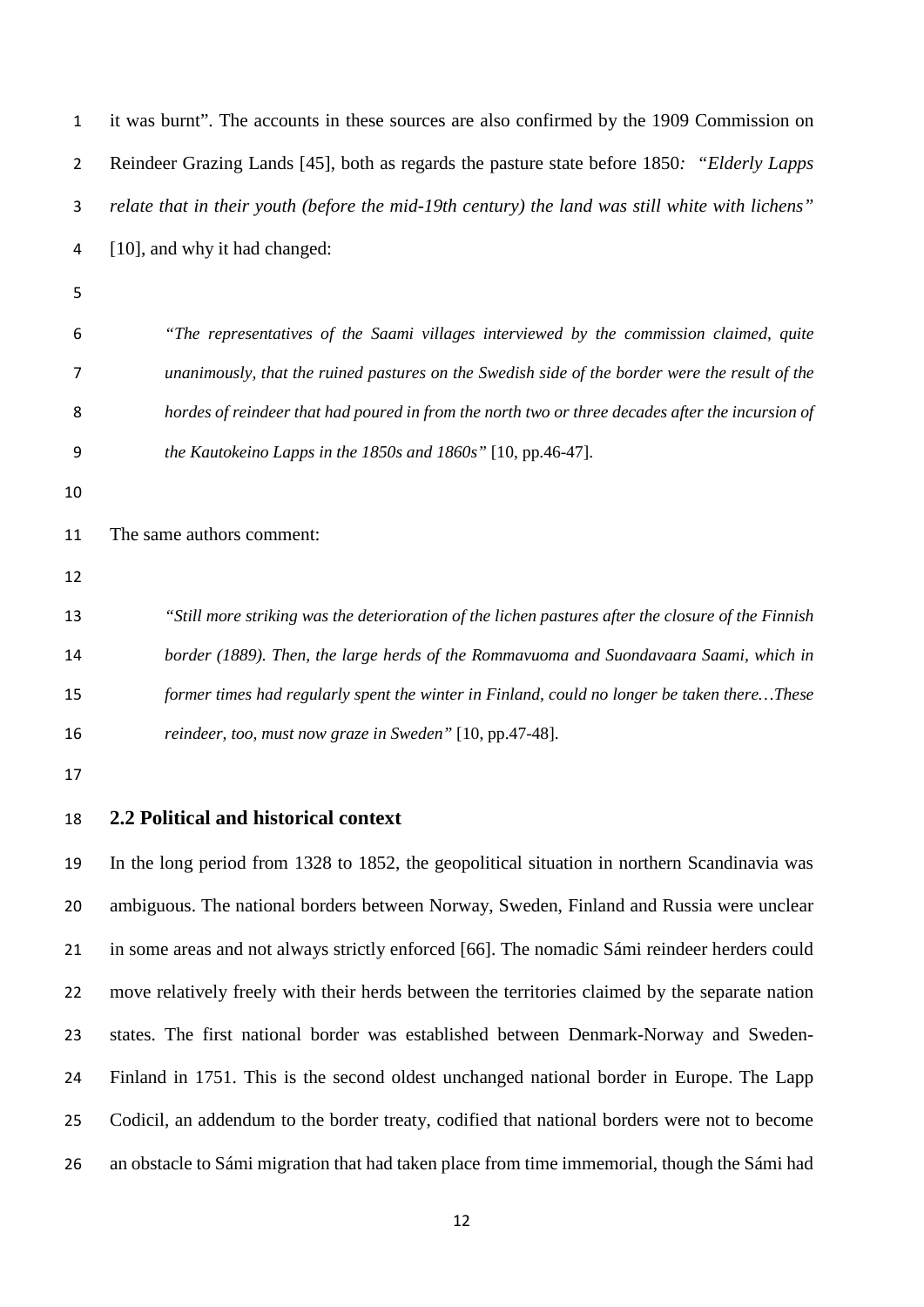to become citizens of one of the states and property rights in the "other" country were confiscated [67].

 The explicit motivation of the Codicil was "the Conservation of the Sámi Nation", i.e. the states took on a common duty to provide a fundament for the eternal existence of Sámi culture and livelihood [67]. Thus, although the border meant colonization, the Lapp Codicil probably deserved the name "the Sámi Magna Carta", providing tolerable conditions for the Sámi [68]. The ecological advantages of preserving the traditional migration patterns are obvious. Norway has excellent summer pastures in the nutrient-rich, sub-oceanic, tundra heaths and deciduous lowland forests, while Sweden and Finland have excellent winter pastures in the more continental coniferous forests. At a regional level, the two relatively similar areas, which we compare here, were split by the Codicil. Finnmarksvidda became part of Norway, while the Torneträsk area remained part of Sweden. However, with the Codicil openness for border- crossing reindeer herding, both areas could still be used as before, with summer pastures in the mountain range and winter pastures in the interior, and the annual migration routes following the big river valleys [69].

 The relative freedom enjoyed by Sámi herders lasted for about a century after the border establishment. In the wake of the Napoleonic Wars, the political map of Europe underwent several changes, which later led to international events that contributed to undermine the treaty and thus create political "shocks" in the governance system [67]. In 1809, Sweden had to surrender Finland to Russia. In 1826, the border between Russia and Norway was established. In 1814, Denmark had to surrender Norway, which went into a union with Sweden, and, finally, Norway and Finland gained independence in 1905 and 1917, respectively.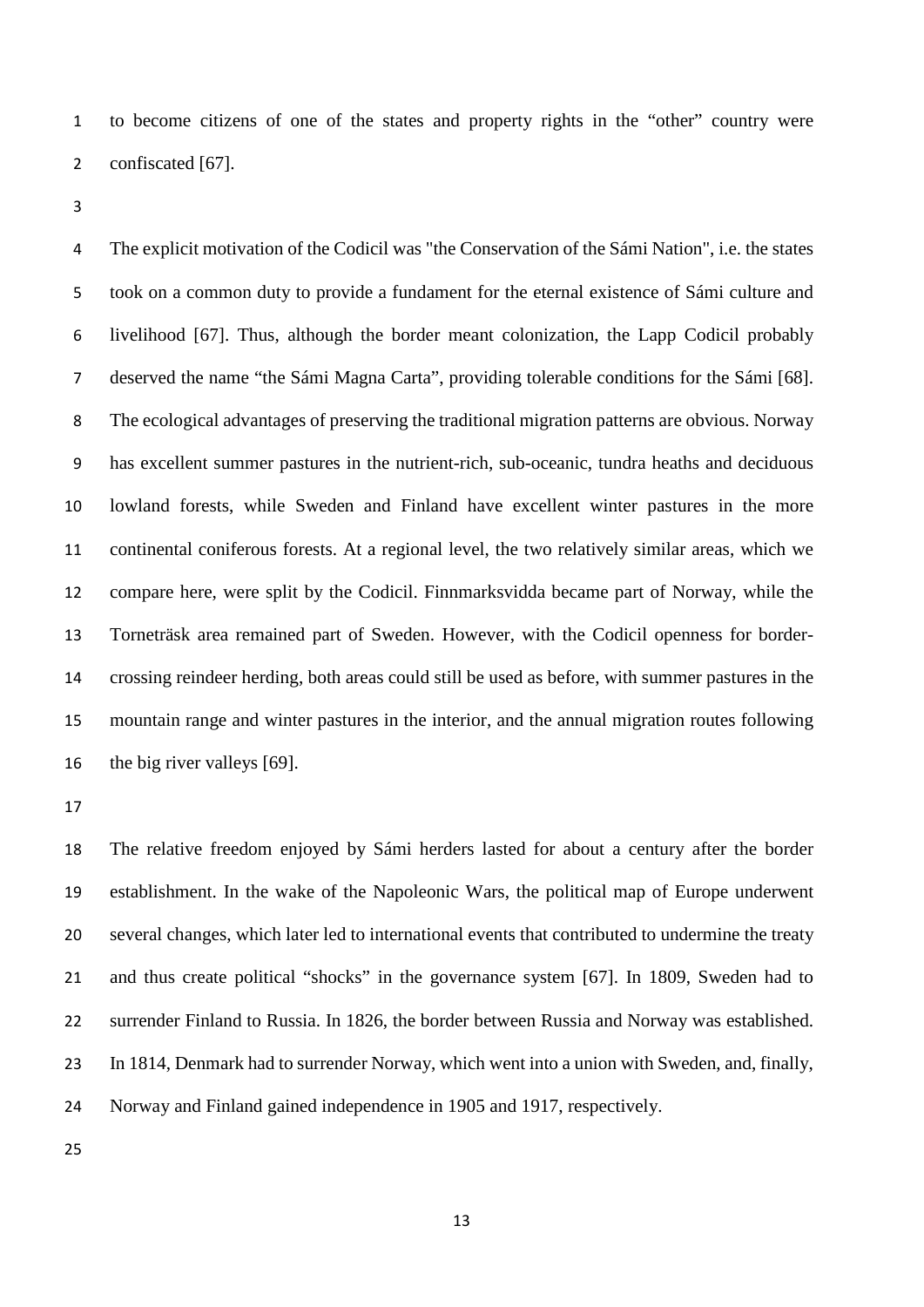#### *Border closures*

 In 1852, the border between Norway and Finland was closed for cross-migration. This was an outcome of Russia-Finland and Sweden-Norway no longer accepting the basic rights of the Sámi to perform their livelihoods in the areas where these states had drawn their borders:

- 
- 

 *"The interests of the separate states, not least from the Norwegian side, justified by nationalistic regards, became superior to the interests of the stateless nation − the Sámi. In other words, a complete change of attitude had taken place during the century since 1751* [Our translation] [67, p.11).

 This immediately created turbulence in the reindeer herding systems of northern Scandinavia. A total of 50 000 reindeer from the Norwegian side had winter pastures in Finland, and 15 000 reindeer from the Finnish side had summer pastures in Norway [69]. The rearrangement became demanding. As we are studying Finnmarksvidda and the Torneträsk area here, we focus on the implications for the Kautokeino Sámi. We do not discuss the problems created for Sámi in eastern Finnmark. One of the strategies chosen by the Kautokeino Sámi was to register as Swedish citizens in Karesuando, northernmost Sweden, to be able to continue using winter pastures in Finland and summer pastures in Norway. Similarly, Sámi in the Finnish Enontekiö region changed citizenship to continue their practice. The explanation is that the Codicil was still in force between Norway and Sweden and the border between Sweden and Finland was still open [70].

 However, in 1889, the border between Finland and Sweden was closed too [69]. This terminated possibilities for the circumvention strategies used since 1852. Kautokeino herders in Karesuando now had to make a choice. Some moved back to Kautokeino, while others became Swedish citizens permanently. After the border closure, the regional authorities in Norrbotten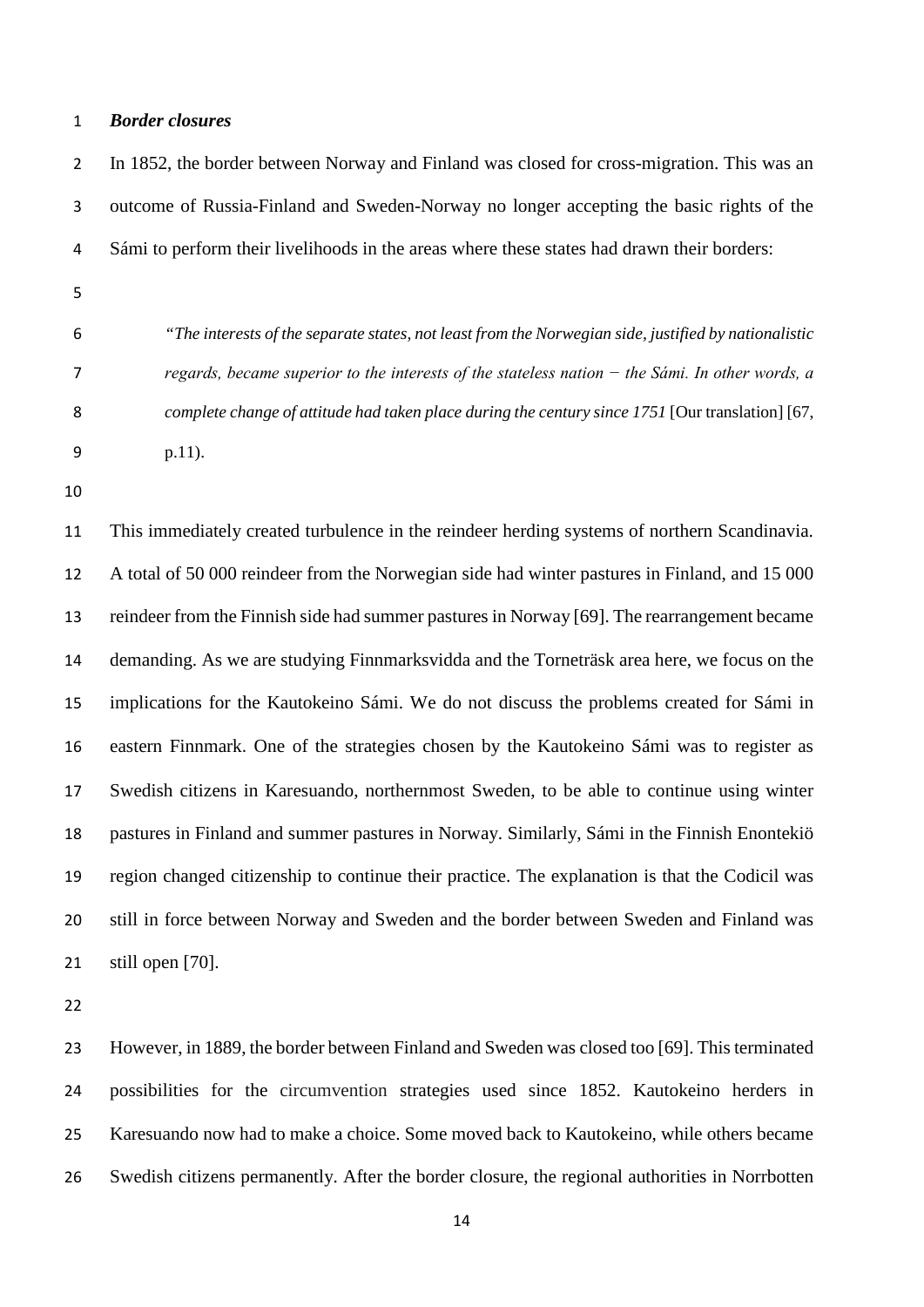considered that there were far too many reindeer in the Torneträsk area, and in 1890 they ordered 14 families from Karesuando to move to Arjeplog. Due to stubborn resistance from these families, this was not effectuated immediately. Following the very severe winter of 1893- 94, when many reindeer were lost, the forced family relocation was cancelled altogether [71,72].

 Oral traditions and church archives confirm a massive immigration of Kautokeino Sámi to Karesuando (Finland) and Jukkasjärvi (Sweden) after the closure of the Finnish border for Norwegian Sámi in 1852 and for Swedish Sámi in 1889 [57]. An estimated 200 persons (family members included) with 20 000 reindeer immigrated to Karesuando before 1867. In 1883, the 15 Kautokeino Sámi households with 12 000 reindeer were settled in Jukkasjärvi, which made up more than 40 % of the reindeer there. The immigration also created much tension:

 *"The mixture of different [herding] methods caused chaotic conditions in Troms County*  [summer areas in Norway] *and the Jukkasjärvi area. That the immigrant Sámi used ruthless and unfair means in the competition especially contributed to the tension and confusion. In particular, they lacked respect for property rights…. theft of reindeer became usual"* [Our translation] [57, p.28].

 Ruong [57] added that Jukkasjärvi herders with small herds lost out in this competition and many had to abandon herding. Jukkasjärvi church protocols show that emigration exceeded the numbers immigrating from Kautokeino, leading to a considerable decrease in herder numbers in Jukkasjärvi in the period 1860-1890. Most of these settled as farming and/or fishing peasants in Norway [57]. The historian Lennart Lundmark summarized the consequences of the border closures: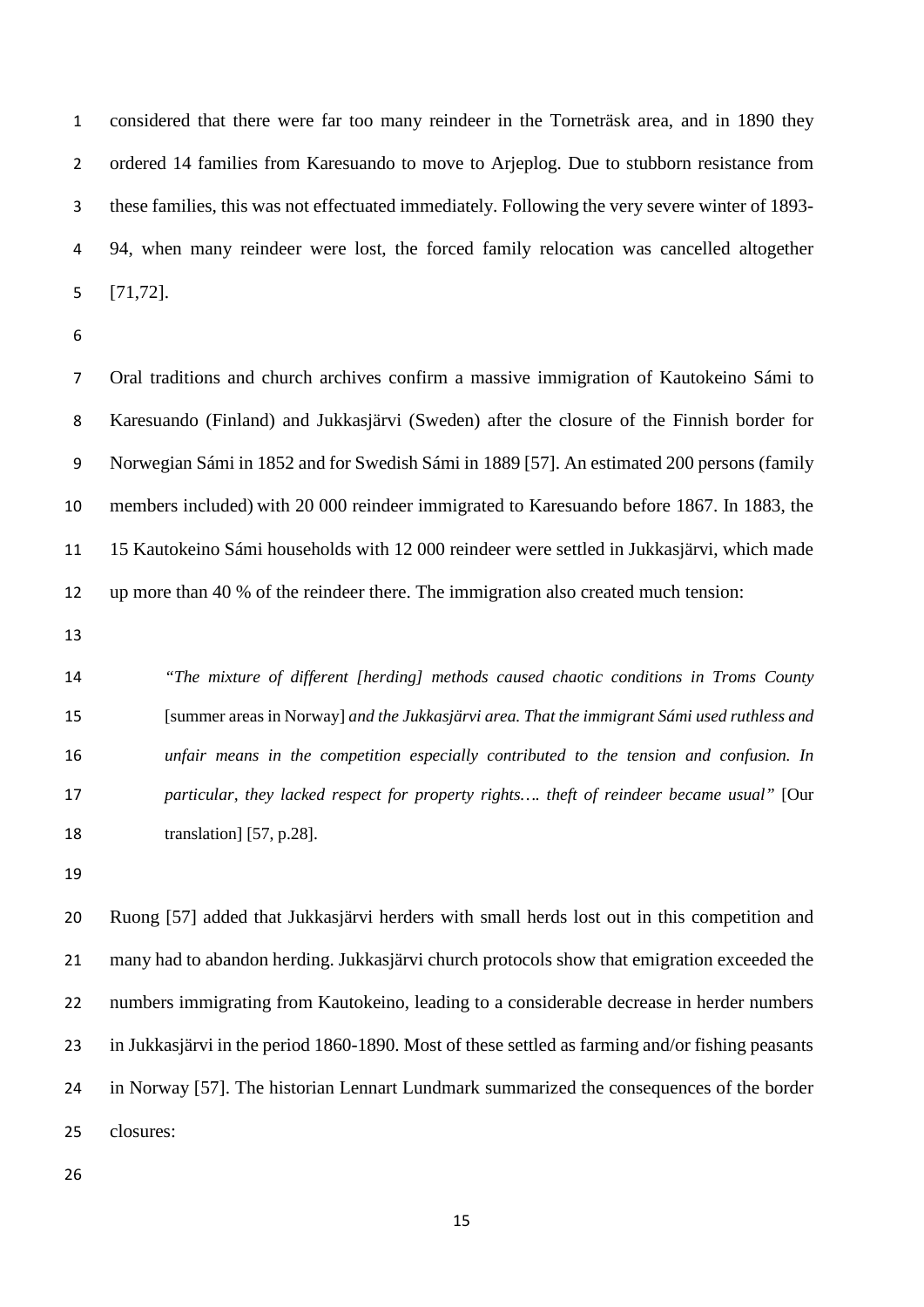*"Besides the summer pastures in Troms, the Kautokeino herders had to utilize autumn, winter and spring pastures in Sweden. Norway could have taken them back, but refused Russian initiatives to negotiate as Norwegian policy was preferably to eradicate reindeer herding and Sámi culture. Soon the reindeer pastures in northernmost Sweden became overloaded and Sweden was forced to move 400 Sámi to pasture land further south in Sweden. Most of them had their origin in Kautokeino, Norway. Hence, Sweden had to carry a considerable part of the burden for Norway's hostile policy towards reindeer herding"* [Our translation] [73, p.1).

- 
- 

#### *Border conventions*

 The union between Norway and Sweden ended in 1905, and Norway saw this as an opportunity to eliminate all Swedish claims on Norway [73,74,75]. Norway also aimed to terminate the Lapp Codicil, but did not succeed [76]. The explanation for this is that since the 1840s Norway had tried to reduce or, preferably, eliminate the Swedish Sámi reindeer herding rights. This became *a long-term trend in Norwegian foreign policy* and was based on an ideology of extreme nationalism [74]. Leading academics had started to classify Sámi as inferior human beings, and government policy was to relocate a surplus farming population to northern Norway as settlers [74], particularly to Troms. This increase in the area used for farming led to conflicts between settlers and reindeer herders, as the farmers settled on sites traditionally used for reindeer herding. Norway and Sweden had already in 1883 passed new legislation known as the 21 Common Lapp Law, which introduced a number of means<sup>[3](#page-15-0)</sup> to control and regulate reindeer herding in favour of the settlers [73,74,75]. In addition, the Norwegian government wanted to expel Swedish citizens who were herders from Norway. Sámi rights were not seen as part of the issue, which was reduced to a political case between the two countries. In practice, the

<span id="page-15-0"></span><sup>&</sup>lt;sup>3</sup> Strict herd control duties, joint responsibility for damage on agricultural land, strict district designation, bailiffs and supervision.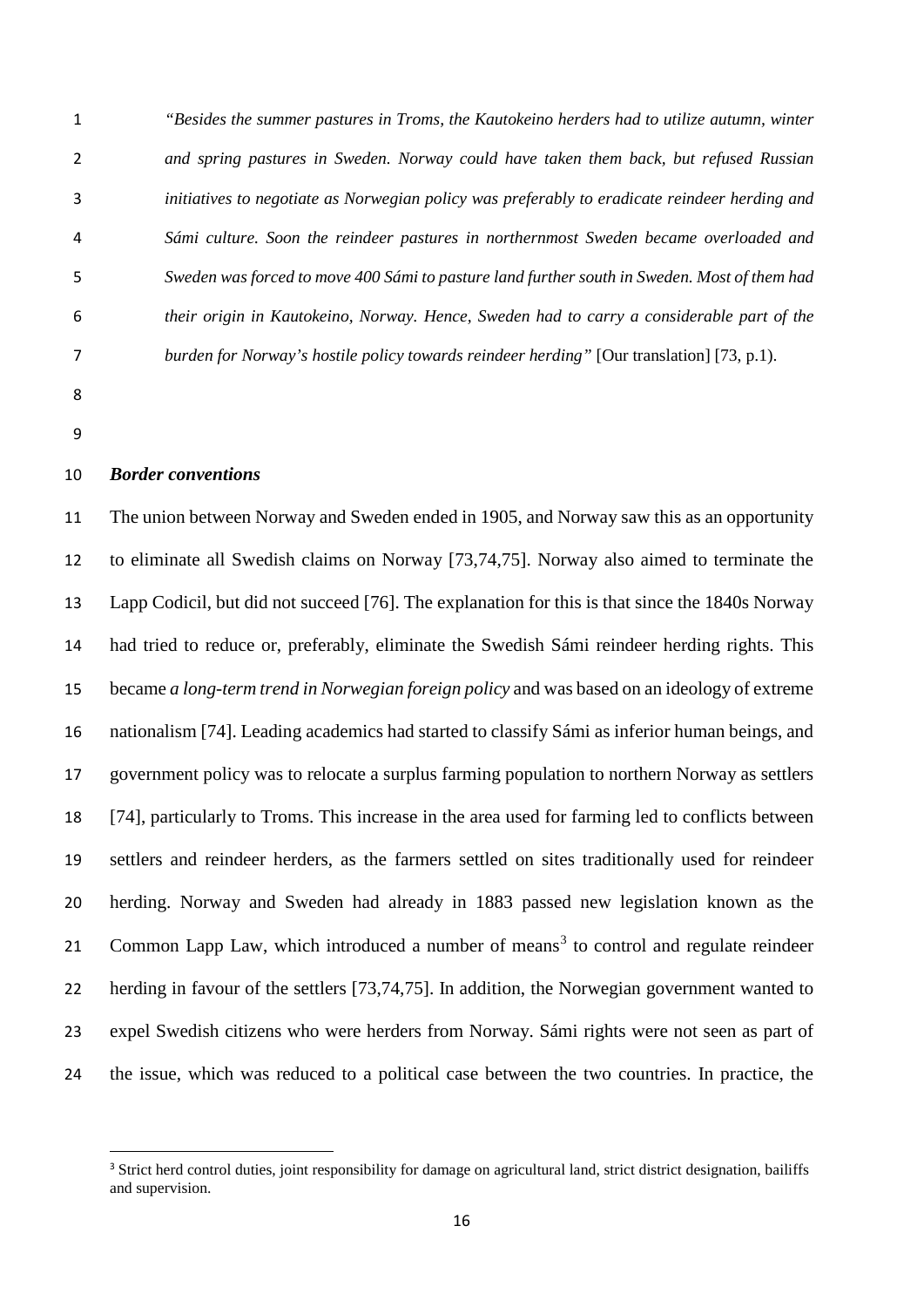reindeer herding Sámi were not regarded as having any real property rights; on the contrary reindeer herding was only seen as tolerated use *(precario),* which meant a duty to give way for other users, such as agricultural settlers [73,74,75].

 In 1905-1919, *"hardly any other foreign policy issue achieved such broad public attention"* [77]. This created a serious conflict between Norway and Sweden, which led to several commissions and international law arbitrations between the two countries [76]. Norway lost the case, and the Codicil is therefore still in force, at least formally [68]. In 1919, the two countries agreed upon the first Norwegian-Swedish reindeer pasture convention, which had dramatic consequences for herders who were Swedish citizens. Extensive presentations of the land-use of some of these herding districts are given by Walkeapää [78,79], this convention banned Swedish herders from large areas in Norway, including extensive summer grazing areas in Troms (Ringvassøya, Kvaløya, Senja, four peninsulas and some inland areas), and strictly limited the number of reindeer and the timing of spring entry and autumn exit. An estimated 60-80 000 reindeer were reduced to a legal access of 39 000 reindeer [73,74,75]. As access to Troms was severely curtailed, there was an over-accumulation of herders in northernmost Sweden, especially in Karesuando, but also in Jukkasjärvi [75]. The border closures and the convention forced 75 herder families with 20 000 reindeer, mostly from Karesuando, to permanently move to more southerly locations in Sweden during the period from 1898 to 1928, creating conflicts with already established herders there. The North Sámi were very unwilling to leave their traditional areas and the original Sámi were equally unwilling to receive them, but they were threatened with large penalties. Eighty families with about 20 000 reindeer remained in Karesuando. The family emigration southwards lasted until the 1950s [75].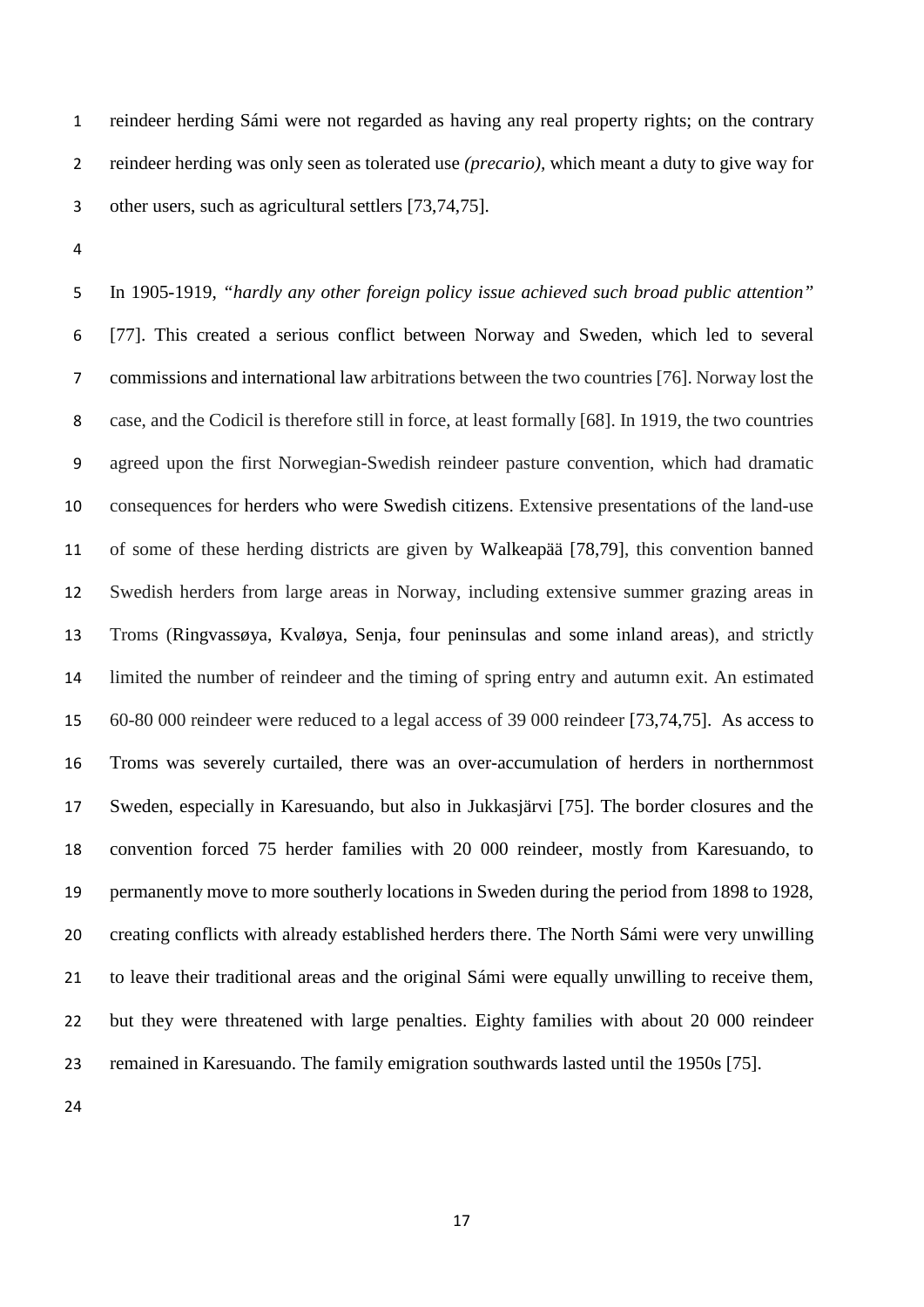The Swedish Sámi policy was based on a view of the Sámi as culturally inferior to the majority population, unable to determine their own future [8,18,80]. In contrast to Norway, the Swedish Sámi policy aimed at preserving the Sámi as reindeer herders, as this was considered the only livelihood they could master and survive on. Prior to 1919, a regional administrative organization, the Lapp Administration, focusing on Sámi issues in general and reindeer herding issues in particular, was in operation. This administration was strengthened following the convention, and given authority to forcibly reduce reindeer herds if deemed necessary. In order to adhere to the regulations of the convention, control over the reindeer herders was strengthened and more attempts were made to micromanage reindeer herding [8,18,80]. The belief in the feasibility of the Lapp Administration to steer reindeer herding in a positive direction was strong; in 1926, it was argued that the development of the administrative organization had eliminated "the risk of bad 'reindeer years'" (quoted in [8, p 141). The catastrophic winters during the 1930s would show how completely unrealistic this conclusion was.

 The 1919 convention was prolonged several times until a new convention was signed in 1972 for thirty years [69]. A primary motivation of the Norwegian government for a new convention was to gain access to more areas in Troms for herders from Finnmark [21, 81]. According to Lars Norberg, the chief Swedish negotiator from 2003 to 2005, the 1972 convention had two fundamental flaws: firstly, the Swedish government had negotiated an agreement on the property rights of the Swedish Sámi against their will, which the government had no right to do, and secondly, the Swedish government had accepted encroachments without claiming any compensation [82]. The negotiator characterized the 1972 convention as "a millstone around the neck" of the Swedish Sámi [82]. The 1972 convention was prolonged until 2005 in expectation of the outcome of negotiations [68]. A mixed commission had made a proposal for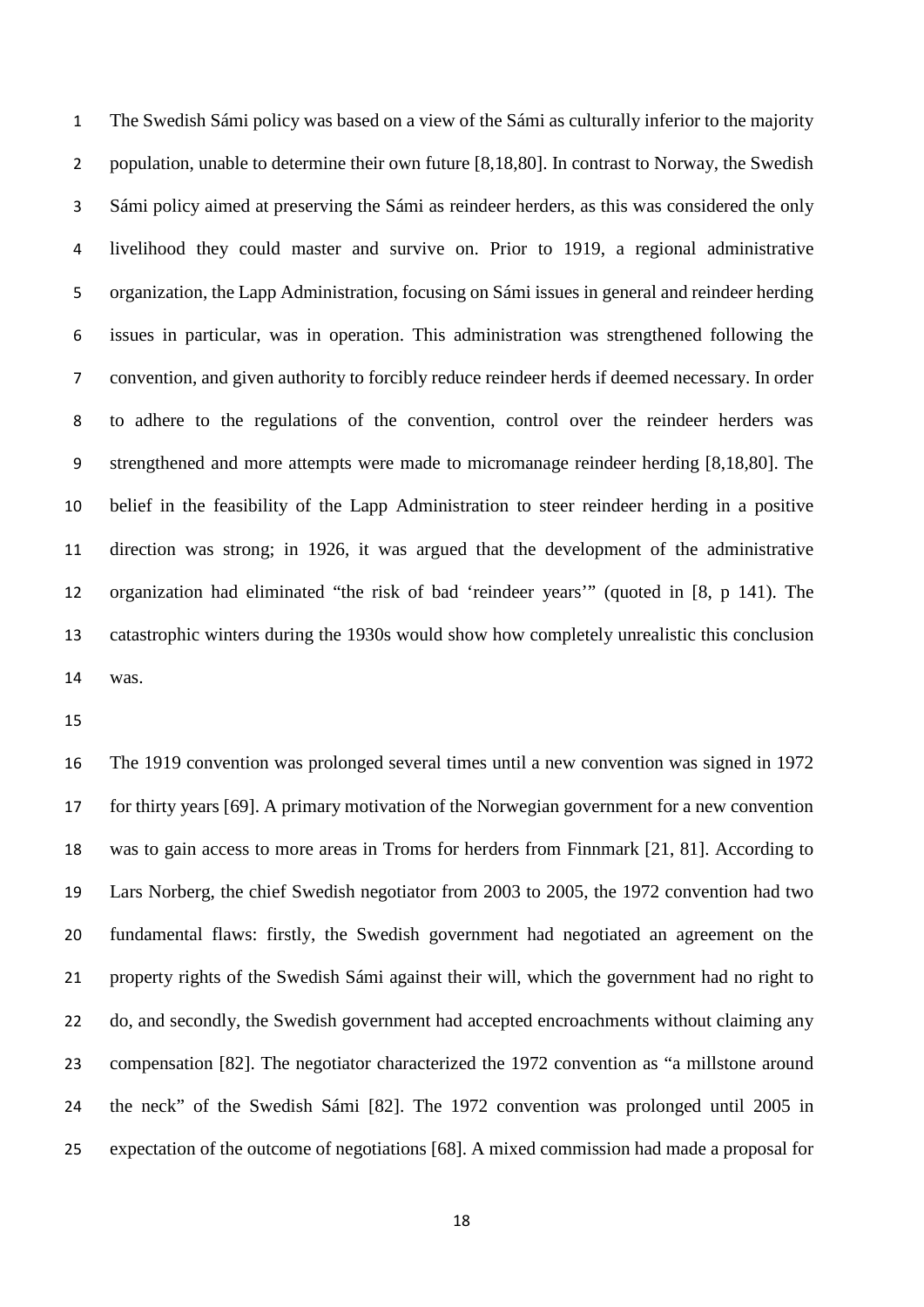a new convention, but the negotiations failed, and in 2005, Norway unilaterally passed a new act that prolonged the rules of the convention [68]. This is not recognized by Sweden and Swedish Sámi and created many conflicts in Troms [83,84]. Early in 2016, there is still no new convention in place.

#### *Other changes*

 Besides these three major political events directly regulating reindeer herding, the Second World War affected the regions differently. It significantly reduced the use of Norwegian territory for Swedish herders [78,79], while Norwegian and Finnish reindeer herds were reduced because herders were compelled to supply reindeer meat to German troops [85]. Moreover, illegal hunting contributed to the declining herd sizes in Finnmark [85].

 From the late-1960s onwards, the introduction of the snowmobile led to a revolution in transport which was to change reindeer herding significantly by stimulating far more intensive pasture utilization [14]. Unplanned ad hoc reforms, including subsidy schemes, contributed to extensive herd growth on Finnmarksvidda until the 1980s [16]. During the 1990s, herd sizes declined due to a series of severe winters, but they started to increase again after the turn of the millennium [16,21,33,34,36].

## **3. Results and interpretations**

 Fig. 3 shows the variation in the reindeer population from 1835 to 2010 in Kautokeino (synonymous with Vest-Finnmark) (Norway), the Torneträsk area and the whole of Norrbotten County (including Torneträsk).

FIGURE 3 ABOUT HERE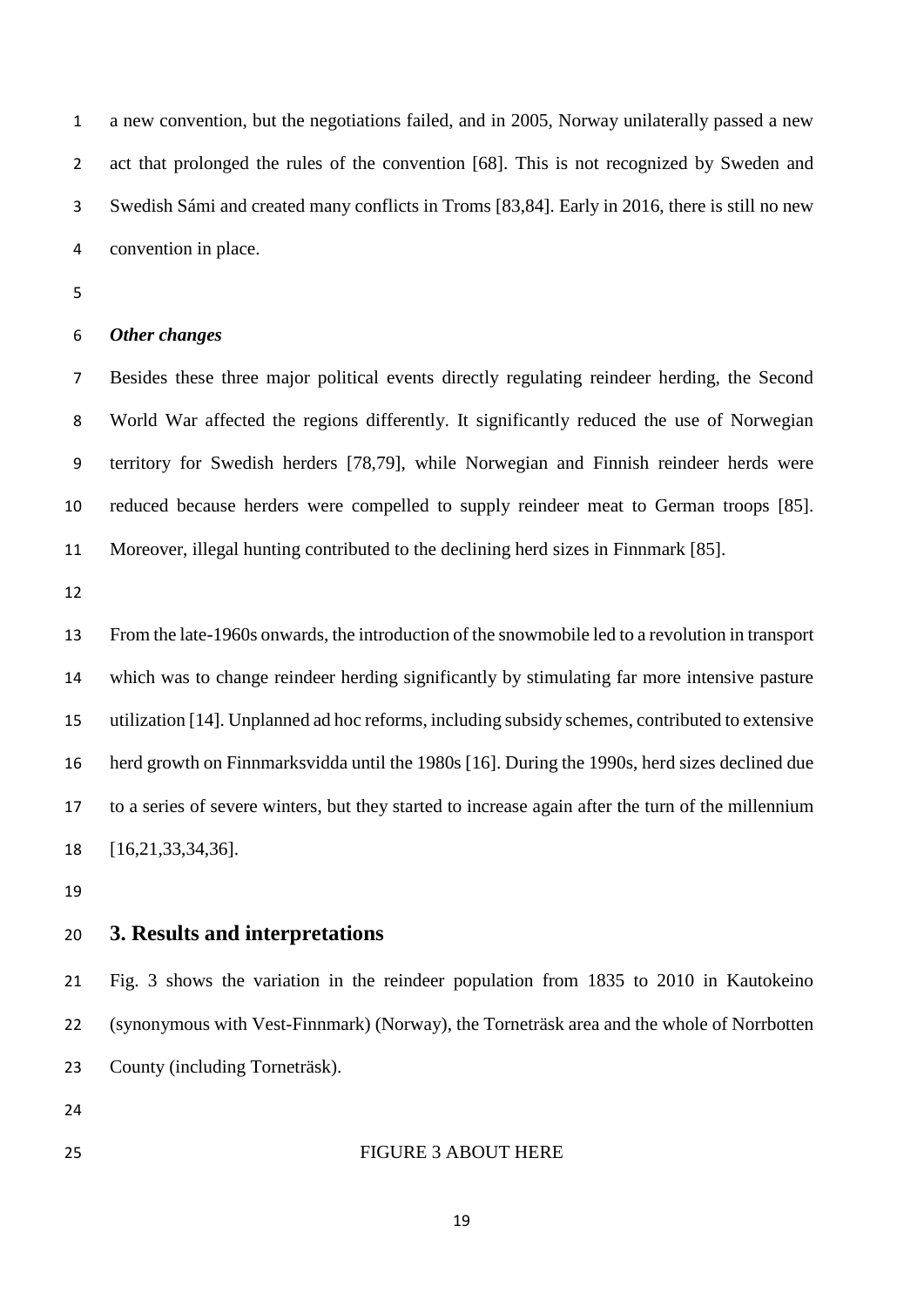As for the lichen cover before 1890, we rely on the above-mentioned descriptions and coinciding indications of reduction through several decades (cf. 2.1.4). We have interpreted the pasture state in 1835 as a lichen cover of more than 60 % (Fig. 3); hence, the potential lichen cover was reached [49,86]. We assume that the average lichen cover might have been reduced from more than 60 % in the 1860s to less than 30 % in 1890-92 (cf. Fig. 3). For the whole period from 1835 to 2010, the relationship between lichen cover and herd size in 9 Kautokeino (Fig. 4) was highly significant and negatively correlated ( $\mathbb{R}^2 = 0.73$ , P < 0.01). For 10 Torneträsk, the relationship for the same period was weaker (Fig. 4), but significant ( $R^2 = 0.26$ , 11  $P < 0.02$ ). 13 FIGURE 4 ABOUT HERE The relationship between the reindeer population size and the lichen cover in Kautokeino for 16 the period from 1949 to 2000 was highly significant and negatively correlated ( $R^2 = 0.74$ , P < 17 0.01), while there was a significant and negative correlation in Torneträsk ( $\mathbb{R}^2 = 0.56$ , P < 0.02). Table 1 lists both major external events (mainly political shocks) and climatic events as impact columns and herding implications as the output column. TABLE 1 ABOUT HERE The 1852 closure of the border between Norway and Finland for reindeer cross-border migration (A in Fig. 3) directly caused a decrease in the reindeer population in Kautokeino from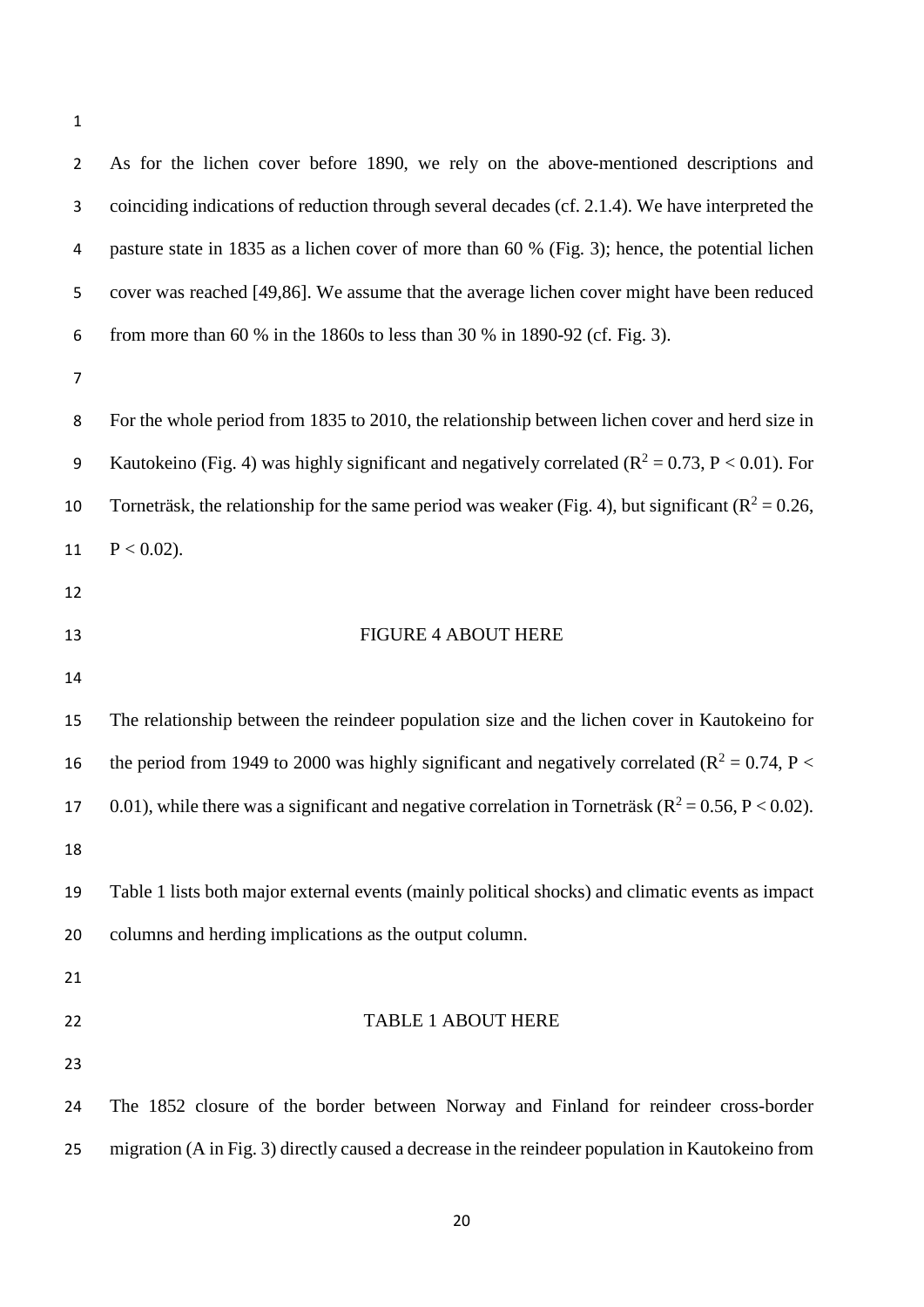1855 to 1865 and a very strong increase in Torneträsk and Norrbotten in the following decades (Table 1). The decrease in the reindeer population from 1883-1884 in Torneträsk and Norrbotten was caused by a thick ice crust on the ground already 29-30 September (arrow 1 in Fig. 3) and had severe impacts, forcing many herders to leave their occupation.

 The next major event was the closure of the Swedish-Finnish border in 1889 (B in Fig. 3). The drastic decrease in Torneträsk herd sizes from 1890 to 1900 is partly connected with that, many families being more or less forced to either move back to Kautokeino or move even further south in Norrbotten.[4](#page-20-0) Several bad winters in 1893-1896 (arrow 2) clearly amplified this 10 reduction. Combinations of difficult grazing conditions<sup>[5](#page-20-1)</sup> caused massive losses; more than half of the reindeer in the Torneträsk area died [71,72]. The next major herd size reduction in both areas took place in 1911-1921; both Torneträsk and the whole of Norrbotten lost about 40 % of their reindeer during that period. On the Norwegian side, the two most severe winters were 1916-18 (arrow 3).

 The 1919 pasture convention, implemented in 1923 (C in Fig. 3), forced a large number of herders from Torneträsk to reside in Sweden instead of moving into Troms for summer grazing. Herd sizes increased both in Torneträsk and the whole of Norrbotten up to the early- 1930s and the late-1920s, respectively (cf. Table 1 and Fig. 3). Furthermore, dramatic herd reductions in the mid-1930s in both areas were caused by a series of winters with severe grazing conditions from 1932 to 1937 (arrow 4 in Fig. 3 and Table 1). The reindeer population in Norrbotten was almost halved in five years, while the reduction to a third in the Torneträsk area was even more dramatic.

<span id="page-20-1"></span><span id="page-20-0"></span>

 $\overline{a}$ 

We note that the total herd size in Norrbotten is relatively stable, while Torneträsk is considerably reduced.

Ice crust on the vegetation (*bodnivihki*) and hard snowpack (*bodniskartan, cuohki*) [7, 57, 87]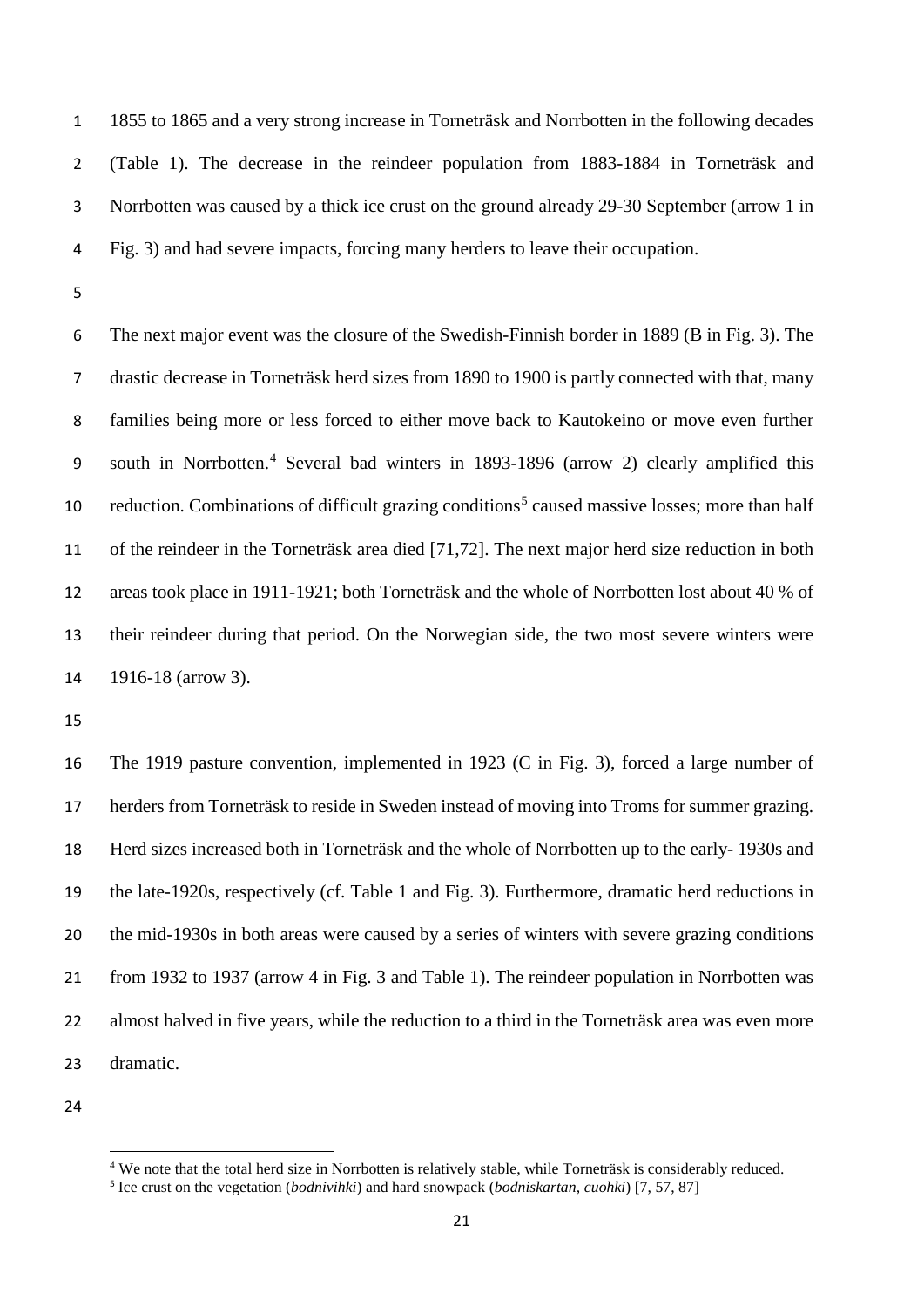Several catastrophic winters clearly caused major problems for reindeer grazing by blocking access to vegetation, and thus led to huge herd reductions. Both Ruong [57] and Johansson [87] provide details of these winters. Lantto [8] provides the statistics on the district level documenting serious herd reductions in Norrbotten [105]. Several districts lost two-thirds of 5 their herds. Torkel Tomasson, the editor of the Sámi journal SET<sup>[6](#page-21-0)</sup>, forecasted already in 1930 that reindeer numbers in Norrbotten had reached a ceiling and would soon start to decrease, and indeed they did already the very same year. In 1932, SET published several articles on the "*overcrowding"* problem and for areas in northern Sweden it concluded that *"the lichen fields are totally grazed down"* [10, p.47]). Ruong [57] also asserts that the Jukkasjärvi grazing crisis was preceded by two decades of good grazing years leading to strong increases in herd size and a concomitant severe degradation of the lichen pastures. These sources clearly indicate that lichen pasture overutilization was a significant factor for the herd decline in northernmost Sweden in the 1930s. Accordingly, the lichen pastures were probably in a poorer state than during the overpopulation period of the 1910s.

 The next reduction in the reindeer populations in both areas happened during World War II (D in Fig. 3), but was most pronounced in Kautokeino with a loss of about 17 000 reindeer (30 % reduction) due to forced slaughter by the Germans and poaching.

 $\overline{a}$ 

 The strong decline in herd size led to reduced grazing pressure and permitted lichen recovery during the 1940s and 1950s. In the Torneträsk area, the lichen cover increased to 29-47 %, depending on the district or Sameby [50,87]. In 1956, a committee appointed by the Swedish Sámi Association presented a report concerning the Torneträsk area. The reindeer pasture in the area was described very positively: *"The overall impression of the Lapp Villages'* [reindeer

<span id="page-21-0"></span>Samefolkets Egen Tidning (The Sámi Peoples Own Newspaper)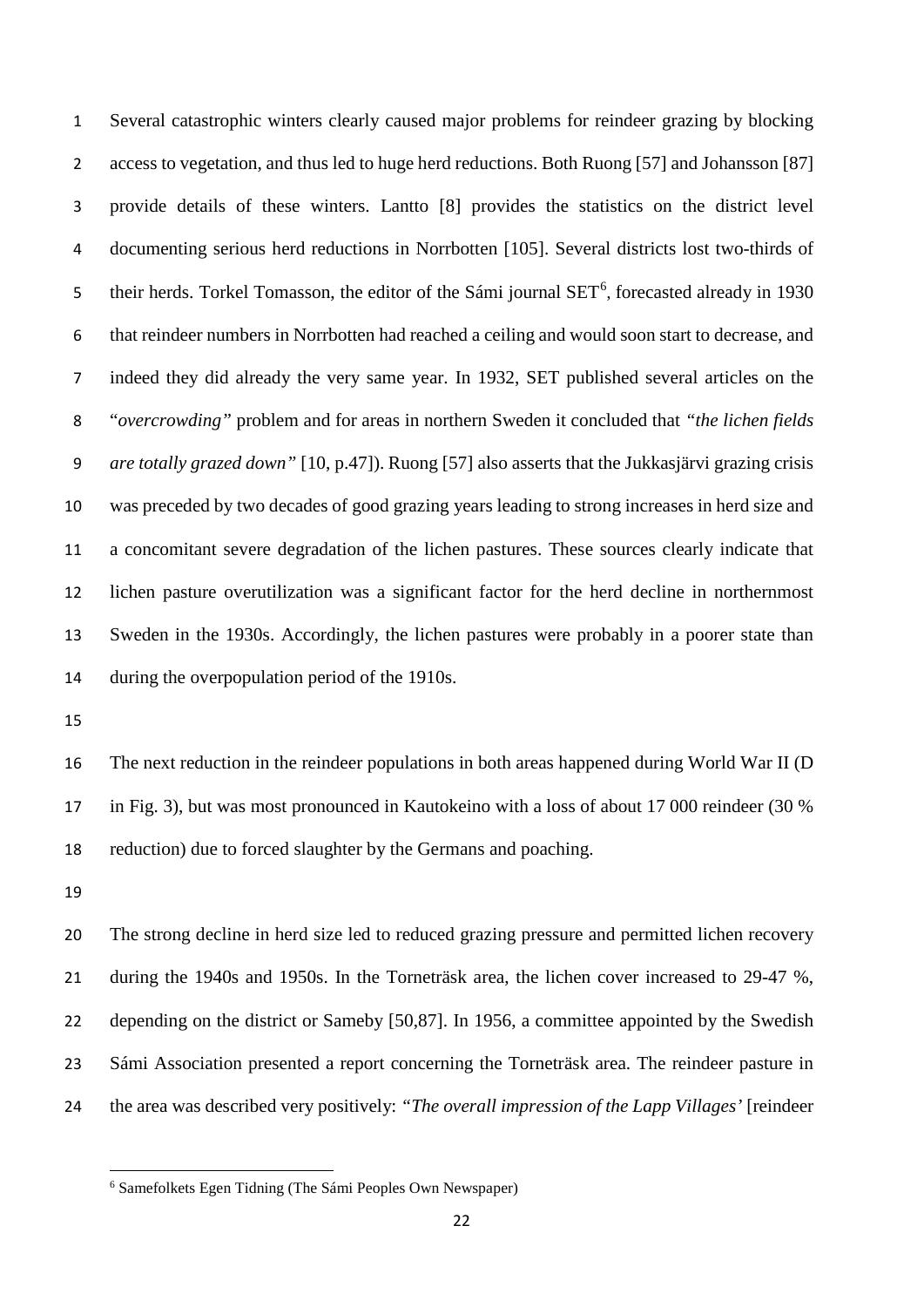- herding districts] *reindeer grazing land north of Torneträsk is very favourable. There are widespread upland areas with mainly good lichen grazing* [our translation]*"* [103].
- 

 Another period of severe grazing conditions occurred during the winters from 1955 to 1958 (arrow 5 in Fig. 3). Erik Anders Niia reported that his Talma siida lost several thousand reindeer, and this led to a total population crash (cf. Table 1). Severe reindeer loss was once again the case in the late-1960s (arrow 6 in Fig. 3), in particular on the Swedish side. In contrast to previous crashes, lichen forage was considered sufficient. However, thick ice crusts blocked the reindeers' access to this food resource.

 For post-war Norway, Lyftingsmo [49] reported that the state of the pasture in Kautokeino was good with a calculated lichen cover of 63 %. However, during the decades towards the millennium shift, Kautokeino experienced a reduction from 63 % to 19.5 % [49,86]. The lichen cover in Kautokeino then increased for a short period, reaching 27.1 % in 2005, but this was followed by yet another decline, to 24.1 % in 2010 (Fig. 3 and Tømmervik et al. [51,86].

 More recent surveys in the Torneträsk area indicate that the lichen cover varied from 16 to 35 % from the 1970s to 2000 and 18.5 to 21 % in 2000-2010 (Fig. 3, Table 1, [10,114]).

 During the 1990s, several winters with poor grazing conditions caused severe declines in reindeer populations [9,38]. In the late-1990s and around and beyond the millennium shift, several difficult winters caused considerable losses (cf. Table 1 and arrows 7, 8 and 9 in Fig. 3).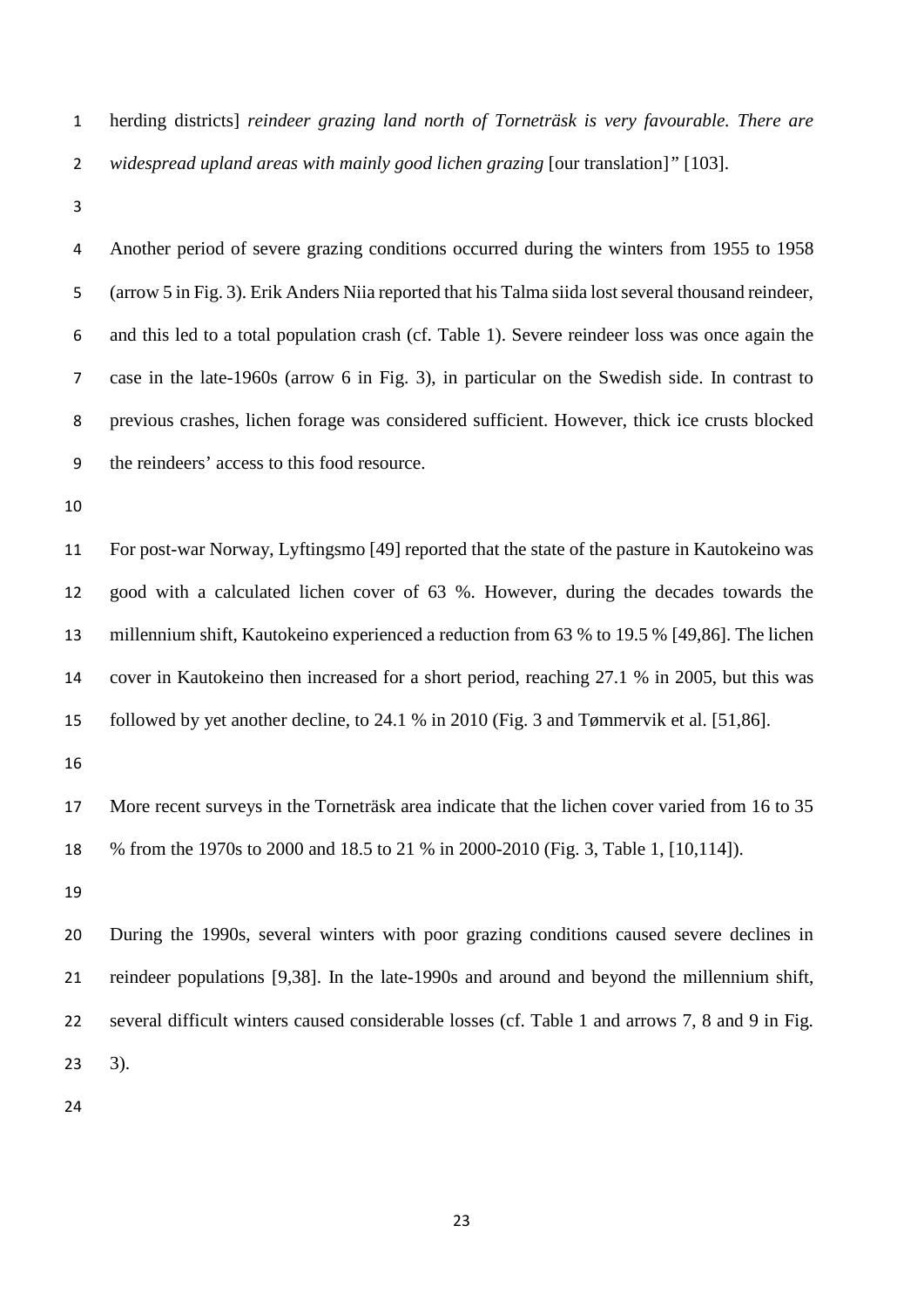| $\mathbf{1}$   | For the whole period of 1835 to 2010, our regression analyses showed a strong relationship         |
|----------------|----------------------------------------------------------------------------------------------------|
| $\overline{2}$ | between lichen cover and herd size for Kautokeino ( $R^2 = 0.73$ , P<0.01) while it was weaker but |
| 3              | still significant for Torneträsk ( $R^2$ = 0.26, P<0.02).                                          |
| 4              |                                                                                                    |
| 5              | To analyse the impacts of the external shocks, we have divided our data into subcases covering     |
| 6              | periods after external impacts. Table 2 summarizes the results.                                    |
| $\overline{7}$ |                                                                                                    |
| 8              | <b>TABLE 2 ABOUT HERE</b>                                                                          |
| 9              |                                                                                                    |
| 10             | 4. Discussion                                                                                      |
| 11             | The state of the pastures in Torneträsk during the 1910s was evaluated by the 1909 Commission      |
| 12             | (as well as in pasture inventories through interviews of reindeer herders) and several scientists  |
| 13             | $[487, 888, 122]$ . These sources confirm an extensive deterioration of the pastures (cf. our      |
| 14             | assessments in Fig. 3). Several sources cited by Eriksson et al. [10, pp.42, 46] indicate out-of-  |
| 15             | season grazing and trampling of dry and fragile lichens <sup>9</sup> as explanations.              |
| 16             |                                                                                                    |
| 17             | An immediate outcome of the considerable losses in Torneträsk was that the Swedish use of          |
| 18             | summer districts in Norway strongly declined. Some convention districts were not utilized at       |
| 19             | all for a number of years. During the late-1960s and early-1970s, preparations and negotiations    |
| 20             | for a renewed Norwegian-Swedish border convention took place. The Norwegian government             |
| 21             | still had clear ambitions to reduce "Swedish" grazing in Norway as part of its plan for herders    |
| 22             | to immigrate from Finnmark to Troms; it thus wanted to argue that these districts were             |

 $\overline{a}$ 

<span id="page-23-0"></span>also in Troms

very low to low lichen cover

<span id="page-23-2"></span><span id="page-23-1"></span><sup>&</sup>lt;sup>9</sup> The effects can most effectively be demonstrated by studying a recent aerial photograph or satellite image of the Norwegian-Finnish border, where the Finnish side is grazed all year around and the Norwegian side only in winter.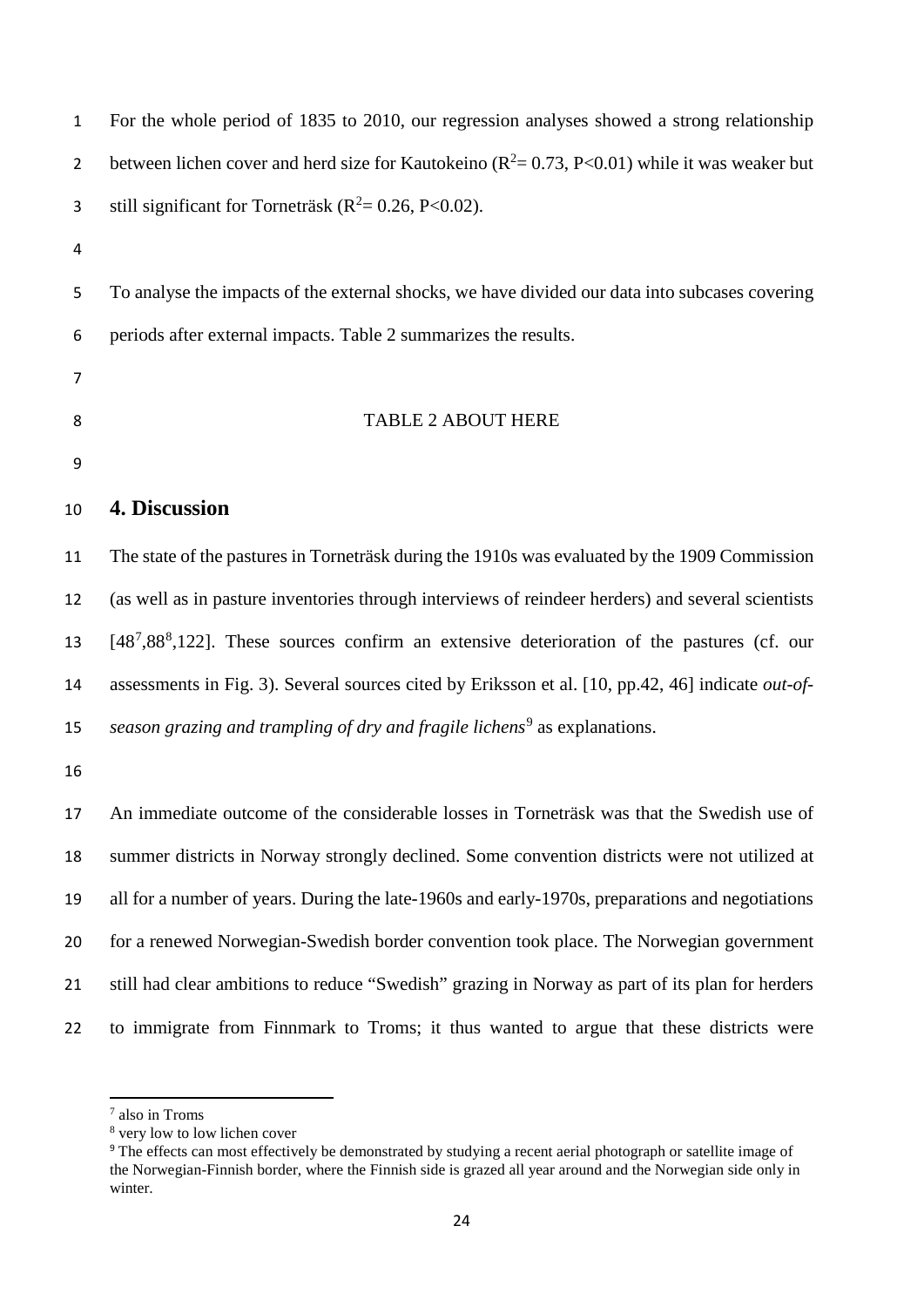abandoned and should be used by herders from Norway [81,100]. The new convention was prepared by a commission established in 1964, which had only one Sámi member, who felt like a hostage and had to accept changes which he really opposed [100]. The final convention was adopted in 1972 and enforced extensive restructuring of reindeer herding Sámi in both countries. Swedish reindeer herders lost 72 % of their summer pastures in Norway [124]. This provides good indications that difficult winter conditions during a number of crucial years may also have influenced the design of the 1972 pasture convention.

 Initially, we asked whether much of the reindeer population history in northernmost Scandinavia can be explained by external shocks, such as political events. As a basis for our overall analysis, our results show a strong relationship between lichen cover and herd size for Kautokeino, but a weaker, though still significant, one for Torneträsk. Lack of, or inadequate, data mean that only six of ten subcases are available for analysis. On the other hand, these include those with the most extensive impacts and are therefore the most interesting for analysis. We have compared the subcases using the framework introduced in Fig. 1. This consists of two main parts, the production system and the institutional system, connected by a core including management strategies and pasture state. In general, we see that *external shocks* change institutions and in the next instance management strategies, which then influence both herd size and pasture utilization. *Climate effects* influence access to pasture, but not pasture state. In practice, they do to some extent, as a thin snow cover gives access to lee slopes that are inaccessible during normal winter snow conditions.

 As regards the pasture state in the Torneträsk area, we note that it became worse during at least the first two periods (until 1922), and probably also through the third (into the 1930s). Going back to our data, we recall that the pasture state seemed fully optimal before the changes started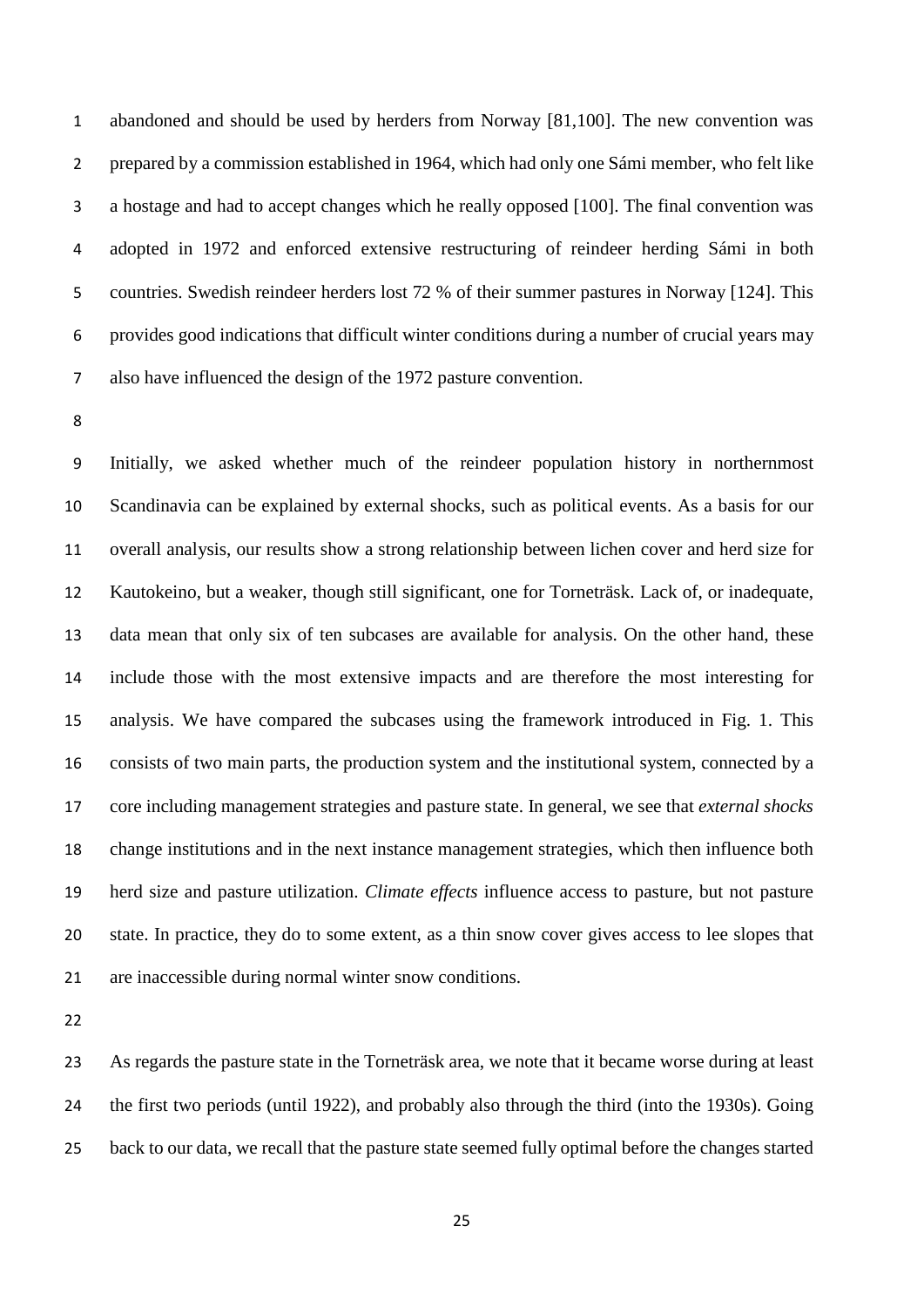in 1852, and a number of sources provide very good documentation that the pasture state in the decades around 1900 was inferior due to not only long-lasting high grazing pressure, but also out-of-season trampling of fragile, dry lichens.

 Though we have too little information from the 1930s to draw a firm conclusion on the pasture state, the indicated poor state is supported by the forecast of the Reindeer Pasture Commission of 1909 which had predicted "catastrophic overgrazing" as a certain outcome of delayed entry to summer pastures in Troms [75]. The implementation of the 1919 pasture convention (C in Table 1) was a far more comprehensive action. Anyhow, the available information strongly indicates that the great reindeer losses probably were not only a result of extreme weather events.

 If severe blocking snow and ice conditions develop in winters when the pastures are in a reduced state, especially on the most readily available grazing (the ridges), then major population crashes are likely to be the result [51,86]. This helps to explain the overall weaker relationship between lichen cover and herd size for Torneträsk than for Kautokeino; pastures in Torneträsk became so reduced that recovery took very long.

 The good pasture situation in the Torneträsk area in the 1950s is well documented and a probable outcome of low grazing pressure since the late-1930s and World War II. The considerable losses in Torneträsk and Norrbotten in the late-1950s and late-1960s break with the previous pattern, as losses are not linked with poor pasture states. Instead, the small Swedish post-war herds were used as a government policy argument to reduce the extent of Swedish Sámi herding in Norway.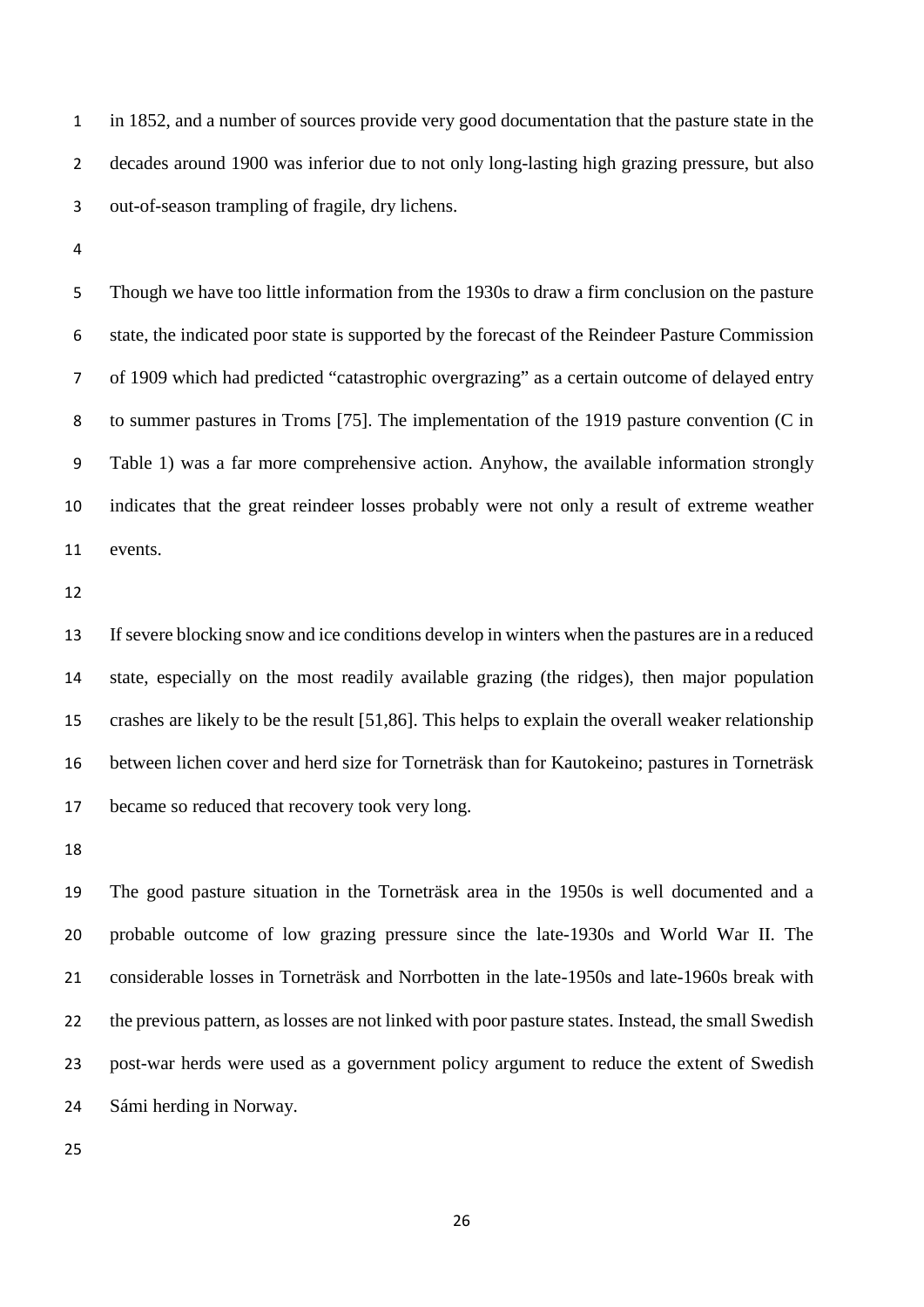For Kautokeino, pasture utilization was moderate up to the 1970s. Helle and Kojohla [31] found synchrony in population trends in a number of regions, including our study areas. These authors point to a general agreement among authors that winter conditions for reindeer were favourable from the mid-1970s to the late-1980s in all three Nordic countries. We do not disagree, but we do not think this is the full explanation. We find it relevant to see climate trends as a necessary, but not sufficient condition for herd size variation in this period. Moreover, for Kautokeino, and also Karasjok, Tømmervik et al. [14] found that the snowmobile and transport revolution that started in the late-1960s (cf. E in Table 3) provided a new possibility for expansion and introduced a period of more intense pasture use than before, herd size minima higher than former maxima. Important enough, this development is connected with high costs. Without a high level of subsidies, it has the potential to force smaller herders out of business due to low profitability [16].

 For Sweden, we note that the herd size trends in Norrbotten are broadly the same as in Kautokeino. For Torneträsk, the variation in this period is clearly less than for Norrbotten, but reduced lichen biomass may have increased vulnerability to climate impacts. As we do not have data beyond the year 2000 for Torneträsk and Norrbotten we cannot conclude for this subcase. From Finland, we have good data for the 1990s and the 2000s. Using remote sensing, Colpaert & Kumpula [125] compared the reindeer lichen biomass in Finland between 1995–1996 and 2005–2008. They found that old-growth forests with lush lichen cover had declined by 5 % during this period due to forestry. On the basis of field site data, the measured lichen biomass had declined significantly in 19 of the 20 reindeer management districts while only one district showed a slight improvement. Kumpula et al. [126] found that the lichen biomass was strongly affected by the grazing system; the lowest biomass level measured was found in areas grazed also in the snow-free seasons. Importantly, supplementary feeding seems to have reduced the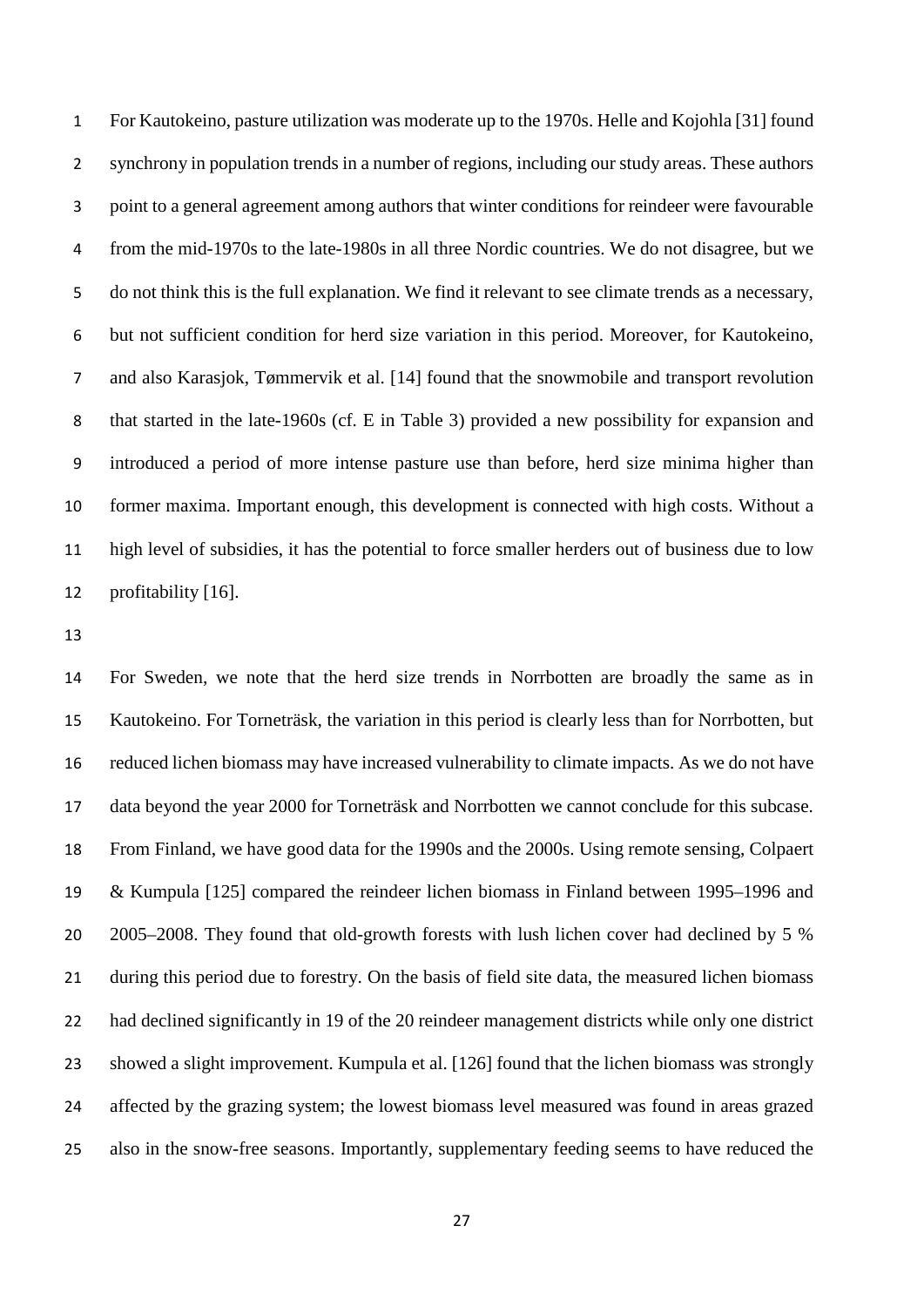impact of extreme winter conditions. Sámi reindeer herders in northernmost Finland have developed new winter pasturing strategies that include supplementary feeding [127]. Hence, inadequate lichen resources for Finnish reindeer are largely compensated for by supplementary feeding, but at a high cost that is partially compensated for by government and EU subsidies.

 Remarkably, the reduction in pasture state on Finnmarksvidda during the period from about 1970 to 1998 seems to have evolved in the same manner as in the Torneträsk area a century earlier; lichen pastures were utilized by reindeer out-of-season (during the snow-free period) so that trampling may have contributed more to the reduction than the grazing per se [14, 16,128]. When Kautokeino and Torneträsk are compared, it seems that the negative relationship between high reindeer population sizes and the amount of lichen fodder is significant for both areas (Fig. 4) for the whole period considered in this study. However, with reduced lichen and winter pastures in concert with hard winters, measures like supplementary feeding in both areas have resulted in more moderate crashes in the reindeer populations in recent decades compared with the situation from the 1850s to the 1930s.

#### **5. Summary and conclusions**

 We have analysed considerable data covering nearly two centuries as subcases connected with regions and periods following external shocks. We found that six out of ten subcases had sufficient data to draw clear conclusions. Of these, one did not show clear links between impact and effect on pasture state. In four subcases, external events clearly influenced pasture 21 adaptations by promoting pasture use that reduced the carrying capacity of the winter pastures. Three of these subcases are from Torneträsk and Norrbotten. We have shown how a series of political events, two border closures and one border convention, during eight decades aggravated the pasture state and made reindeer herding more vulnerable to climate impacts. The last subcase with conclusions is Kautokeino during the decades from 1970 to 2010. Here we confirm earlier findings. There are clear parallels between Torneträsk a century ago and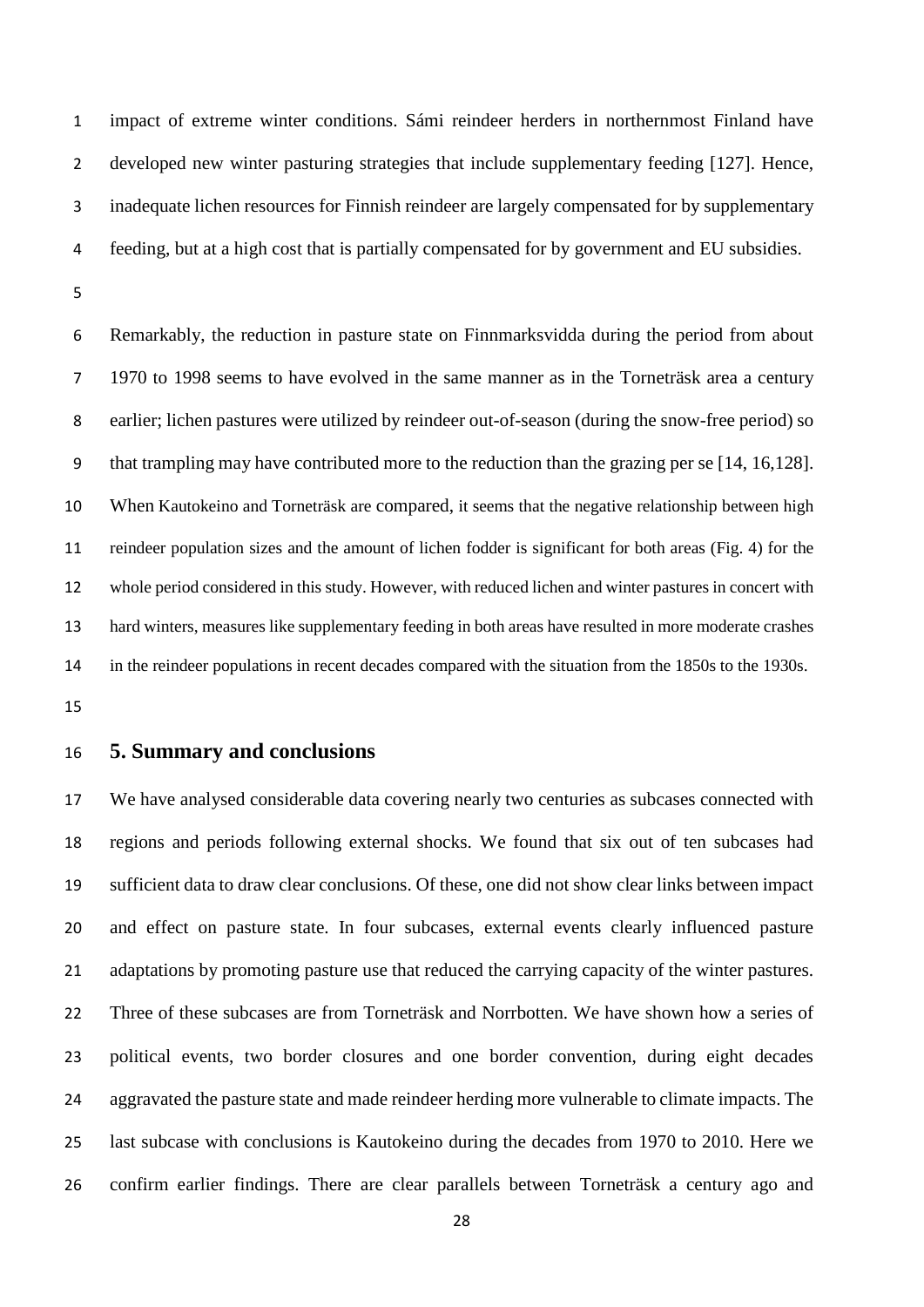Kautokeino around the turn of the millennium since out-of-season grazing on dry, fragile lichens played a role in exacerbating pasture wear and tear.

 We show that weather events had a decisive influence on herd-pasture dynamics independent of pasture state in one of the studied subcases (post-war Torneträsk). It seems as if the outcome (reduced pasture use) provided the Norwegian government with new arguments when, in the 1960s, it continued its policy of limiting Swedish Sámi reindeer herding in Norway. This would be compatible with Pedersen's [69] question of whether Norway still advances the same policy as it initiated in the 1840s.

 Our main findings are based on the documented effects of the international events and government policies and actions in Scandinavia from 1852 to 1921. These led to a dramatic over-accumulation of reindeer and herder families in northernmost Sweden and subsequent jurisdiction allowing forced southward relocation of families and reindeer. This had cascading effects on Sámi relations outside Sweden.

 The political and administrative history is well documented. Our environmental data are a unique compilation of weather and biological events based on multiple sources during two centuries, which contribute to the validity of our findings. Our pasture state data from the late- 1800s also build on several sources that support each other. Our analyses show that the over- accumulation of reindeer and herder families contributed to overutilization of lichen pastures. Beyond any reasonable doubt, this must have reinforced the effects of several of the documented catastrophic climatic events, especially in areas like Torneträsk to where many families from Finnmark were relocated. For the period from the first border closure in 1852 to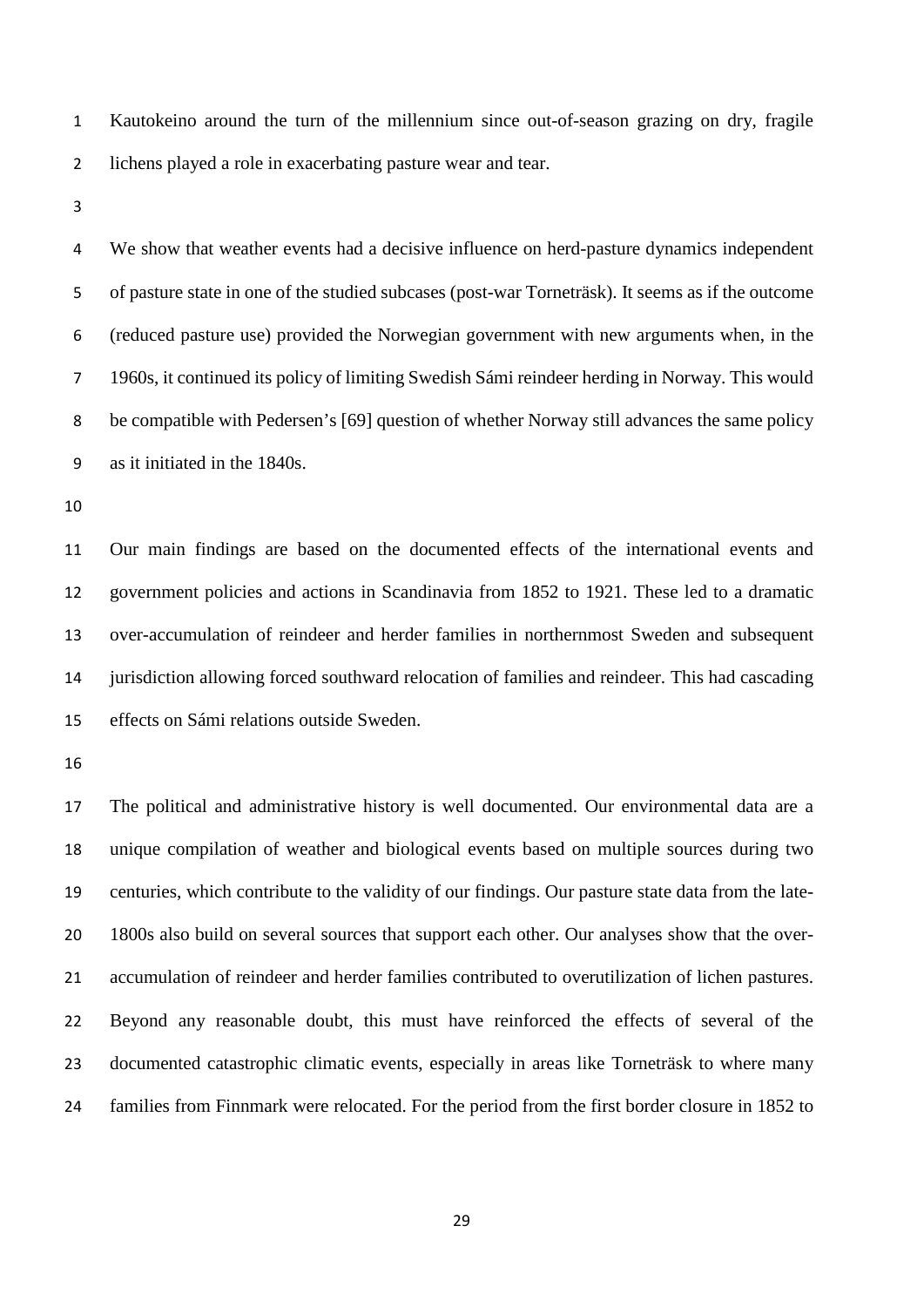- the Second World War it thus seems as if the shocks from the political events were the main drivers of the pasture utilization of reindeer herding for large parts of northern Scandinavia.
- 

## **6. Sources and Literature**

- [1]ACIA, Arctic Climate Impact Assessment. Cambridge University Press, New York and Cambridge, 2005.
- [2] T.V. Callaghan, F. Bergholm, T.R. Christensen, C. Jonasson, U. Kokfelt, M. Johansson, A
- new climate era in the sub-Arctic: accelerating climate changes and multiple impacts*,* Geophys.
- Res. Lett*.* 37(2010), L14705.
- [3] T.F. Stocker, D. Qin, G.-K. Plattner, M. Tignor, S.K. Allen, J. Boschung, A. Nauels, Y.
- Xia, V. Bex, P.M. Midgley (Eds.) IPCC Climate Change 2013: The Physical Science Basis.
- Contribution of Working Group I to the Fifth Assessment Report of the Intergovernmental
- Panel on Climate Change. Cambridge University Press, Cambridge, United Kingdom and
- New York, NY, USA, 2013.
- [4] J. E. Overland, M. Wang, N. A. Bond, J. E. Walsh, V. M. Kattsov, W.L. Chapman,
- Considerations in the Selection of Global Climate Models for Regional Climate Projections:
- The Arctic as a Case Study. J. Climate, 24 (2011) 1583–1597.
- [5] S. Bokhorst, J.W. Bjerke, H. Tømmervik, [C. Preece, G.K. Phoenix, Ecosystem response to](http://link.springer.com/article/10.1007%2Fs13280-012-0310-5)
- [climatic change: the importance of the cold season. Ambio 41 \(suppl. 3\)\(2012\) 246–255.](http://link.springer.com/article/10.1007%2Fs13280-012-0310-5)
- [6] N. Adger, I. Lorenzono, K.L. O'Brien (Eds.) Adapting to climate change. Thresholds,
- Values, Governance, Cambridge University Press, Cambridge, 2009.
- [7] H.E. Hamberg, Om skare och flen i Lappland*,* Kungliga Svenska Vetenskapsakademiens
- Årsbok, 10(1912) 225-303
- [8] P. Lantto, Tiden börjar på nytt. En analys av samernas etnopolitiska mobilisering i Sverige
- 1900-1950. [Time Begins Anew. An Analysis of the Ethnopolitical Mobilization among the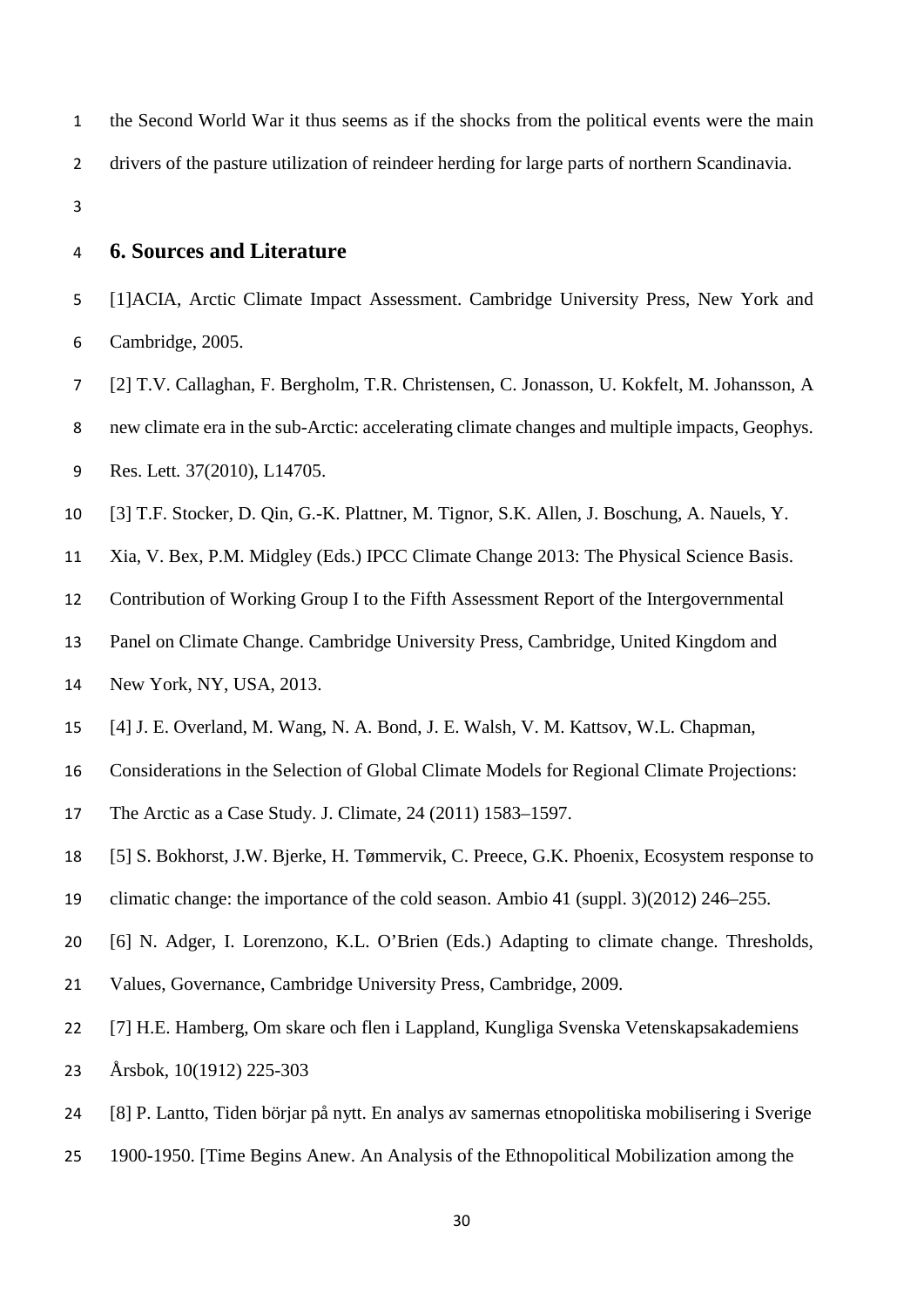- Sami in Sweden 1900-1950.] PhD dissertation. Department of Historical Studies, Umeå
- University, Umeå, 2000.
- [9] N.J. Päiviö, Sirkas sameby:om konsekvenser av beitekatastrofer, Ottar. 259(2006) 10-17.
- [10] O. Eriksson, M. Niva, A. Caruso, Use and abuse of reindeer range, Acta Phytogeogr.
- Suec. 87 (2007).
- [11] E. Ostrom, A general framework for analyzing the sustainability of social-ecological
- systems. Sci. 325 (2009)419-422.
- [12] J.Å. Riseth, B. Johansen, A.Vatn, Aspects of a two-pasture-herbivore model, Rangifer*,*  Special Issue 1 (2004) 65-81.
- [13] T. Tveraa, P. Fauchald, N.G. Yoccoz, R.A. Ims, R. Aanes, K.A. Høgda, What regulate
- and limit reindeer populations in Norway?, Oikos 116 (2007) 706–715.
- [14] H. Tømmervik, B. Johansen, J.Å. Riseth, S.-R. Karlsen, B.Solberg, K.A. Høgda, Above
- ground biomass changes in the mountain birch forests and mountain heaths of Finnmarksvidda,
- Northern Norway, in the period 1957-2006, For. Ecol. and Manag. 257(2009) 244-257.
- [15] Ö. Danell, Renskötseln och rovdjuren, Rangifer Rep. 14 (2010) 78-79.
- [16] J. Å. Riseth, Modernization and pasture degradation. A comparative study of two Sámi
- reindeer pasture regions in Norway 1960-1990, VDM Verlag, Saarbrücken, (2009) [2000].
- [17] J. Å. Riseth, A.Vatn, Modernization and pasture degradation. A comparative study of two
- Sámi reindeer pasture regions in Norway. Land Econ. 85 (1) (February 2009) 87-106.
- [18] Lantto, P. 2012. *Lappväsendet: Tillämpningen av svensk samepolitik 1885–1971*. Umeå:
- Centrum för Samisk forskning, Umeå universitet.
- [19] Lundmark, L. 2007. Reindeer pastoralism in Sweden 1550–1950. *Rangifer Report* 12: 9– 16.
- [20] P. Lantto, U. Mörkenstam, Sami Rights and Sami Challenges: The Modernization Process
- and the Swedish Sami Movement, 1886—2006. Scand. J. of Hist. 33(1) (2008) 26-51.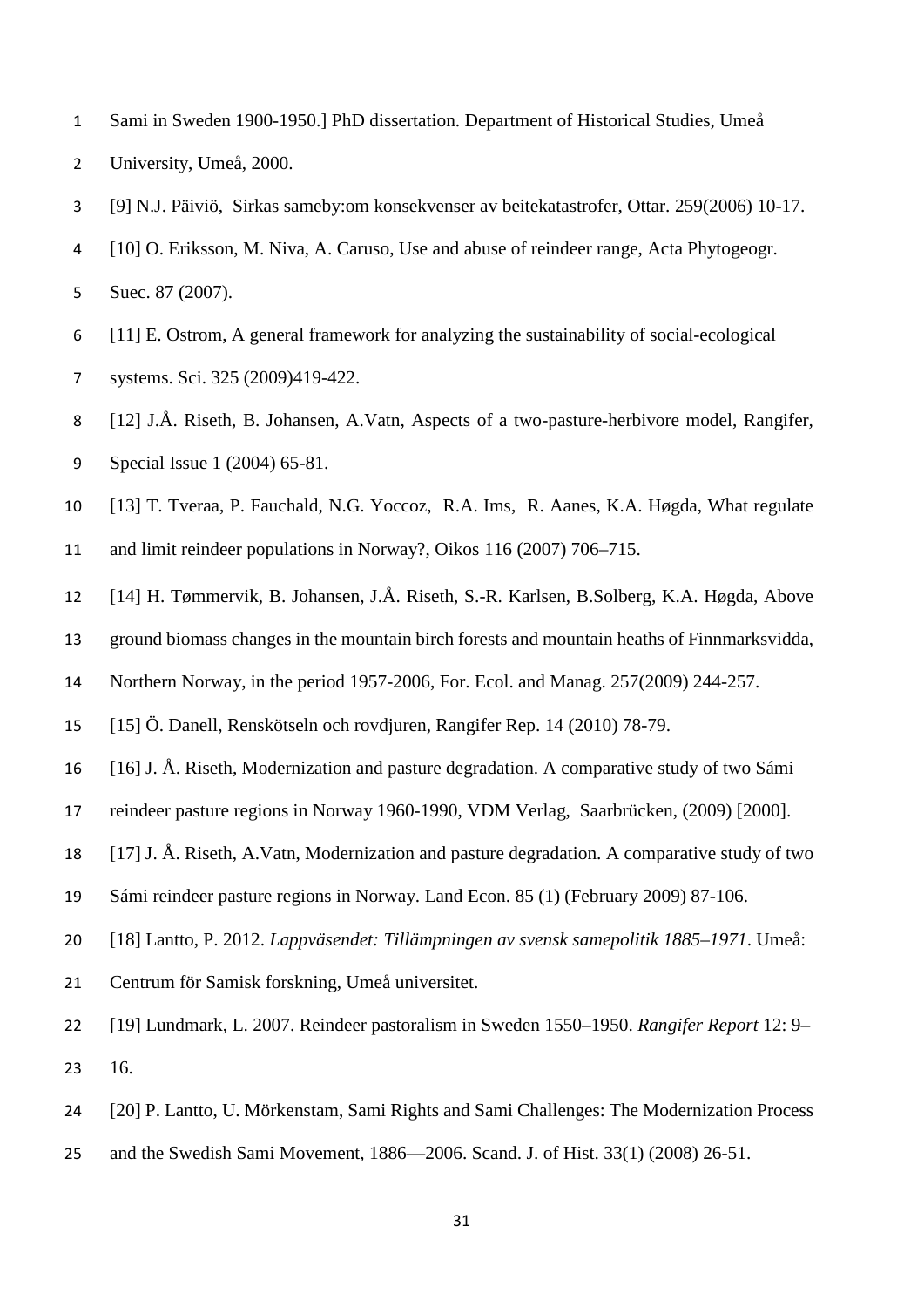| 1 [21 J. Å. Riseth, Reindrifta i Nord-Norge: Fra vikeplikt til bærekraft?, in: S.Jentoft, J. I. |
|-------------------------------------------------------------------------------------------------|
| Nergård, K. A. Røvik (Eds.). Hvor går Nord-Norge? Politiske tidslinjer. Orkana Akademisk,       |
| Svolvær, 2013, pp. 401-416.                                                                     |

- [22] I. Brännlund, Histories of reindeer husbandry resilience. Land use and social networks of reindeer husbandry in Swedish Sápmi 1740-1920, PhD dissertation, Skrifter från Centrum för
- Samisk forskning No. 21 Vaartoe , Centre for Sami research, Umeå University, Umeå, 2015.
- [23] R.N. Pehrson, The bilateral network of social relations in Könkömä Lapp District, Samiske
- Samlinger Vol.VII, Norsk Folkemuseum, Oslo, 1964.
- [24] R. Paine, Lappish Decisions. Partnerships, Information Management, and Sanctions. A
- Nomadic Pastoral Adaptation, Ethnol. 9(1) (1970) 52-67.
- [25] E.E. Syroechkovskii, Wild reindeer, Smithsonian Institution Libraries, Washington,1995.
- [26] V.N. Lopatin, B.D. Abaturov, Mathematical modelling of trophically dependent cycle of
- reindeer *(Rangifer tarandus)* population. Zoologichesky zhurnal*,* 79(2000) 452–460.
- [27] R. Aanes, B.-E. Sæther, N. A. Øritsland, Fluctuations of an introduced population of
- Svalbard reindeer: the effects of density dependence and climatic variation. Ecography, 23 (4)
- (2000) 437–443.
- [28] D. R. Klein, The introduction, increase and crash of reindeer on St. Matthew Island, J. of
- Wildl. Manag., 32 (1968) 350-367.
- [29] T. Ingold, The Skolt Lapps today, Cambridge University Press, Cambridge, 1976.
- [30] J. Moen, Ö. Danell, Reindeer in the Swedish mountains: An assessment of grazing
- impacts. Ambio 32 (2003) 397–402.
- [31] T. Helle, I. Kojola, Population trends of semi-domesticated reindeer in Fennoscandia—
- evaluation of explanations, in: B.C. Forbes, M. Bölter, L. Müller-Wille, J. Hukkinen, F. Müller,
- N. Gunslay, Y. Konstantinov (Eds.)Reindeer management in northernmost Europe, Ecol.
- studies, Springer, Berlin,Vol. 184. (2006) 319–340.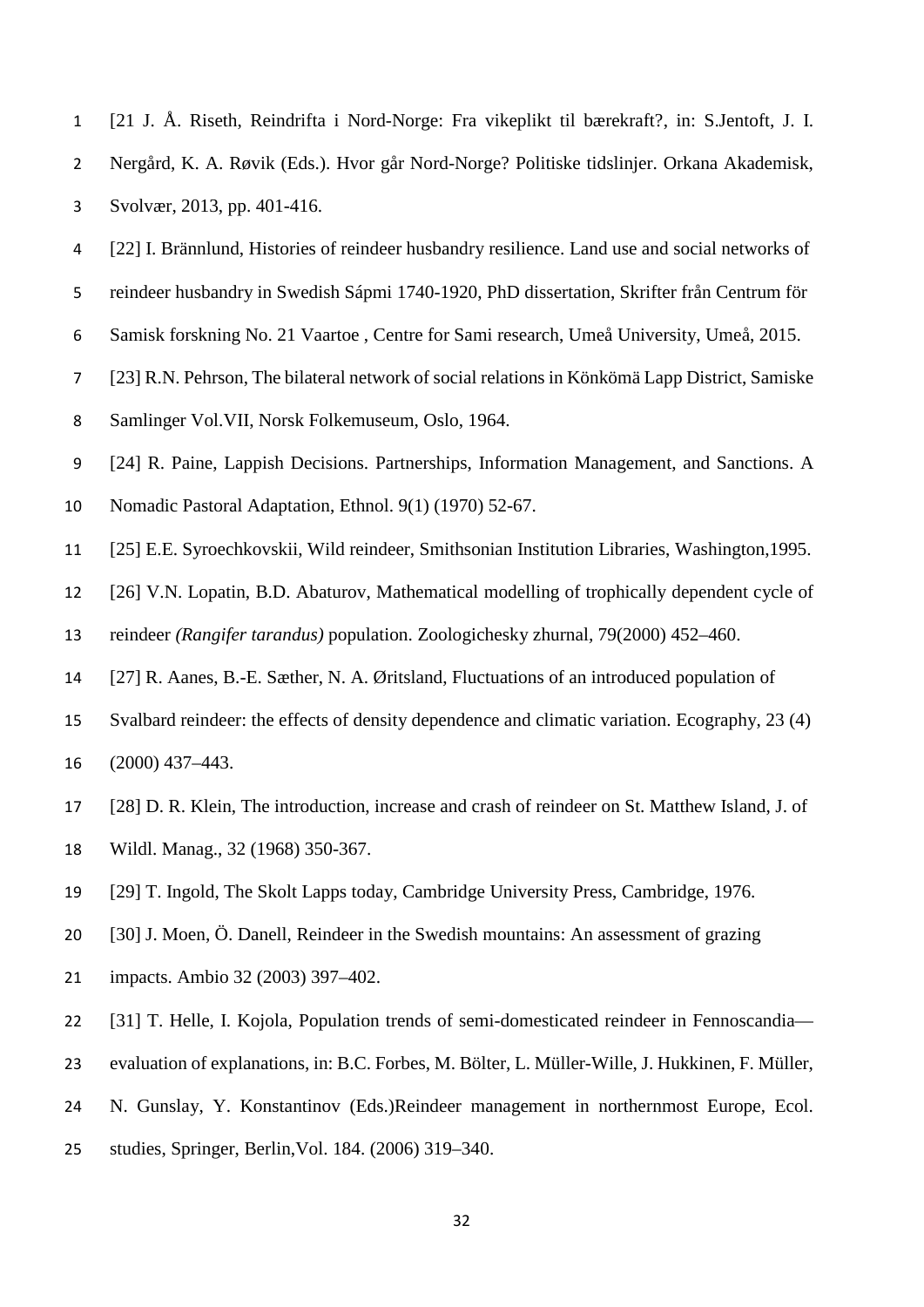- [32] H.Tømmervik, J. Å. Riseth, Naturindeks. Historiske tamreintall i Norge fra 1800-tallet fram til i dag. NINA Rapport 672 (2011).
- [33] B. Ulvevadet, The governance of Sami Reindeer Husbandry in Norway. Institutional Challenges of Co-Management, PhD dissertation, University of Tromsø, Tromsø, 2012.
- [34] V. Hausner, P. Fauchald, J.-J. Jernsletten, Community-Based management: Under what
- Conditions Do Sámi Pastoralists Manage Pastures Sustainably?, PLOS ONE 7(12) (2012)e51187.
- [35] R. Pape, J.Löffler, Climate Change, Land Use Conflicts, Predation and Ecological
- Degradation as Challenges for Reindeer Husbandry in Northern Europe—What Do We Really
- Know After Half a Century of Research? Ambio*,* 41 **(**2012) 421-434.
- [36] J. Å. Riseth, I. Lie (in press), Reindriftas roller i samfunnsutviklinga i Finnmark, in: P.
- Selle, E. Angell, S. Eikeland (Eds.), Samepolitikk og regional utvikling. Gyldendal, Oslo.
- [37] J. Å. Riseth, Ceavzilis boazoealáhus?/Ei bærekraftig reindrift? in: J. Todal (Ed.), Sámi
- logut muitalit 7 Čielgaduvvon sámi statistihkka 2014/Samiske tall forteller 7. Raporta/Rapport
- 1/2014. Sámi Allaskuvla/Samisk Høgskole, 53-103, 52-100.
- [38] J. Å. Riseth, H. Tømmervik, E. Helander-Renvall, N. Labba, C. Johansson, E. Malnes, J.
- W. Bjerke, C. Jonsson, V. Pohjola, L.-E. Sarri, A. Schanche, T.V. Callaghan, Sámi traditional
- ecological knowledge as a guide to science: snow, ice and reindeer pasture facing climate
- change, Polar Rec., 47(2011) 202-217.
- [39] N. J. C. Tyler, J. M. Turi, M. A. Sundset, K. Strøm Bull, M. N. Sara, E. Reinert, N. Oskal,
- 21 C. Nellemann, J. J. McCarthy, S. D. Mathiesen, M. L. Martello, O. H. Magga, G. K. Hovelsrud,
- I. Hanssen-Bauer, N.I. Eira, I.M.G. Eira, R.W. Corell, Saami reindeer pastoralism under climate
- change: Applying a generalized framework for vulnerability studies to a sub-arctic social-
- ecological system. Glob. Environ. Change 17 (2007) 191–206.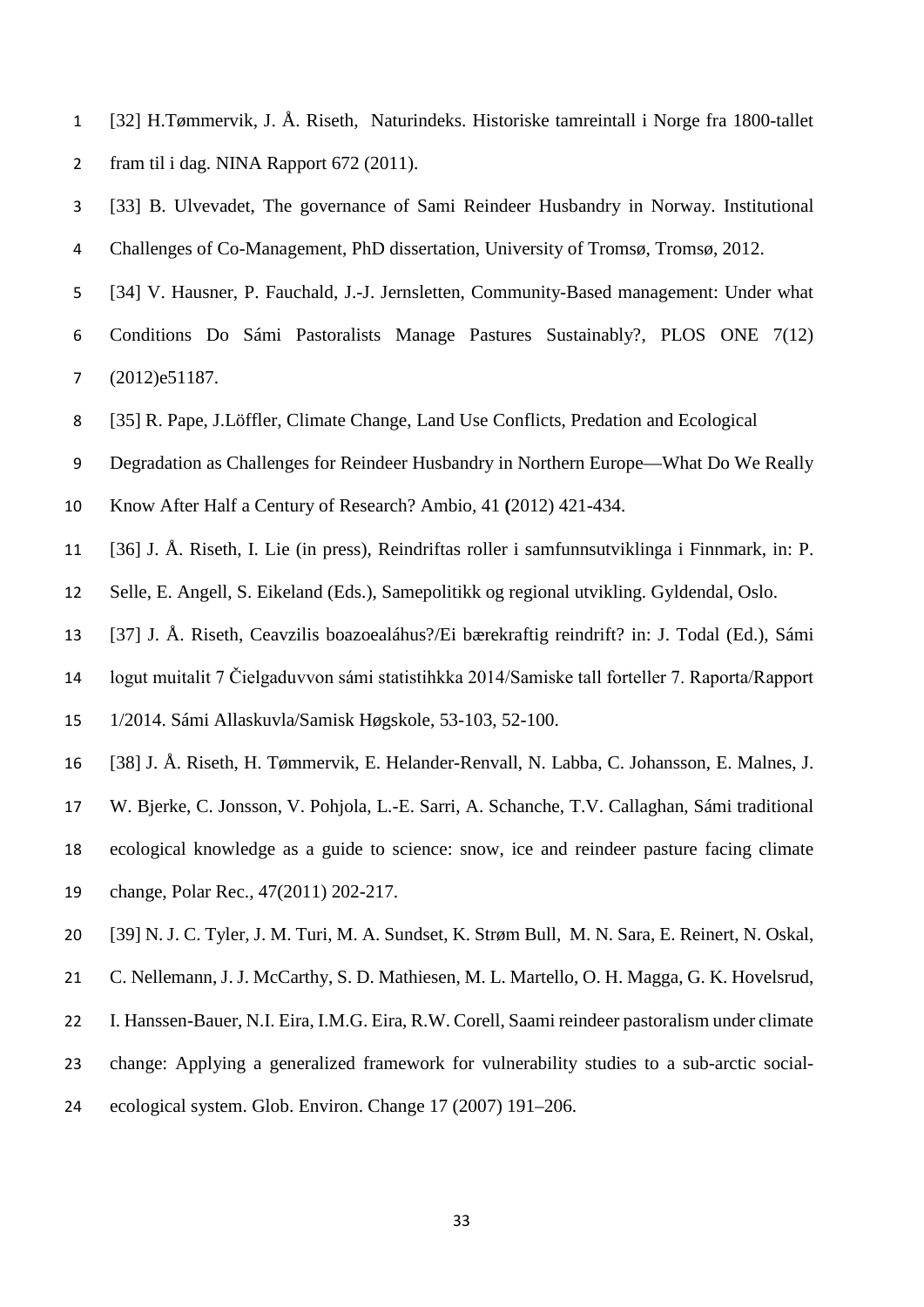- [40] E. Ostrom, Governing the Commons. The Evolution of Institutions for Collective Actions.
- Cambridge University Press, Cambridge, USA, 1990.

[41] E. Ostrom, A diagnostic approach for going beyond panaceas. Proceedings of the

National Academy of Sci. 104(39) (2007) 15181-15187.

- [42] D. Santomauro, C.J.Johnson, G. Fondahl. Historical-ecological evaluation of the long-term
- distribution of woodland caribou and moose in central British Columbia. Ecosph. 3(5) (2012)37.
- [43] C. Ragin, The Comparative Method. Moving behind Qualitative and Quantitative Strategies, University of California Press, Los Angeles, London and Berkeley, 1987.
- [44] C. Ragin, Constituting Social Research. The Unity and Diversity of Method. Sociology
- for a New Century, Pine Forge Press, Thousand Oaks, London and New Dehli, 1994.
- [45] Renbeteskommissionen af år 1909 handlingar. [Proceedings of the 1909 Reindeer Grazing Commision],Helsingfors, 1912.
- [46] J.Turi, Min bok om samene [Muitalis samiid birra], ČálliidLágádus, Karasjok, 2011 [1910].
- [47] R. Hult, Forsök till analytisk behandling af växtformationerna, Meddel. Soc. pro Fauna et Flora Fenn. 8(1) (1881) 1 - 155.
- [48] Th.C.E. Fries, Botanische Untersuchungen im Nordlichsten Schweden, Vetenskapliga
- och praktiska undersökningar i Lappland anordnade af Loussavaara-Kirunavaara Aktiebolag. Uppsala,1913.
- [49] E. Lyftingsmo, Oversyn over Fjellbeite i Finnmark. Norske fjellbeite, Vol. XIV, Det Kgl.
- Selskap for Norges Vel. Mosjøen, Norway,1965.
- [50] Den norsk-svenske reinbeitekommisjonen av 1964. Innstilling. [The Norwegian-Swedish
- Reindeer Grazing Commission of 1964. Proceedings.] København,1967.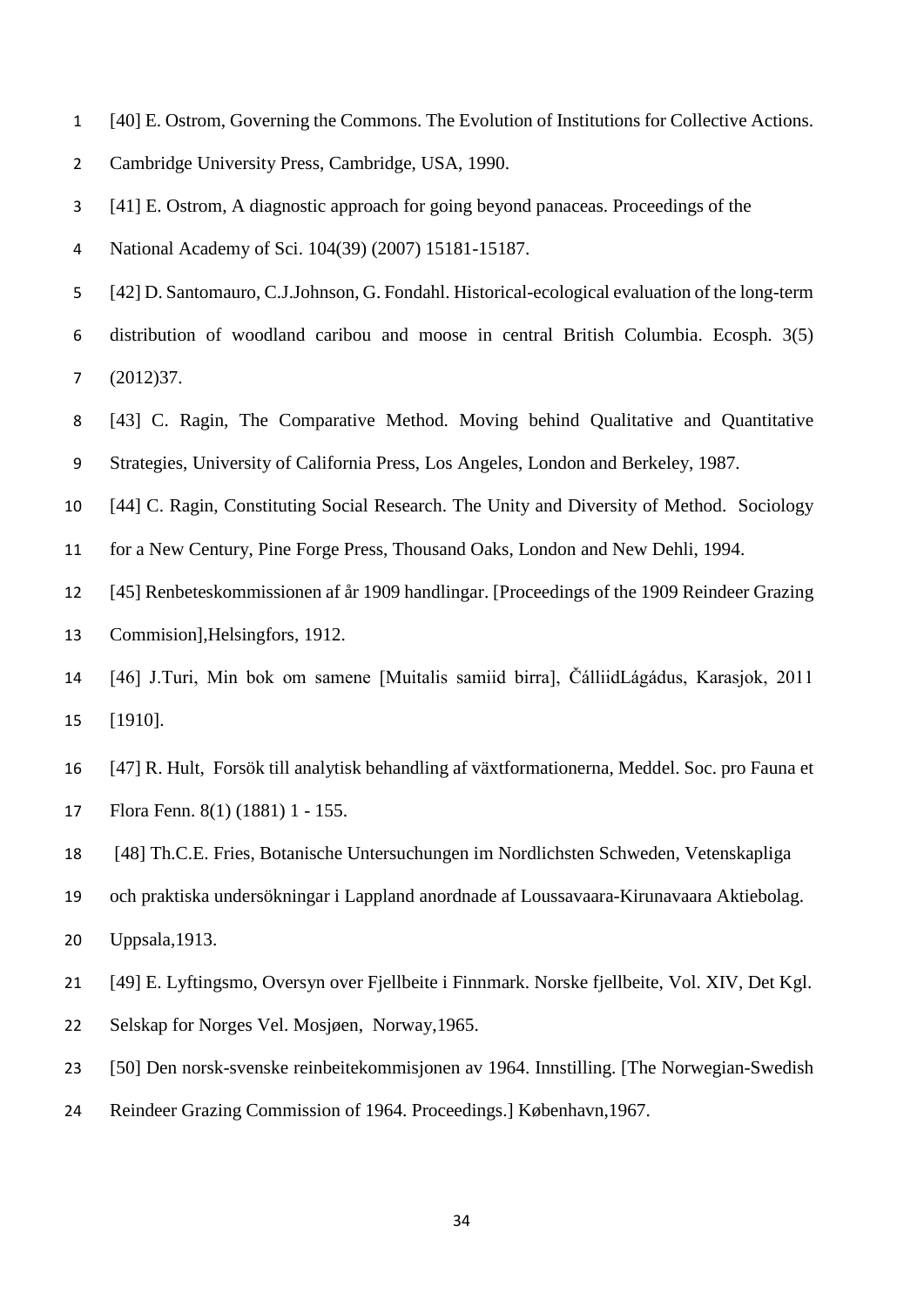- [51] H. Tømmervik, B. Johansen, S.-R. Karlsen, P.G. Ihlen, Overvåking av vinterbeiter i Vest-
- Finnmark og Karasjok 1998-2005-2010. Resultater fra feltrutene. NINA Rapport 745 (2011).
- Norsk institutt for naturforskning (NINA), Tromsø.
- [52] I.B. Ramberg, I. Bryhni, A. Nøtvedt, K. Rangnes, The Making of a Land Geology of
- Norway, *Norsk Geologisk Foreining,* Trondheim, *2008.*
- [53] K.Warenberg, Ö. Danell, E. Gaare, M. Nieminen, Flora i reinbeiteland, Nordisk Organ for
- Reinforskning (NOR)/ Landbruksforlaget,Tromsø,1997.
- [54] T.V.Callaghan, C. Jonasson, T. Thierfelder, Y. Zhenlin, H. Hedenås, M. Johansson, U.
- Molau, R.V. Bogaert, A. Michelsen, J. Olofsson, D. Gwynn-Jones, S. Bokhorst, G. Phoenix,
- J.W. Bjerke, H. Tømmervik, T.R. Christensen, E. Hanna, E.K. Koller, V.L. Sloan, Ecosystem
- change and stability over multiple decades in the Swedish sub-Arctic: complex processes and
- multiple drivers, Philosophical Transactions of the Royal Society, B, Biol. Sci. 368 (2013),
- doi: 10.1098/rstb.2012.0488.
- [55] S. Bokhorst, J. W. Bjerke, H. Tømmervik, T. V. Callaghan, G. K. Phoenix, [Winter](http://onlinelibrary.wiley.com/doi/10.1111/j.1365-2745.2009.01554.x/abstract)
- [warming events damage sub-Arctic vegetation: consistent evidence from an experimental](http://onlinelibrary.wiley.com/doi/10.1111/j.1365-2745.2009.01554.x/abstract)
- [manipulation and a natural event.](http://onlinelibrary.wiley.com/doi/10.1111/j.1365-2745.2009.01554.x/abstract) J. *of Ecol*. 97(2009)1408-1415.
- [56] I. Lie, J. Å. Riseth, B. Holst, Samisk reindrift i et skiftende klimabilde. Rapport 2008:8. Norut Alta, Alta.
- [57] I. Ruong, Fjällapparna I Jukkasjärvi socken. Geographica, 3(1937): 1-76.
- [58] F.E. Wielgolaski, Vegetation sections in Northern Fennoscandian mountain birch forests,
- in: F.E Wielgolaski (Ed.), Nordic Mountain Birch Ecosystems, Man and the Biosph. Ser. 27,
- 2001, pp. 115–126.
- [59] A. Moen, National Atlas of Norway: Vegetation, Norwegian Mapping Authority,
- Hønefoss, 1999.
- [60] T. Alm, Floraen in Finnmark, Polarflokken 15 (1991) 45-98.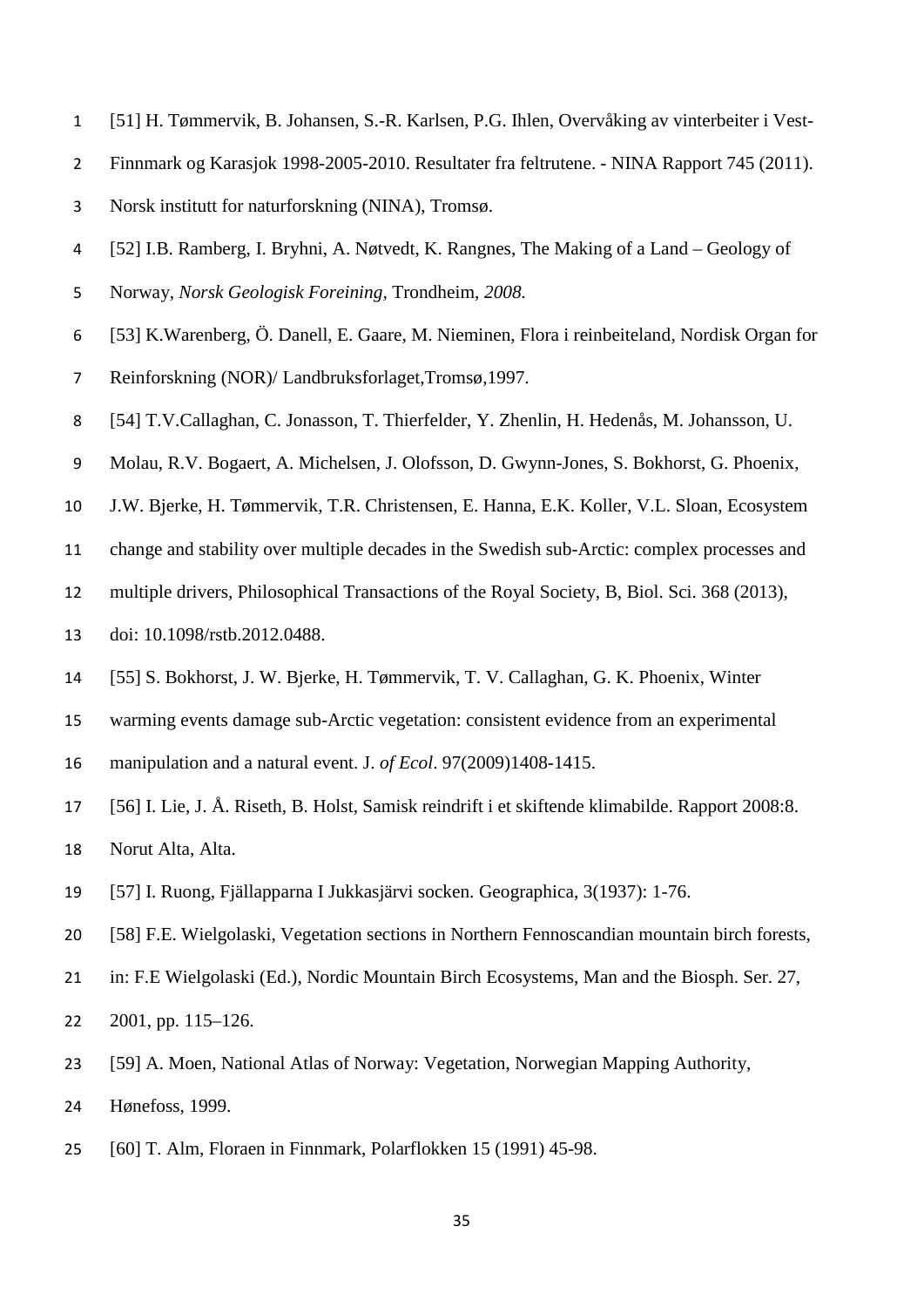- [61] O. E. Tveito, E. J. Førland, H. Alexandersson, A. Drebs, T. Jonsson, H. Tuomenvirta, E.
- Vaarby Laursen. Nordic climate maps. DNMI-Report 06/01, Oslo, 2001, pp.1-28.
- [62] D. Thannheiser, H.Tømmervik, J. Wehberg, The Vegetation Changes and Recent Impact
- on the Mountain Birch Forest During the Last 40 Years, in: F.E. Wielgolaski (Ed.), Plant
- Ecology, Herbivory, and Human Impact in Nordic Mountain Birch Forests, Springer-Verlag,
- Berlin, Ecol. Stud. 180, 2005, pp. 235-254.
- [63] H.Tømmervik, B. Johansen, I. Tombre, D. Thannheiser, K.A. Høgda, E. Gaare, F.E.
- Wielgolaski, Vegetation changes in the mountain birch forests due to climate and/or grazing,
- Arct. Antarct. Alp. Res. 36 (2004) 322-331.
- [64] J.W. Zetterstedt, Resa genom Sveriges och Norriges Lappmarker, förrättad år 1821, Lund, 1822.
- [65] J.Turi, Min bok om samene. [My book about the Sámi], ČálliidLágádus, Karasjok,
- 2011[1910].
- [66] A. Sandberg, [Collective rights in a modernizing North -](http://www.thecommonsjournal.org/index.php/ijc/article/view/41) on institutionalizing Sámi and
- [local rights to land and water in northern Norway.](http://www.thecommonsjournal.org/index.php/ijc/article/view/41) International Journal of the Commons, 2(2008) 269-287.
- [67] S. Pedersen, Lappekodisillen i nord 1751-1859: Fra grenseavtale og sikring av samenes
- rettigheter til grensesperring og samisk ulykke, Avhandling (dr. philos.), Institutt for historie,
- Det samfunnsvitenskapelige fakultet, Universitetet i Tromsø. Tromsø, 2006.
- [68] Ø. Ravna, Lappekodisillen av 1751 og dens rettslige betydning i dag. Lov og Rett 7 (2010) 392-406.
- [69] S. Pedersen, Lappekodisillen av 1751- «samene det grenseløse folket», in: E.G.
- Broderstad, E, Niemi, I. Sommerseth (eds.) "Grenseoverskridende reindrift før og etter 1905".
- Skriftserie ,nr. 14. Senter for samiske studier, Universitetet i Tromsø, Tromsø, pp.9-20.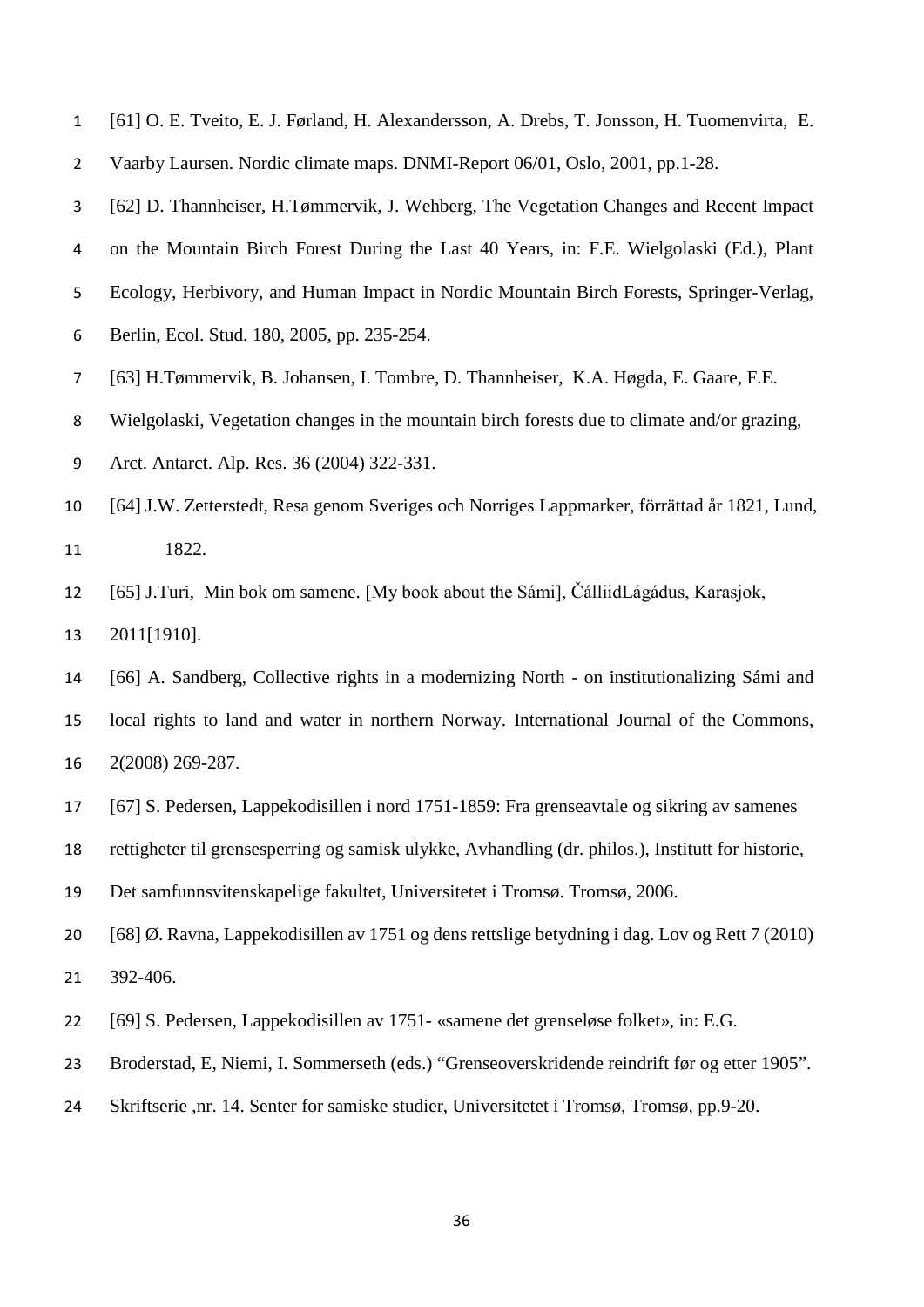- [70] P. Lantto, Borders, Citizenship and Change: The Case of the Sami People, 1751-
- 2008.Citizsh. Stud. 14(5) (2010) 543-556.
- [71] P. Lantto, Rotlösa nomader? De första försöken att tvångsförflytta samer i Sverige.
- *Oknytt* 27(3-4)(2006) 38-63.
- [72] P. Lantto, "Att det för lapparne skulle vara likgiltigt hvar han flyttade":
- Tvångsförflyttningar som problemlösning i svensk samepolitik, in: P. Sköld (Ed): Människor
- i Norr: Samisk forskning på nya vägar. Centrum för Samisk forskning, Umeå universitet,
- Umeå, 2008, pp. 141-166.
- [73] L. Lundmark, [Samepolitik och renars nationalitet,](http://www.lennartlundmark.se/file/PROJ2005kort.pdf/PROJ2005kort.pdf) in: T. [Nilsson, Ö. Sörensen: Goda](http://www.lennartlundmark.se/file/PROJ2005kort.pdf/PROJ2005kort.pdf)
- [grannar eller morska motståndare. Sverige och Norge från 1814 till i dag, Stockholm, 2005.](http://www.lennartlundmark.se/file/PROJ2005kort.pdf/PROJ2005kort.pdf)
- <http://www.lennartlundmark.se/file/PROJ2005kort.pdf/PROJ2005kort.pdf> (accessed
- 01.03.16)
- [74] S. Pedersen, Fra bruk av naturgodene etter samiske sedvaner til forbud mot jordsalg til
- ikke-norsktalende, in: NOU 2001:34. Samiske sedvaner og rettsoppfatninger, Oslo, 2001, pp.
- 289-421.
- [75] N.J. Päiviö, Gränsöverskridande renskötsel. Historisk belysning, in NOU 2007:14 Oslo,

2007, pp.499-544.

- [76] E. Lae, Fra Karlstadkonvensjon til reinbeitekonvensjon. Dieᵭut 4/2003, 2003[1977].
- [77] R. Berg. Norge på egen hånd 1905-1920. Norsk utenrikspolitisk historie, Vol. 2. Oslo, 1996.
- [78] L. J. Walkeapää, Könkämä-samernas renflyttningar till Norge- om sommarbosättningar
- i Troms fylke på 1900-talet. Tromsø Museums skrifter XXXI, Tromsø Museum,
- Universitetsmuseet, Tromsø, 2009.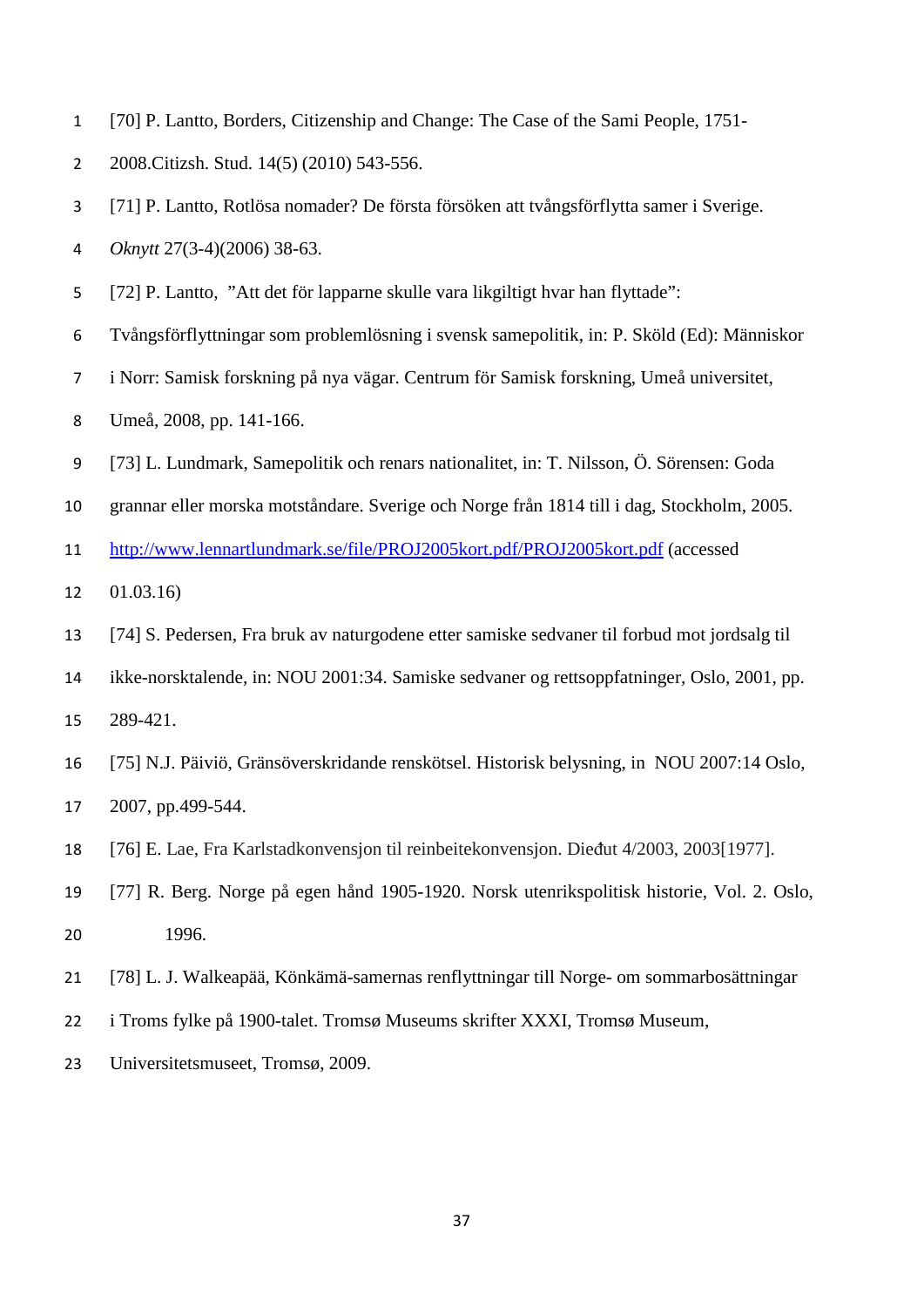| $\mathbf{1}$     | [79] L. J. Walkeapää, Lainivuomasamernas gamla renflyttningar till Norge- om                     |
|------------------|--------------------------------------------------------------------------------------------------|
| $\overline{2}$   | sommarbosättningar i Troms fylke på 1900-talet, Centrum för biologisk mångfald, Uppsala,         |
| 3                | 2012.                                                                                            |
| 4                | [80] U. Mörkenstam, Om "Lapparnes privilegier": Föreställningar om samiskhet i svensk            |
| 5                | samepolitik 1883-1997, Statsvetenskapliga institutionen, Stockholms universitet, Stockholm,      |
| 6                | 1999.                                                                                            |
| 7                | [81] O.K. Sara, I. Storli, Reindrift før og nå, Landbruksforlaget, Oslo, 1997.                   |
| 8                | [82] L. Norberg [Udtja Lasse], Begrav mitt hjärta vid Udtjajaure, Emma, Stockholm, 2007.         |
| $\boldsymbol{9}$ | [83] G. Hågvar, Svenske samers rett til reindrift i Troms, Lov og rett (2008) 27-32.             |
| 10               | [84] Rettens Gang, Hålogaland Lagmannsrett LH-2013-100881-RG [Rettens Gang] 2013-                |
| 11               | 1420.                                                                                            |
| 12               | [85] J. Å. Riseth, Bruk og rettsoppfatninger i reindriften, in: M. Myrvoll, M., J.Å., Riseth, A. |
| 13               | Thuestad, B. Evjen, E.T. Dalsbø, T.Samuelsen, H. Hansen, Felt 4 Kárášjohka/ Karasjok,            |
| 14               | Sakkyndig utredning for Finnmarkskommisjonen. NIKU Oppdragsrapport10/2013, Norsk                 |
| 15               | Institutt for Kulturminneforskning, 2013, pp. 115-154.                                           |
| 16               | [86] H. Tømmervik, J.W. Bjerke, E. Gaare, B. Johansen, D.Thannheiser, Rapid recovery of          |
| 17               | recently overexploited winter grazing pastures for reindeer in northern Norway, Fungal Ecol.,    |
| 18               | $5(2012)$ 3-15.                                                                                  |
| 19               | [87] C. Johansson, Svåra perioder för renskötseln, Samefolkets Egen Tidning, 6-7(1960) 103-      |
| 20               | 106.                                                                                             |
| 21               | [88] E. Lönnberg, Om renama och deras lefnadsvanor. – Attachment to: Forhandlingama infer        |
| 22               | skiljedomstolen af 1909 i renbetesfragan, Avdelning 1, Svensk inlaga no. 3, Uppsala, 1909.       |
| 23               | [89] Det norske meteorologiske institutt, Lufttemperaturen i Norge 1861-1955. II. Måneds- og     |
| 24               | middeltemperaturer, maksimums- og minimumstemperaturer. Det norske meteorologiske                |
| 25               | institutt, Oslo, 1958.                                                                           |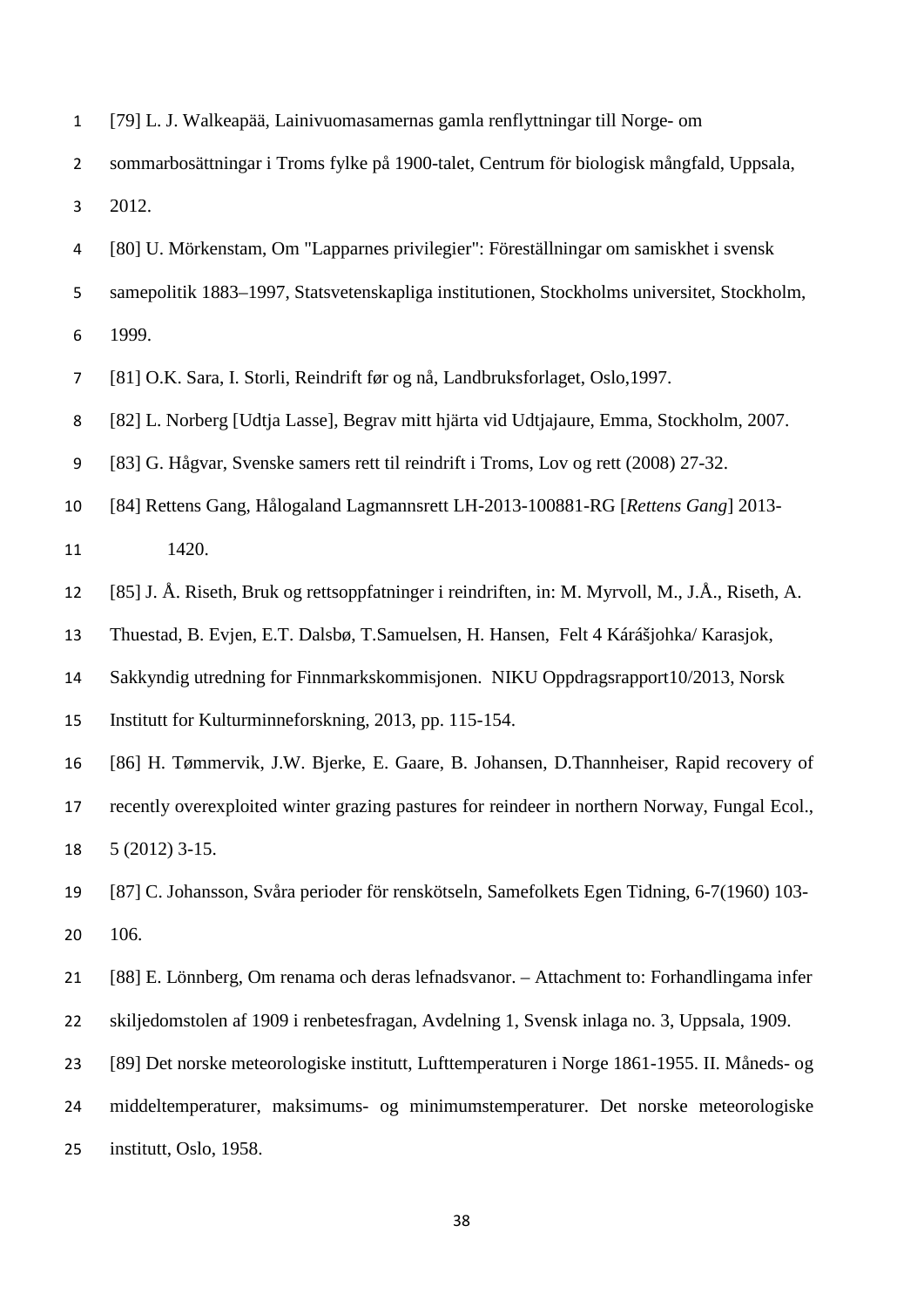- [90] T.A. Tengwall, Renlavarnas tillvaxt och biologi i Torne och Lule lappmarker, Svensk
- Bot. Tidskr. 22 (1928) 18-32.
- [91] L.Villmo, Derfor har jeg advart, Reindriftsnytt 6 (1978) 2-4.
- [92] H. Prestbakmo, H., Samisk bruk av Dividalen nasjonalpark og tilgrensende områder.
- Rapport til Fylkesmannen i Troms, 2002.
- [93] J. Moen, Climate change: effects on the ecological basis for reindeer husbandry in Sweden.
- Ambio 37 (2008) 304-311.
- [94] N.N. Skum, Valla renar Olika sätt att sköta renarna i ord och bilder skildrade av Nils
- Nilsson Skum. Almqvist & Wiksell/Gebers Förlag AB, Stockholm, 1955.
- [95] L. Rensund, Med Jon-Erik på renstigarna, Norrbottens Museum, 1968.
- [96] L. Rensund, Renen i mitten. Norrbottens Museum, Arjeplog, 1984.
- [97] Labba, A. Nödår. Samefolket 47 (1966) 43.
- [98] D.Vikhamar-Schuler, K. Isaksen, J.E. Haugen, J.W. Bjerke, H. Tømmervik, Changes in
- winter warming events in the Nordic Arctic Region, EGU General Assembly 2015, held 12-
- 17 April, 2015 in Vienna, Austria.
- id.9729<http://adsabs.harvard.edu/abs/2015EGUGA..17.9729V> (accessed 01.03.16)
- [99] E. Lyftingsmo, Oversyn over fjellbeite i Troms og nordre del av Nordland, Norske
- fjellbeite Vol. XIV, Det Kgl. Selskap for Norges Vel, Oslo, 1974.
- [100] P. Idivuoma, Minnesbilder. Sápmi/SSR, Vänersborg, 1990.
- [101] B. Evjen, Custodial reindeer and custodial goats part of reindeer herding and animal
- husbandry. *Rangifer* 27 (2007) 79-91.
- [102] B.A. Berg, Utviklingen av reindriften i nordre Nordland 1750-2000, in: B. Evjen, L.I.
- Hansen (Eds.), Nordlands kulturelle mangfold. Etniske relasjoner i historisk perspektiv, Pax,
- Oslo, 2008, pp.151-190.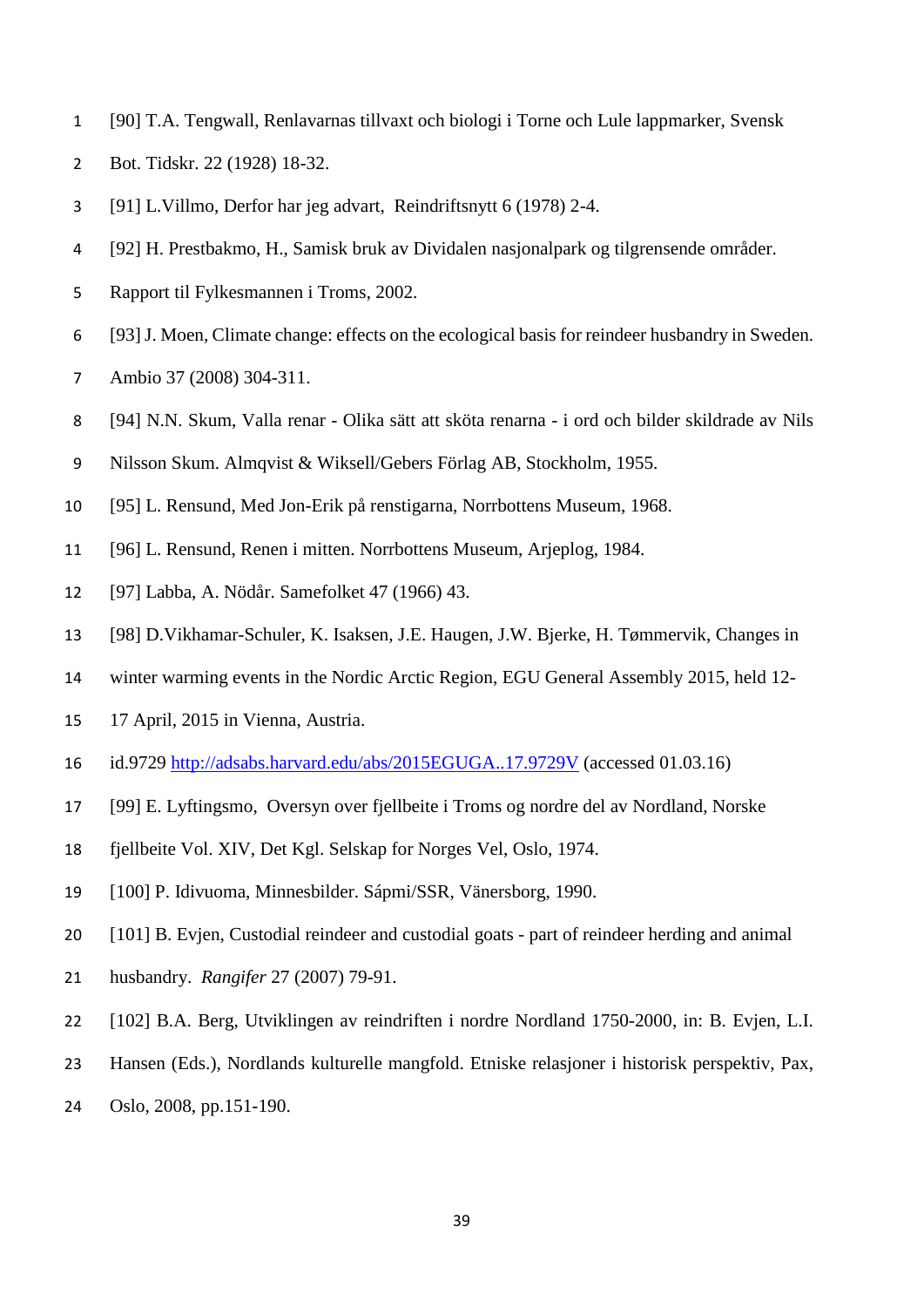- [103]SSR, Rapport av S.S.R.s kommittérade för undersökning av vissa frågor ang. renskötseln
- i de s.k. nordlappbyarna i Norrbottens län, 27 februari 1956. Lappfogden i Norrbottens norra
- distrikt arkiv, B I:23, Landsarkivet i Härnösand, Härnösand, 1956.
- [104] G. Park, Svenska renar hotas av svältdöden. Samefolket egen tidning 1(1958) 3.
- [105] SOU 1966:12, Renbetesmarkerna. Jordbruksdepartementet,Stockholm, 1966.
- [106] J. J. Kortesalmi, Poronhoidon synty ja kehitys Suomessa. Suomalaisen kirjallisuuden
- seura. [The origins and development of reindeer management in Finland] Helsinki, 2008.
- [107] D. Vikhamar-Schuler, I. Hanssen-Bauer, T.V Schuler, S.D. Mathiesen, M. Lehning,
- "Use of a multilayer snow model to assess grazing conditions for reindeer." Annals of
- Glaciol. 54(62) (2013) 214-226.
- [108] M. Linkola, P.Sammallahti, The Snowmobile Revolution in Lapland. Journal of the Finno-Ugric Society 69 (1968) 3-42.
- [109] Lappefogdenes årsmeldinger 1968-1978 [Bailiff's annual reports, Finnmark, Troms,
- Nordland] 1969-1979. Reindriftsnytt, Tromsø.
- [110] P. J. Pelto, The Snowmobile Revolution: Technology and Social Change in the Arctic,
- Cummings, California, 1973.
- [111] R. Nilsen, J. H. Mosli, Inn fra vidda. Hushold og økonomisk tilpasning i reindrifta i
- Guovdageaidnu 1960-1993*.* BAJOS and NORUT. Guovdageaidnu and Tromsø, 1994.
- [112] R. Paine, Herds of the Tundra. A Portrait of Saami Reindeer Pastoralism. Washington
- and London: Smithsonian. 1994.
- [113] L. Villmo, Rennäringsnytt forteller. Reindriftsnytt, 4 (1973).
- [114]O. Eriksson, T. Palo, L.Söderström, Renbetning vinterstid*.* Växtekologiska studier 13.
- Svenska Växtgeografiska Sällskapet, Uppsala, Sweden,1981.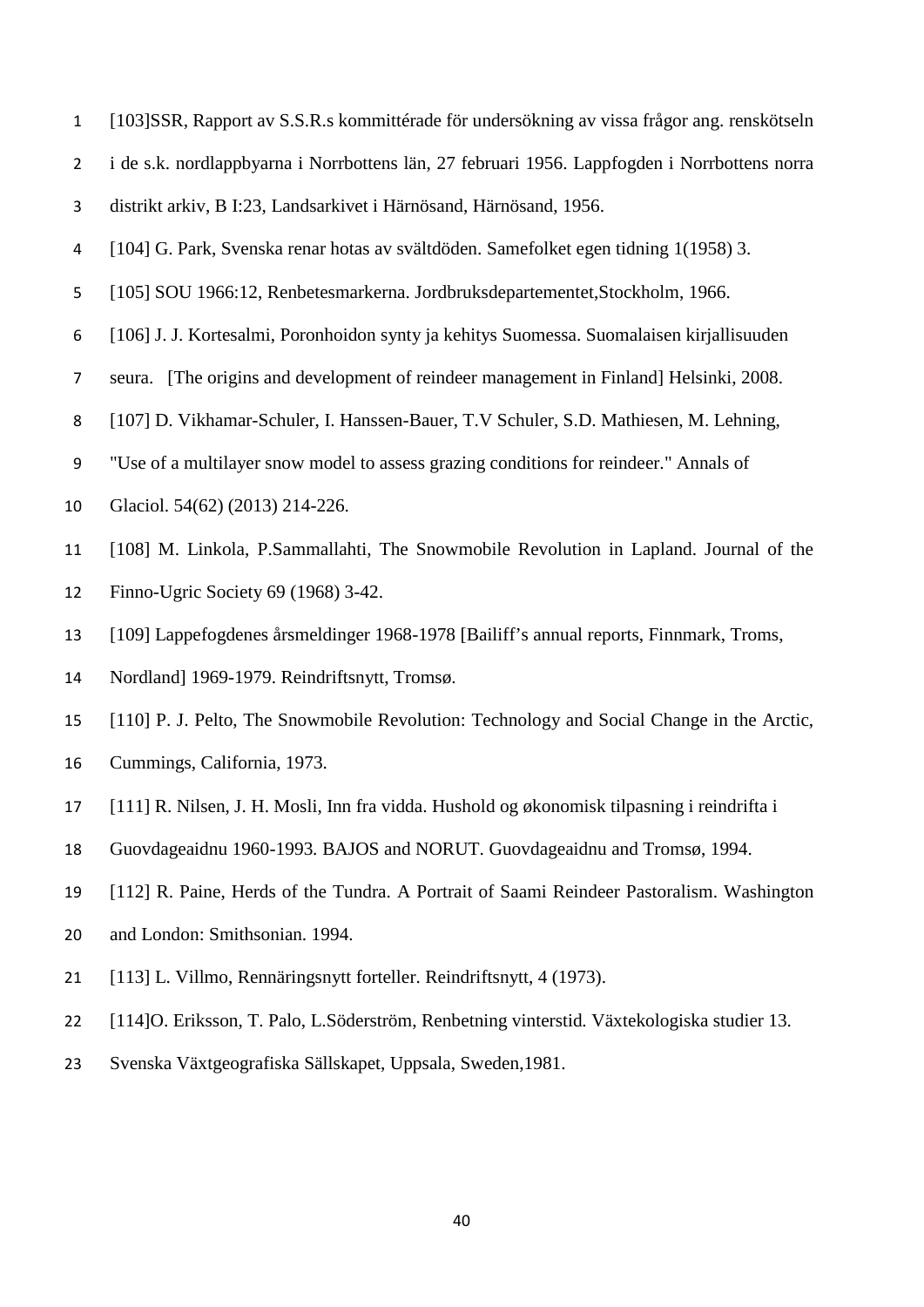- [115] B. Johansen, S.-R.Karlsen, Monitoring vegetation changes on Finnmarksvidda, Northern Norway, using Landsat MSS and Landsat TM/ETM plus satellite images, Phytocoenologia, 35 (2005) 969-984.
- [116] C. Johansson, V.A. Pohjola, C. Jonasson, T.V. Callaghan, Multi-Decadal Changes in
- Snow Characteristics in Sub-Arctic, Sweden. Ambio 40 (2011) 566-574.
- [117] B. Johansen, H. Tømmervik, J.W. Bjerke, S.-R. Karlsen, Finnmarksvidda kartlegging
- og overvåking av reinbeiter status 2013, Northern Research Institute- Norut, 2013.
- [118] J.W. Bjerke, H.Tømmervik, M. Zielke, M. Jørgensen, Impacts of snow season on
- ground-ice accumulation, soil frost and primary productivity in a grassland of sub-Arctic
- Norway. Environ. Res. Letters 10 (2015) 095007. doi:10.1088/1748-9326/10/9/095007.
- [119] Reindriftsnytt. Reports on bad grazing conditions in Sweden and Norway in several
- articles. 1/2007 (2007).
- [120] SOU 2007:60, Sverige inför klimatförändringarna hot och möjligheter.
- <http://www.regeringen.se/rattsdokument/statens-offentliga-utredningar/2007/10/sou-200760-/>
- (accessed 01.03.16).
- [121] SMHI 2015. Hur var vädret? http://www.hurvarvadret.se/stationer/146. (accessed 20.06.15).
- [122] J. Holmboe, Vegetationen ovenfor barskogsgrensen i Karesuando og Jukkasjarvi Nord
- for Torneträsk særlig med sikte på renbeitet. John Griegs Boktrykkeri, Bergen,1912.
- [124] Reinbeitekommisjonen. Innstiling. Norsk-Svensk reinbeitekommisjon av 1997
- [Proceedings. Norwegian-Swedish Reindeer Grazing Commision of 1997]. Alta, 2001.
- [125] A. Colpaert, J. Kumpula, Detecting changes in the state of reindeer pastures in
- northernmost Finland, 1995–2005. Polar Rec., 48, Special Issue 01 (2012) 74-82.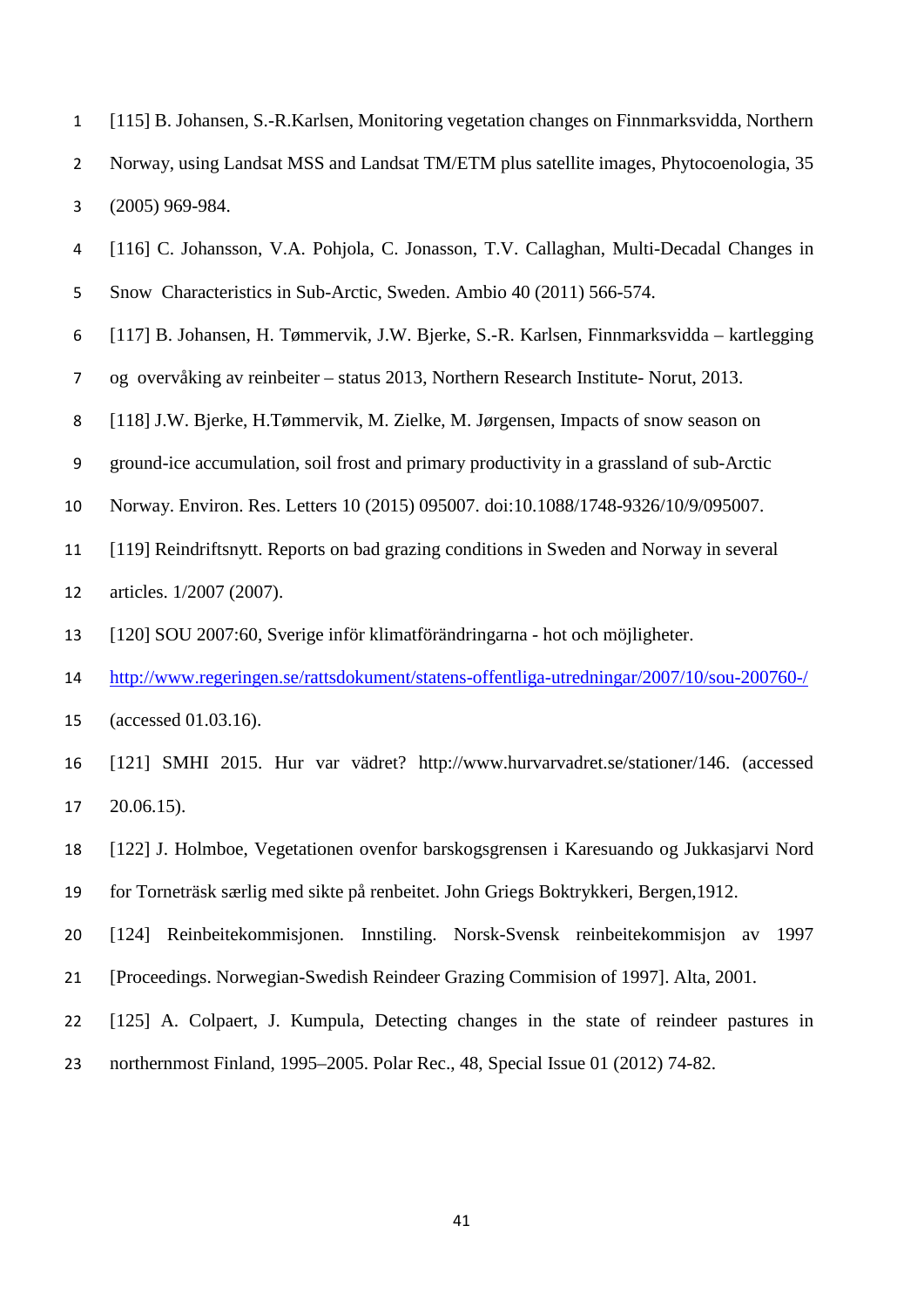| $\mathbf{1}$   | [126] J. Kumpula, M. Kurkilahti, T. Helle, A.Colapert, Both reindeer management and several             |
|----------------|---------------------------------------------------------------------------------------------------------|
| 2              | other land use factors explain the reduction in ground lichens (Cladonia spp.) in pastures grazed       |
| 3              | by semi-domesticated reindeer in Finland, Reg.Environ. Change 14 (2013) 541-559.                        |
| 4              | [127] M. Vuojala-Magga, M.Turunen, T. Ryyppö, M. Tennberg, Resonance Strategies of                      |
| 5              | Sámi Reindeer Herders in Northernmost Finland during Climatically Extreme Years. Arctic.                |
| 6              | 64(2) (2011) 227-241.                                                                                   |
| $\overline{7}$ | [128] J. Å. Riseth, Reindrift og ressursforvaltning, Drammen, Vett & Viten, 2015.                       |
| 8              |                                                                                                         |
| 9              | <b>Acknowledgements</b>                                                                                 |
| 10             | The authors acknowledge support given by grants from the Research Council of Norway,                    |
| 11             | 216434 and 225006, and FRAM – High North Research Centre for Climate and the Environment.               |
| 12             |                                                                                                         |
| 13             |                                                                                                         |
| 14             | <b>FIGURE CAPTIONS</b>                                                                                  |
| 15             |                                                                                                         |
| 16             | Figure 1. A resource adaptation framework constructed for reindeer herding systems (based on Riseth     |
| 17             | & Vatn [17, p.91]).                                                                                     |
| 18             |                                                                                                         |
| 19             | Figure 2. Study area.                                                                                   |
| 20             |                                                                                                         |
| 21             | Figure 3. Changes in the reindeer population in relation to the average lichen cover (%) from 1835 to   |
| 22             | 2010 in Kautokeino (Norway), and the Torneträsk area and Norrbotten (Sweden). Major external events     |
| 23             | are indicated. The thin line for Kautokeino before 1939-40 indicates inadequate data. The assessments   |
| 24             | of lichen cover, where they exist, are included as vertical bars. The figure also includes the major    |
| 25             | external impacts of political "shocks" (thick vertical black lines) and severe winters (arrows). The    |
| 26             | lichen cover estimates are based on evaluation of multiple sources; see the text. No data are available |